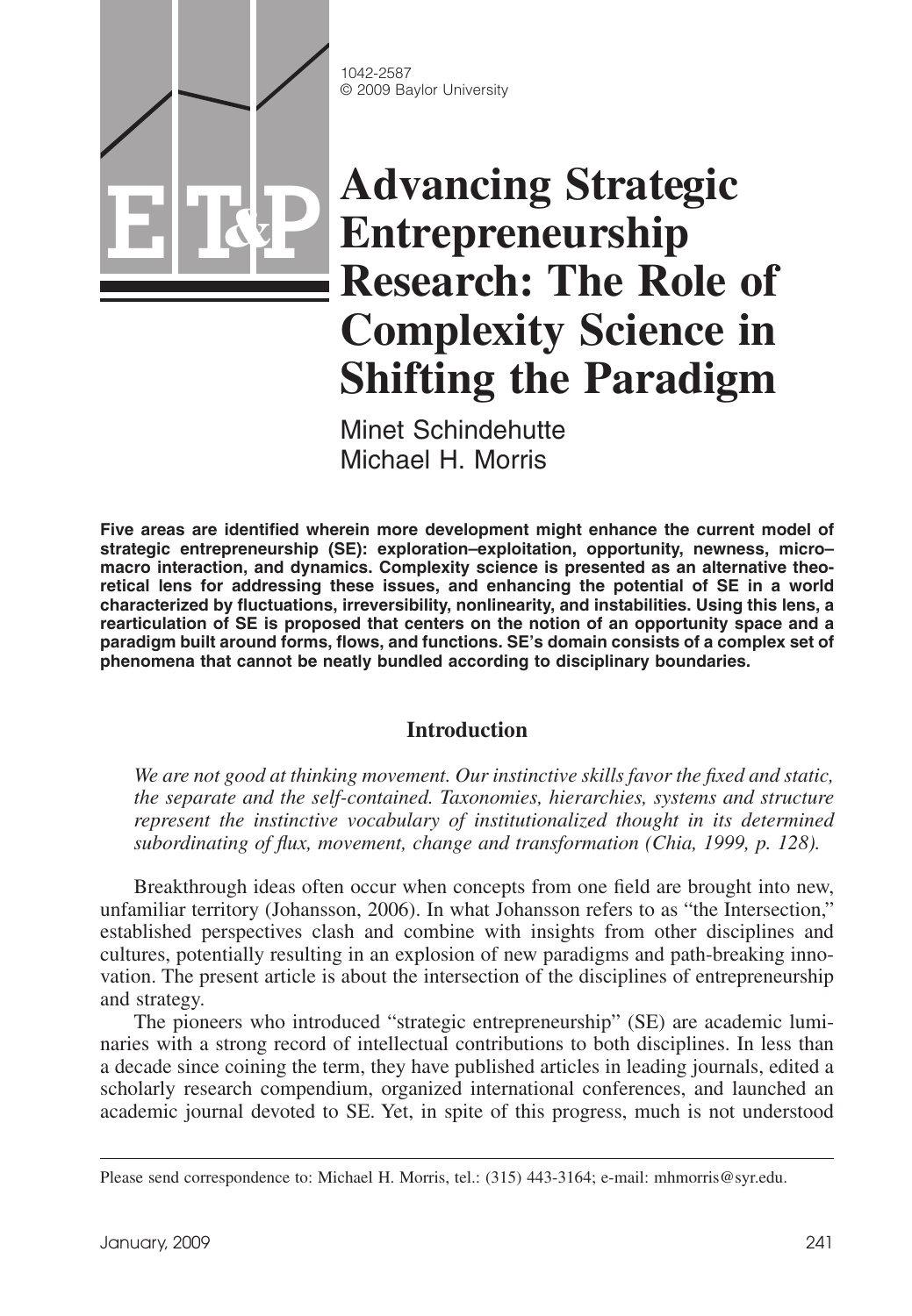regarding SE, and potential gaps exist in terms of its conceptualization. As such, it becomes less clear whether this hybrid called strategic entrepreneurship is a subfield within the entrepreneurship discipline, a subset of strategic management or corporate entrepreneurship, or a separate domain. In fact, some suggest that SE represents a benign takeover of entrepreneurship by strategic management (Baker & Pollock, 2007).

Although intuitively appealing, the case for the SE construct is not as clear-cut as proponents portray. We believe the SE domain can be advanced by treating the current fusion of strategy and entrepreneurship as a set of contested ideas rather than a settled issue. In this article, we propose ways to extend the paradigm by building on the established SE research. Our approach centers on critical components endemic to entrepreneurship, but not sufficiently accommodated by SE at present. These components demonstrate properties that are inherently complex, dynamic, nonlinear, seemingly random, and that interact across multiple levels of analysis. Such properties challenge the current manner in which SE is conceptualized, including underlying assumptions, and the dominant theoretical perspectives and methodologies. Complexity science is introduced as an alternative theoretical lens through which to view SE. We examine the ontological and epistemic limits of current perspectives and bring together a more nuanced account of a reality that resembles a complex system with its associated asymmetries, disproportional cause–effect relationships, distributed interaction patterns, temporal dynamics, unpredictable outcomes, and emergent structures (Kauffman, 1993). We argue that SE is more than a conjunction or interface between strategy and entrepreneurship, and conclude with observations on how an expanded perspective on SE creates openings for fruitful scholarly exploration.

#### **Strategic Entrepreneurship: The Need for Conceptual Clarity**

Strategic management is concerned with activities undertaken to achieve competitive advantage and earn above-average returns. It is seen by some as providing the context for entrepreneurial actions (Ireland, Hitt, Camp, & Sexton, 2001), where the latter is about the identification and exploitation of opportunities. The marriage of the two in the form of "strategic entrepreneurship" produces entrepreneurial action with a strategic perspective and strategic action with an entrepreneurial mindset (Hitt, Ireland, Camp, & Sexton, 2001). SE is defined as "the integration of entrepreneurial (i.e., opportunity-seeking behavior) and strategic (advantage-seeking behavior) perspectives in developing and taking actions designed to create wealth" (Hitt et al., p. 481). Its basic precepts, which have received relatively little critique, begin with the firm as the basic unit of analysis, and include a need for simultaneous opportunity-seeking and advantage-seeking behaviors in order for firms to maximize wealth (Ireland et al.). These behaviors are seen as complementary, which facilitates their integration, and the goal is to achieve a balance between the two. Achieving balance requires an entrepreneurial mindset, entrepreneurial leadership, and an entrepreneurial culture (Ireland, Hitt, & Sirmon, 2003). These inputs enable a firm to strategically manage resources in ways that facilitate simultaneous pursuit of opportunity- and advantage-seeking behaviors.

Despite its exciting potential, SE suffers from problems of conceptual clarity. Is SE a framework, model, theory, paradigm, concept, or a simple point of interface? The founders, in using the term "hybrid," clearly intended more than a merger or interface between two disciplines, suggesting something new was being created (Ireland et al., 2003). At the same time, SE does not constitute a new theory of strategy or entrepreneurship. Separately, it has been argued that SE is needed because no commonly accepted and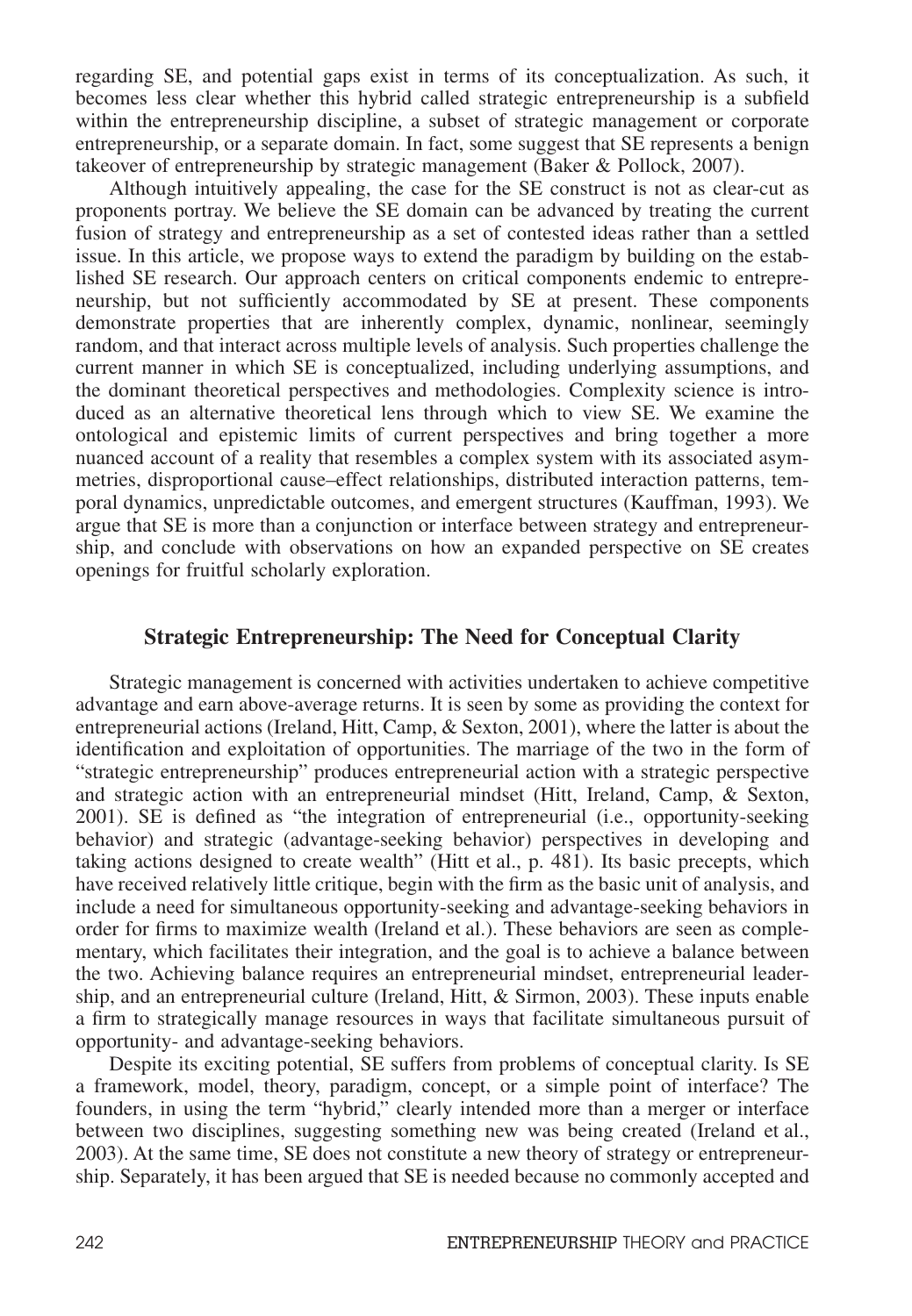well-developed paradigm exists for research in entrepreneurship, and SE can provide this paradigm (Hitt et al., 2001). A paradigm includes shared assumptions, concepts, and methods that constitute a way of viewing reality (Kuhn, 1970). To date, no such worldview has emerged.Yet another perspective is that SE is a concept (Ireland et al., 2001), one that captures the need for simultaneous entrepreneurial and strategic action in firms of all types if they are to create wealth.

Another challenge with this new domain is that its boundaries or parameters remain largely unspecified. Hence, literally any existing work in entrepreneurship that includes actions by a firm that are strategic (e.g., building a network, interacting with a venture capital firm, investing in development of an entrepreneurial orientation) can be construed as SE. The six original domains of SE proposed by Ireland et al. (2001) have more recently morphed into ten topic areas that are the editorial focus of the new *Strategic Entrepreneurship Journal*. Beyond the topic "strategy versus entrepreneurship," the areas of focus are all traditionally associated with the entrepreneurship discipline (e.g., behavioral characteristics of entrepreneurial activity, economic growth, and entrepreneurship). In this manner, SE becomes an umbrella term to capture a broad swath of existing work in entrepreneurship. Meanwhile, most articles published to date under the guise of SE fail to address the vexing issues that surround the basic precepts outlined by the founders of this new arena.

The issue of boundaries also leads to confusion over terms. Recent years have seen considerable work at the interface between entrepreneurship and strategy (e.g., Meyer  $\&$ Heppard, 2000). As a result, new research domains have appeared including corporate entrepreneurship (Sharma & Chrisman, 1999), corporate venturing (Burgelman & Grove, 2007), and entrepreneurial strategy (Eisenhardt, Brown, & Neck, 2000). All of these domains address entrepreneurial behaviors that are strategic, yet their definitional differences are subject to debate, and the relationships among them remain unspecified. Thus the SE construct rests on a number of assumptions which have yet to be tested. Chief among these is the notion that a balanced emphasis on opportunity-seeking and advantage-seeking activity is required in order to maximize firm wealth, and that such a balance can be managerially assessed and controlled. Further, it is assumed that opportunity- and advantage-seeking behaviors are inherently complementary, or can be made such, which under-emphasizes the potential trade-offs between the two in a dynamic environment.

It is also important to ask where, how, and in what form does innovation (and by implication, entrepreneurship) occur in SE? Does it take place inside the firm, through alliances and in networks, or perhaps other nonmarket, nonhierarchical modes? Does it occur from the top-down or the bottom-up, from the inside-out or the outside-in? Is it a function of entrepreneurial teams, visionary individuals, entrepreneurial mindsets or more collective action? Does it always result in creative destruction (Schumpeter, 1934)? Answering these not-so-simple questions requires that one traverse a wide variety of literatures—a difficult challenge in the limited space of a journal article. And yet, these questions lie at the heart of SE.

In an effort to touch on all important aspects, yet with brevity foremost in mind, we adopt an approach based on Nelson and Winter's (1982) notion of "appreciative theorizing," wherein theory, research, concepts, and conceptualizations from different sources are brought together in addressing a problem generally viewed as important. Specifically, we address the loci and interrelationships of entrepreneurship and innovation in SE. We seek a parsimonious set of concepts for analyzing the problems associated with uncertainty, change, and complexity in contemporary strategic decision-making contexts. While complexity science is highlighted, our purpose is not to critically appraise existing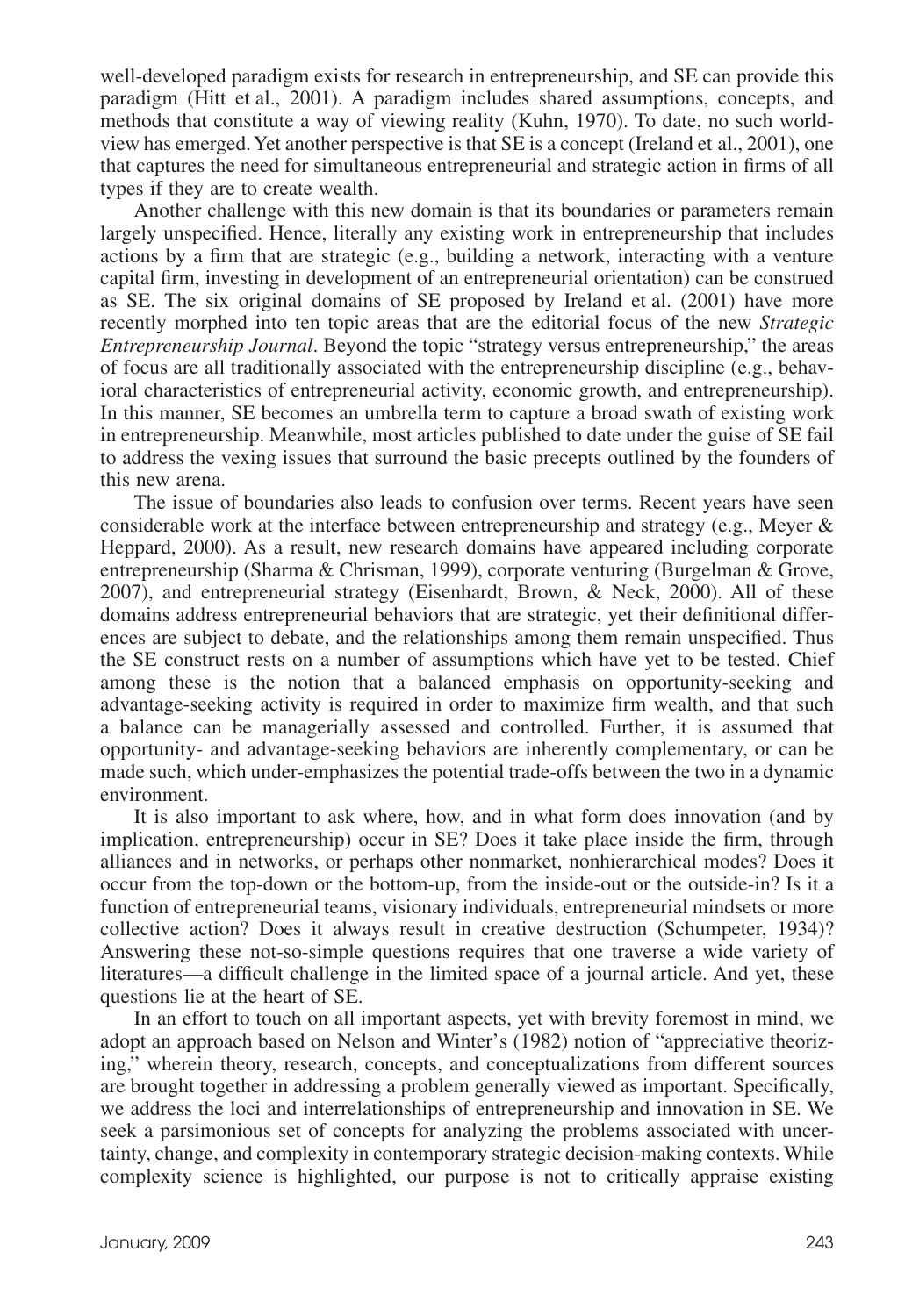theories or to build upon others—it is more generally delineated as elaborating on the constructs associated with the current model of SE.

#### **Deconstructing SE: What Is Missing?**

While the notion that organizations can excel by more successfully integrating strategy and entrepreneurship is intuitively appealing, the realities of how opportunity-seeking and advantage-seeking behaviors relate to one another are more complex than allowed for in the current SE conceptualization. The issue is less one of determining the result when constructs from two disciplines are combined, and more one of describing and explaining phenomena that occur from multiple dynamics. The danger is that SE becomes too reductionist or overly holistic in examining disparate entities and their respective behaviors in a single framework. Regardless of the theoretical lens employed, such reductionist approaches have generated limited progress and contradictory empirical results (Sirmon, Hitt, & Ireland, 2007).

In particular, five areas wherein we believe more development might be needed are: (1) the antagonistic nature of exploration and exploitation, (2) the ambiguous nature of entrepreneurship and its opportunities, (3) the transformative nature of novelty, (4) the multifaceted nature of multilevel dynamics, and (5) the process nature of change. These elements are magnified in a pluralistic world that is increasingly complex, ambiguous, hyperturbulent, and hyperinterconnected (Wiggins & Ruefli, 2005).

#### **The Antagonistic Nature of Exploration and Exploitation**

SE has been conceptualized as a value-creating union in which a balance is sought between exploration and exploitation (Ireland et al., 2003). March (1991) explains that what is known is thought to be stable and can be exploited through activities such as refinement, efficiency, selection, and implementation; what is unknown is awaiting discovery through exploration activities such as search, variation, experimentation, and discovery. Ireland et al. build upon March's work, explaining that established firms need to be ambidextrous or just entrepreneurial enough. However, the notion of dialectics as the resolution of supposed opposites (e.g., exploration and exploitation) ignores the underlying complexities and dynamics that are actually taking place.

We believe it is problematic to associate entrepreneurship only with opportunity seeking (exploration) and strategic management only with advantage seeking (exploitation). Although the roles of strategy in entrepreneurship and entrepreneurship in strategy are undeniably important considerations in their respective fields, their combined impact cannot be conceptualized simply as a fusion. While it is necessary to consider two different types of activities in SE—those that are entrepreneurial and others that are strategic—it is also important to separate activities in the "seeking" stage from those in the "doing" stage. Just as entrepreneurship consists of *both* exploration and exploitation, so do innovation, knowledge creation, value creation, and other constructs that use March's (1991) exploration–exploitation framework as a foundation. However, for each of these, the unit of analysis, relevant variables, processes, and outcomes are different. The "seeking" process (or exploration) in entrepreneurial activities is followed by the decision to exploit opportunities (Choi & Shepherd, 2004), which is not the same as the exploitation process associated with strategic activities (Brown & Eisenhardt, 1997). Stated differently, the entrepreneurship in opportunity discovery differs from the entrepreneurship in opportunity exploitation.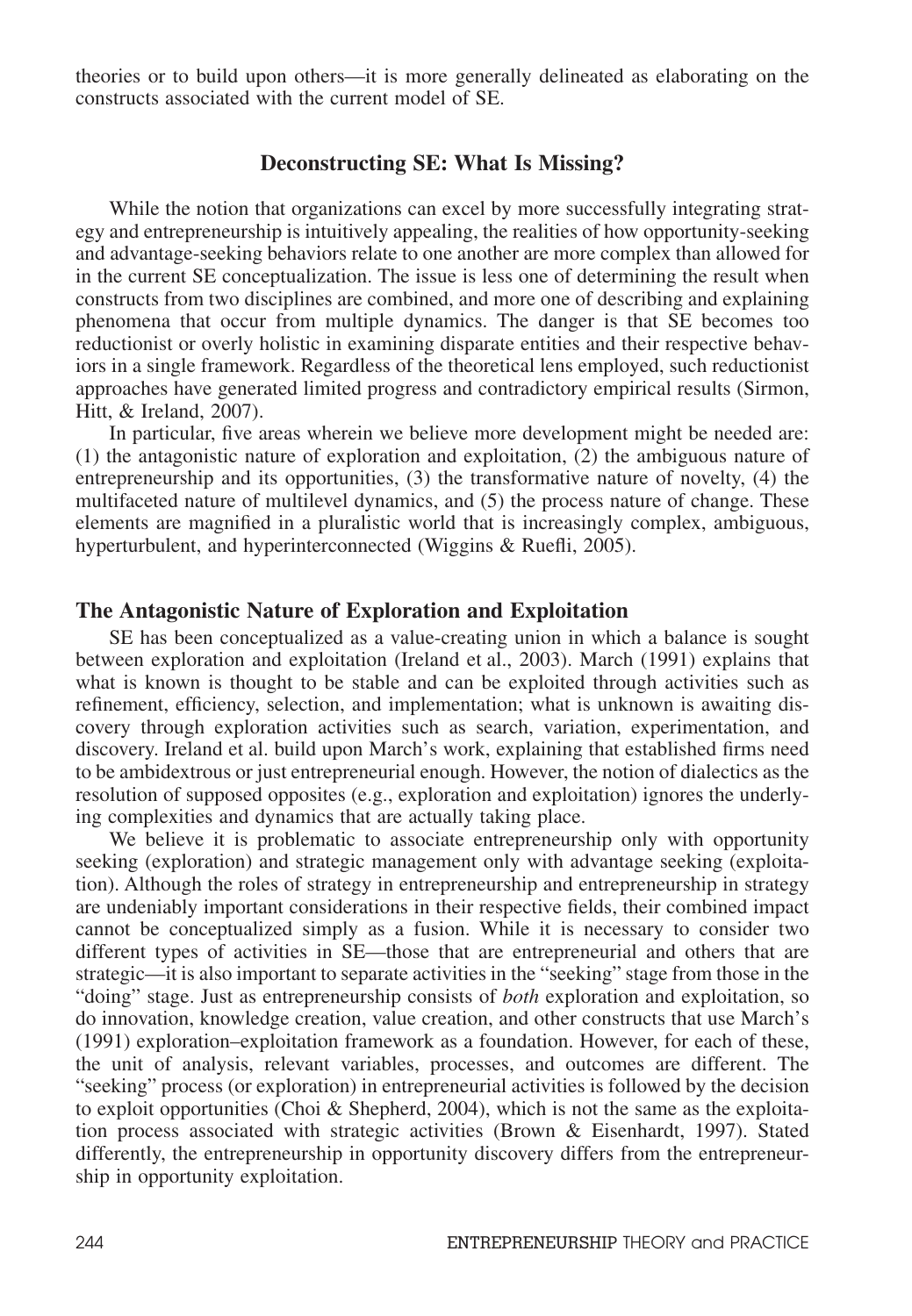But this raises another question: what is innovation (newness) and how is it different from entrepreneurship in SE? The confluence of entrepreneurship and innovation (newness) needs to be examined from two perspectives: (1) what is the exploration– exploitation framework in innovation? and (2) what is the exploration–exploitation framework in entrepreneurship? According to Schumpeter (1934, p. 66), "in general it is not the owner of stage-coaches who builds railways." New combinations are typically embedded in new firms, which generally do not arise out of the old ones but start producing beside them. Major discontinuities provide evidence that new opportunities have been discovered. Schumpeter associates creative (as opposed to adaptive) response in innovation with irreversibility, irreducibility, unpredictability, and uncertainty, all characteristics of a complex system. Availability of new opportunities leads to opportunity-seeking behavior by managers who assume that "instead of seeing only changes the entrepreneur has wrought, we must focus on the opportunities that were waiting to be grasped by the entrepreneur" (Kirzner, 1973, p. 119), while other entrepreneurs enter existing markets, and still others create new opportunities (Sarasvathy, 2001). The entrepreneurship of exploration is not the same as the entrepreneurship of exploitation, and these processes differ fundamentally from the dual nature of March's (1991) framework. Further, firms match strategy making (micro level) with strategic dynamics (macro level) to exploit existing core business opportunities or explore potential new growth opportunities (Burgelman & Grove, 2007). Thus, despite apparent similarities, entrepreneurship cannot be viewed merely as an opportunity-seeking activity.

While it seems logical to minimize risks by seeking some sort of trade-off or balance between exploitation and exploration efforts, Zott and Amit (2007) report that balance between efficiency-centered (exploitation) and novelty-centered (exploration) elements of a business model may be counterproductive. Eisenhardt (2000, p. 703) explains:

Paradox is the simultaneous existence of two inconsistent states, such as between innovation and efficiency, collaboration and competition, or new and old. Rather than compromising between the two in some sort of Goldilocks fantasy, vibrant organizations, groups and individuals change by simultaneously holding the two states. This duality of coexisting tensions creates an edge of chaos, not a bland halfway point between one extreme and the other. The management of this duality hinges on exploring the tension in a creative way that captures both extremes, thereby capitalizing on the inherent pluralism within the duality... Because of this, conceptions of change as smooth, linear and planned vanish... Formal, rational logic cannot deal with paradox.

#### **The Ambiguous Nature of Entrepreneurship and Its Opportunities**

Hitt et al. (2001) suggest that innovation is the middle ground for strategic management and entrepreneurship. In this view the various interfaces between entrepreneurship and strategic management revolve around the firm's role in innovation activities based on an entrepreneurial mindset (Hitt et al.), its entrepreneurial orientation (Covin & Slevin, 1991), the dominant logic (Meyer & Heppard, 2000), and entrepreneurial resources "defined as the propensity of an individual to behave creatively, act with foresight, use intuition, and be alert to new opportunities" (Mosakowski, 1998).

SE fails to capture the complexities surrounding the opportunity–entrepreneur nexus. Shane and Venkataraman (2000, p. 220; emphasis added) posit that

To have entrepreneurship, *you must first have entrepreneurial opportunities*. Entrepreneurial opportunities are those situations in which new goods, services, raw materials, and organization methods can be introduced and sold at greater than their cost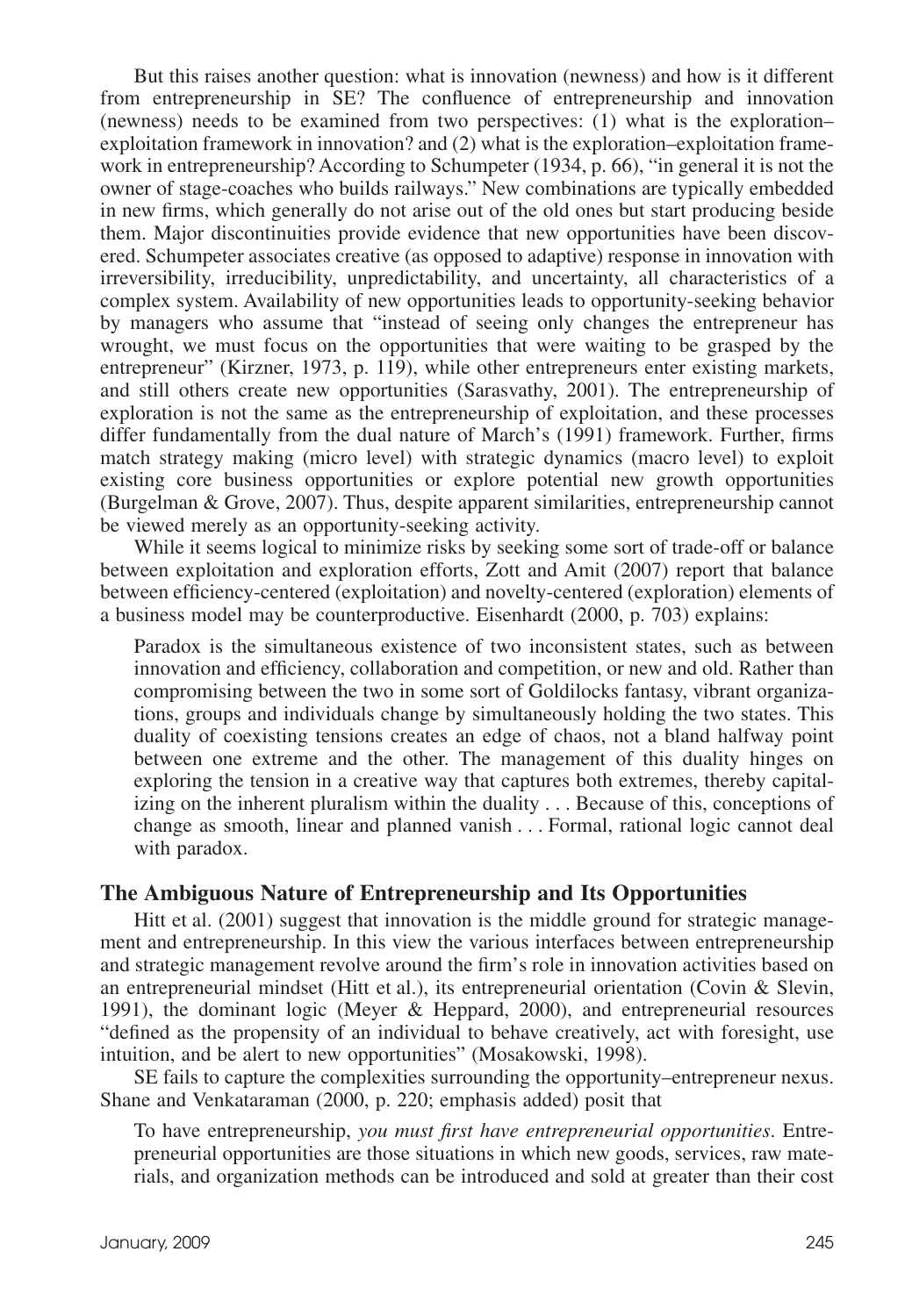of production (Casson, 1982). Although recognition of opportunities is a subjective process, the opportunities themselves are objective phenomena that are not known to all parties at all times. For example, the discovery of the telephone created new opportunities for communication, whether or not people discovered those opportunities.

In their opinion, opportunities (1) arise in an idiosyncratic manner as a result of errors and omissions of others that cause surpluses and shortages (Casson, 1982), or (2) are the result of technological, political, regulatory, sociodemographic, perceptual, and other unexpected changes in the environment. This perspective is overly constraining, and reflects two contrasting ontological and epistemological positions (McMullen & Shepherd, 2006). Scholars holding a positivist/realist position argue that an opportunity is a pre-existing objective reality independent of the actions of entrepreneurs. The alternate interpretive/ social constructionist position holds that entrepreneurial opportunities emerge. According to Sarasvathy (2001) opportunities are always in the making, as entrepreneurs tend to behave as though the opportunity is a result of their action rather than a precursor to it. Thus, the entrepreneur plays one of three roles: opportunity scout, arbitrageur, or assembler of available resources.

Similarly, ambiguity surrounds entrepreneurship itself. In the strategy literature, entrepreneurship has an instrumental role related to creativity, or is defined in terms of innovative outcomes. Conner (1991, pp. 133–134) suggests that "discerning appropriate inputs is ultimately a matter of entrepreneurial vision and intuition; the creative act underlying such vision is a subject that so far has not been a central focus of resourcebased theory development." Mosakowski (1998) defines entrepreneurship in terms of novel competitive outcomes that set a new standard for competition in an industry's relevant domains. She suggests that these outcomes capture the relationship between entrepreneurship and the Schumpeterian process of creative destruction. Schumpeter (1942) in turn believes the function of entrepreneurs is to reform or revolutionize the pattern of production. Knight (1921) alternatively describes the entrepreneur's roles as (1) exercising responsible control while; (2) securing the owners of productive services against uncertainty and fluctuation in their earnings.

#### **The Transformative Nature of Innovation**

Central to entrepreneurship are the concepts of newness and novelty (Shane & Venkataraman, 2000). Newness ranges from minor variations (incremental innovation) to radical change (discontinuous innovation) (Christensen, 1997). As currently conceptualized, SE embraces this incremental-discontinuous continuum. Consistent with its general emphasis on balance, the current perspective suggests that firms should seek to offset efforts directed toward radical innovation against those devoted toward more incremental advances. Yet, this perspective understates the true nature of innovation and novelty, especially as the focus moves away from incremental advances and toward discontinuities.

No consensus exists regarding the origin of newness or its qualities. Importantly, all that is "new" is not necessarily also "novel." The word "novel" is used liberally by scholars, but not always correctly. Novelty implies something original—it is the intense form of newness—that is, it is new *and* different, often in unusual, striking, or highly inventive ways. Schumpeter (1934) explains that his five types of "new combinations" result in discontinuity only when demonstrating high degrees of novelty. Previously undiscovered work by Schumpeter (2005) reinforces a distinction between newness that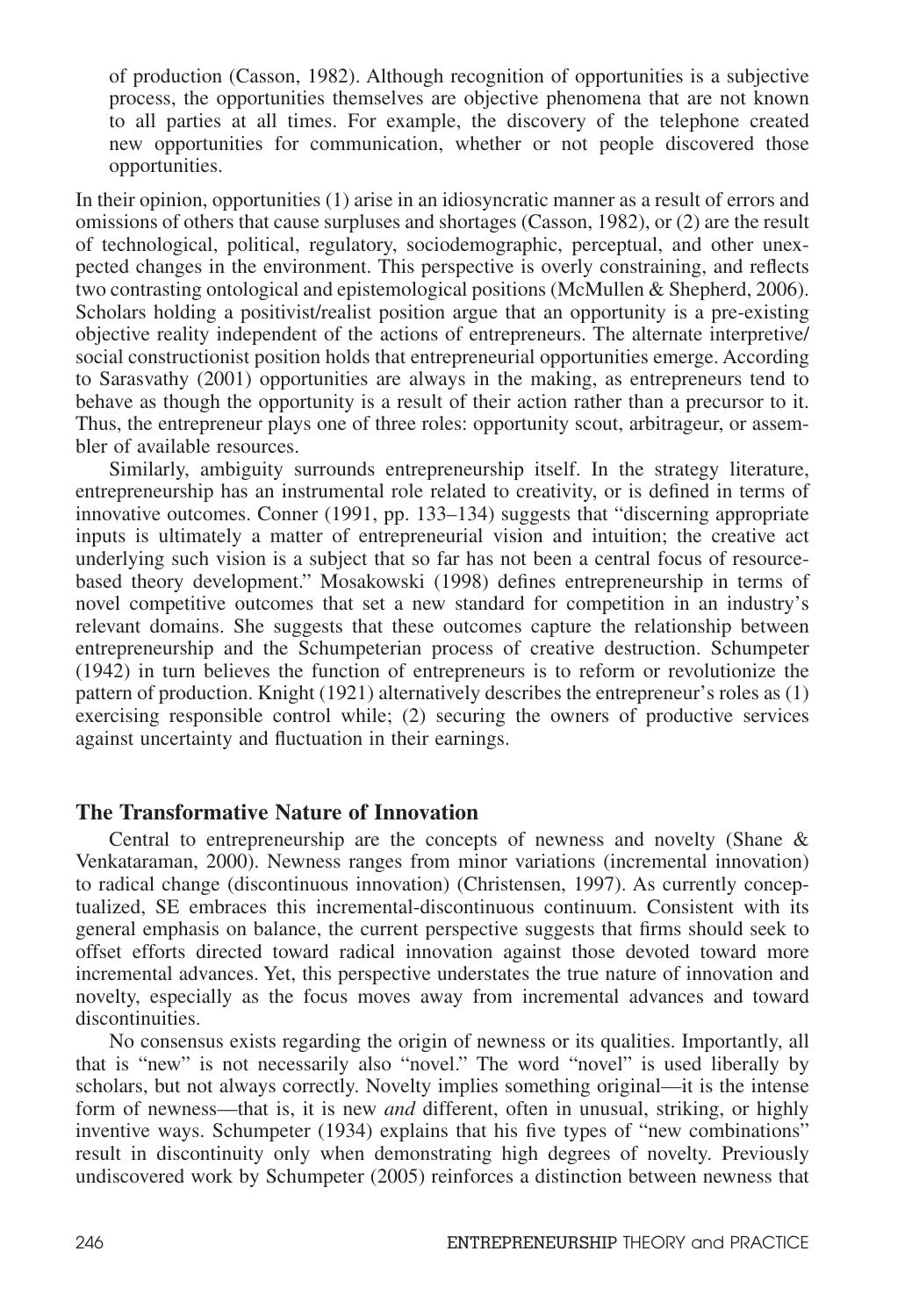results in growth (incremental change) and novelty associated with entrepreneurial development (a discontinuity from the steady state). Development involves a transition from one vector norm to another, where the transition cannot be decomposed into infinitesimal steps. Such discontinuity appears because of the emergence of novel phenomena. Contrary to Winter's (2006) view on the role of routines in producing novelty, Schumpeter (2005, p. 117) doubted that any evolutionary theory could explain novelty because

it always fails when it comes to the inaccessibility and indeterminacy of novelty and of the leap, even more so when such a theory of descent acknowledges the leap and names it, e.g., sport or mutation. It always runs into logical limits, or in other words, the fact that our logic is a logic of the adaptation process which can only deny or dismiss development. And precisely that explains what remains unsatisfactory about the matter, as can easily be seen.

While acknowledging the entrepreneur's role as change agent, Schumpeter (2005) argues entrepreneurial behavior alone cannot explain novelty; novelty evades deterministic explanation.

Novelty poses vexing problems for organizations. Discontinuities represent significant departures from the status quo, often reflecting a lack of coherence with what is known in an industry or market. Firms pursuing discontinuous innovation create new competitive space, produce entirely new forms of customer value, and reshape or destroy existing industries. Such innovation is organic, emergent, resists planning, and can morph into unpredictable forms (Christensen & Raynor, 2003). It requires a strategic perspective that treats innovation as a dynamic process with qualitative characteristics emerging over time, often years (Sanders, 2007). Further, the organic nature of innovation can have profound internal effects, fundamentally changing the organization, its business model, and its identity (Zott & Amit, 2007).

All of this places unique demands on a company. Organizations have struggled to develop the kinds of internal environments and structures that can produce radical innovations (Sharma & Chrisman, 1999). The assumption is that even minor discontinuities threaten the mainstream organization, and management must create alternative structures (and networks) to discover and exploit them. At the same time, experiments with new venture divisions and various *ad hoc* structures have produced generally unsatisfactory results, while the evidence suggests that established companies are generally not adroit at developing and successfully implementing radical innovations (Burgelman & Grove, 2007).

The emergence of novelty cannot be explained with the mechanistic, computational, and representational means relied upon by scholars with current causal models (e.g., Shane & Venkataraman, 2000). For a model or account (e.g., the resource-based view) to explain why newness regularly emerges, in addition to allowing for complexity, it must allow for dynamic behavior (Pettigrew, Woodman, & Cameron, 2001). The resource-based view (RBV) has serious shortcomings in this regard as it emphasizes causal and hierarchical effects, remaining largely antithetical to a dynamic, continuous conception of change over time (Sirmon et al., 2007).

#### **The Multifaceted Nature of Multilevel Dynamics**

SE is also limited by its reliance on a predominantly firm-level perspective. In a recent special issue of *Organization Science*, the editors argue that innovation is inherently a multilevel phenomenon, and urge researchers to begin treating it as such (Gupta, Tesluk, & Taylor, 2007). Rothaermel and Hess (2007) demonstrate how unilevel research misses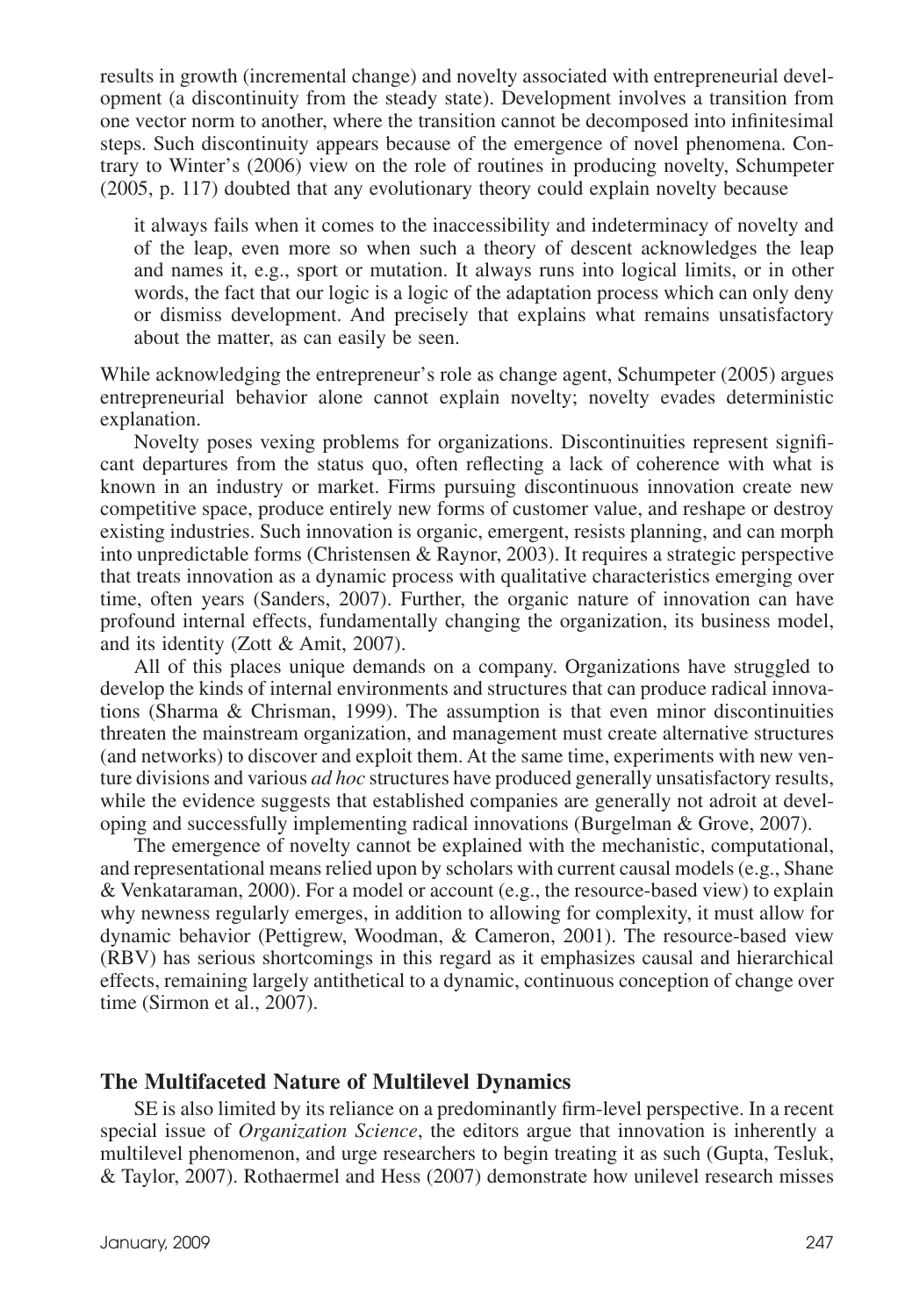the important impact of heterogeneity at the (interdependent) levels of analysis left out of the research. Further, there are levels within levels that must be transgressed, such as a nested hierarchy within a market or a company (Hitt, Beamish, Jackson, & Mathieu, 2007) and interactive effects at the individual, firm, and network levels (Rothaermel & Hess). Variables at any level can affect the extent and type of innovation at a given level (Gupta et al.).

Multiple levels are inherent in Schumpeter's (1942) work linking micro-level entrepreneurial behavior into a macroeconomic model through the concept of "creative destruction." Similarly, Covin and Slevin (1991) treat the entrepreneur or the venture as micro-level phenomena, while approaching opportunities at a macro level. However, the literature on entrepreneurship, strategic management, and innovation is typically split between two unconnected levels of analysis, with an emphasis on either macro- or micro-level theories, whereas Dopfer, Foster, and Potts (2004) introduce a micro-mesomacro framework formulated around rules for evolutionary economics. Volberda and Lewin (2003) use selection and adaption theories to illustrate an emphasis on two levels of analyses that do not intersect. These authors have developed a useful summary of the theories with their respective levels of analysis in an "adaptation-selection space," as shown in Figure 1. These theories, all of which are relevant to SE, are grouped into (1) firm-level theories that explain heterogeneity (e.g., the resource-based view, behavioral theory of the firm), (2) meso-level theories linking the firm with its institutional and competitive environment (e.g., transaction cost economics, evolutionary economics), and (3) theories involving interaction between exogenous discontinuities originating in the social, political, and technological environments and change at the institutional environment, industry, and firm levels (e.g., contingency theory, resource dependence theory, population ecology). As such, the micro–macro dichotomy is overly limiting, as is the tendency to ignore the temporal interplay among levels of analysis.

#### **The Process Nature of Change**

Change is the final component that is central to, yet underdeveloped in, the current conceptualization of SE. Novelty results from change, but novelty also serves to change industries, markets, and organizations. In short, change is central—sometimes evolutionary and sometimes revolutionary—and multiple orders of change are often involved. Within organizations, novelty helps explain punctuated equilibrium models that posit extended periods of incremental and adaptive change punctuated by brief periods of discontinuous, radical transformation (Pettigrew et al., 2001). Hence, both chaos and non linearity become features of organizational development.

Designed during a period of relative tranquility, the dominant paradigms in organizational theory are based on stability seeking and uncertainty avoidance through structure and processes. These paradigms are inadequate for global, hypercompetitive environments (Ilinitch, D'Aveni, & Lewin, 1996). Corporate decision makers have tried various strategic alternatives such as structural change (from traditional hierarchical efficiencyoriented forms to flatter, decentralized, and flexible designs) (Whittington, Pettigrew, Peck, Fenton, & Conyon, 1999), process change (e.g., interactive processes and horizontal flows that promote coadaptive exploitation) (Brown & Eisenhardt, 1998), and changing boundaries (Prahalad & Hamel, 1990). The systemic and dynamic nature of both the organization and its rapidly changing competitive environment require systemic change rather than piecemeal efforts (Van de Ven & Poole, 2005). Whereas organization theorists treat uncertainty as a critical contingency, Sarasvathy (2001) suggests that entrepreneurs can thrive in uncertain environments by applying the principles of effectual reasoning.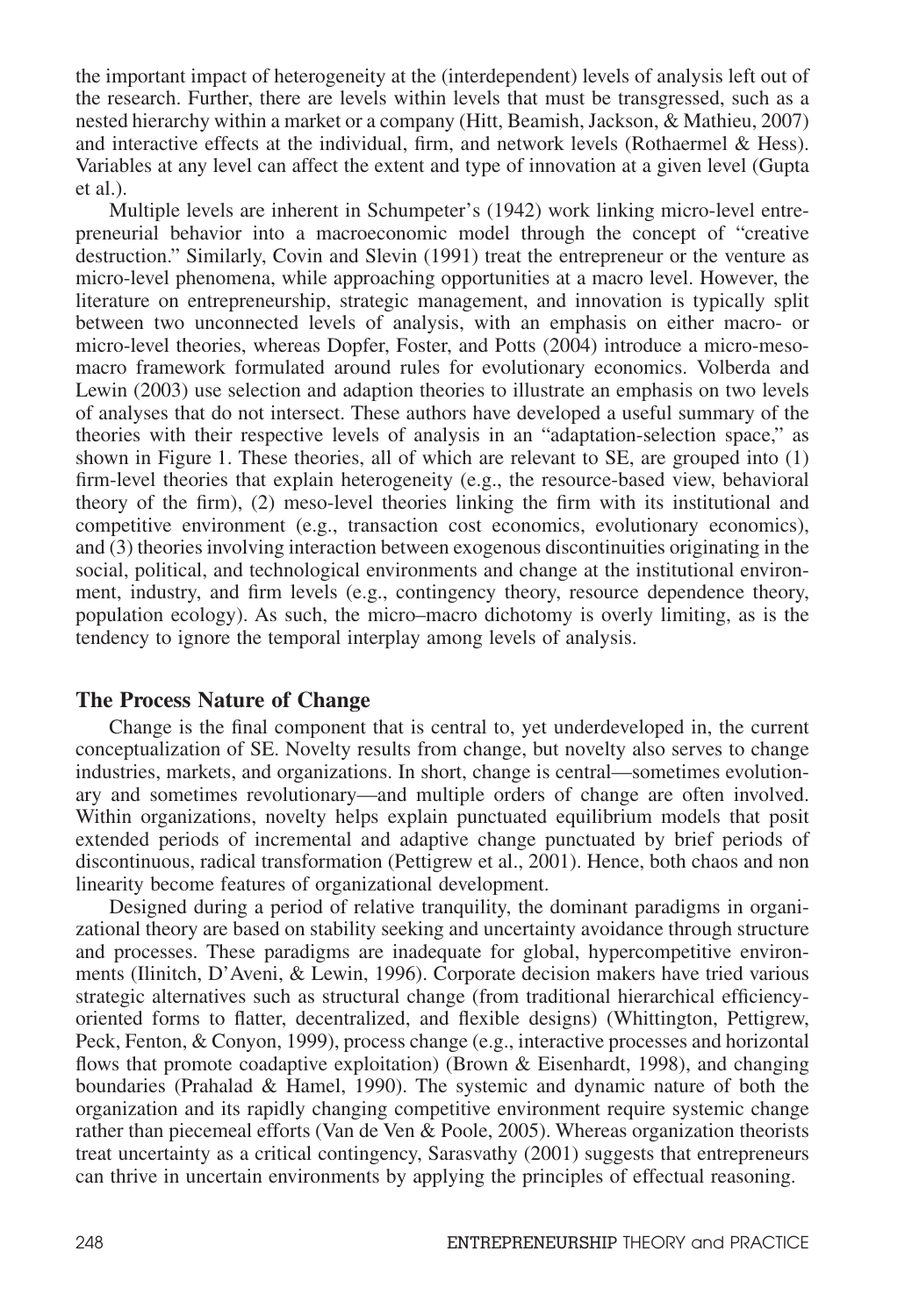## Figure 1



Summary of Theories at Various Levels of Analysis

Source: Adapted from Lewin, Weigelt, and Emery (2003)

In sum, each of the five components is multidimensional, occurs at multiple levels, and is explained through level-specific theories. Moreover, these aspects of SE are highly intertwined with each other, such that one cannot be explained without the other, and their relations change over time. Based on the analysis of these five components, we conclude that SE is in danger of becoming a catch-all term that covers almost every aspect of strategic management and entrepreneurship—used to explain so much, it may ultimately explain very little. Deeply ingrained habits of thought that prioritize permanence, stability, organization, and control over transience, flux, transformation, and uncertainty serve to limit the potential of SE. This critique suggests that a new paradigm for SE must (1) consider the interactive effects of a multitude of interplays in the exploration–exploitation framework, (2) address critically differences between entrepreneurship, innovation, and newness rather than treat them synonymously or as a single construct, (3) disentangle the different loci of innovation, (4) develop a suitable architecture for an organizational form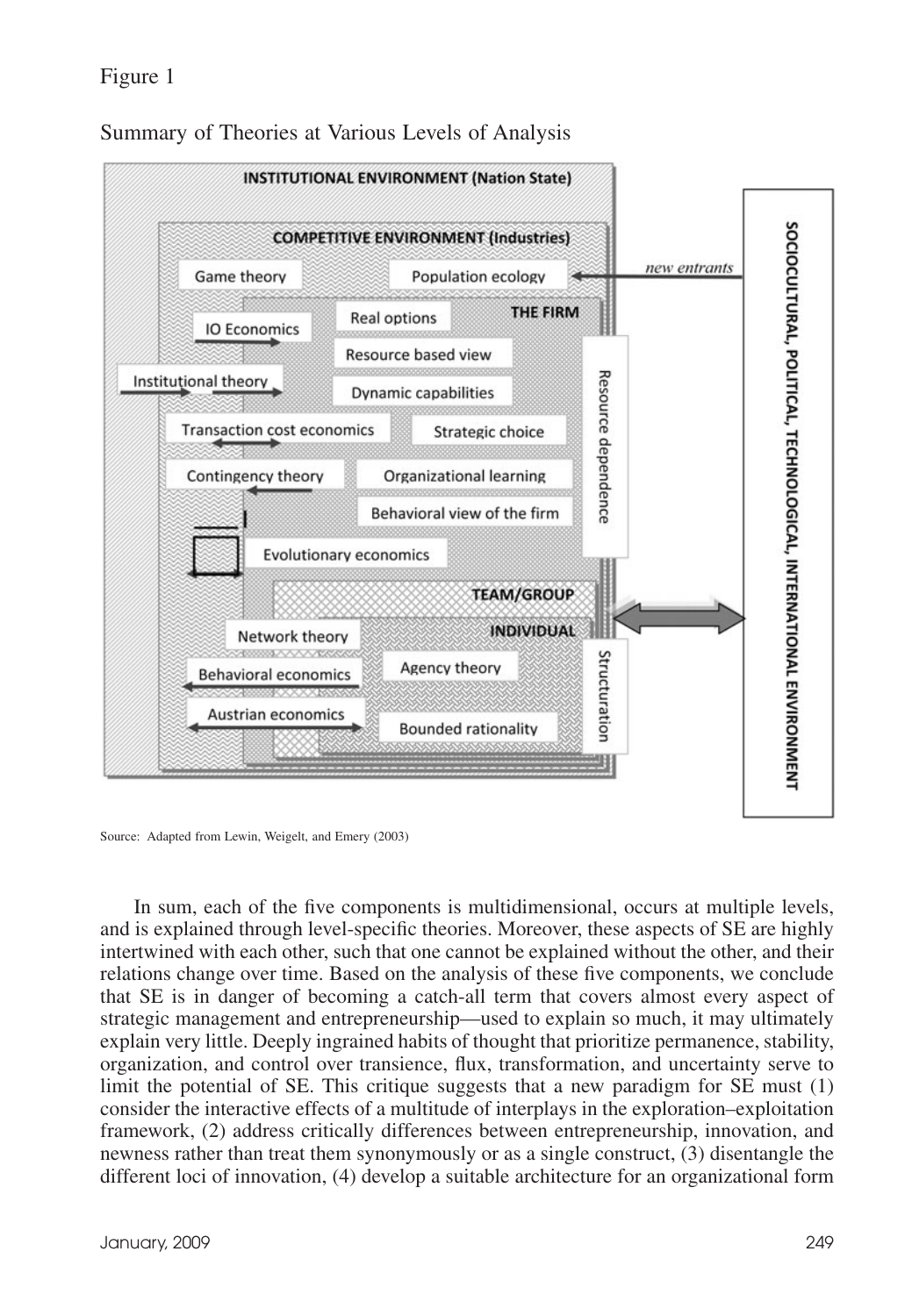that accommodates activities across different spatial dimensions, and (5) provide a sound ontological basis for theorizing change.

Scholarly work on these five components treated individually or collectively (as in SE) reflects one of two views: the social world as being made of things in which processes represent change in things, or one made of processes in which things are reifications of processes. Van de Ven and Poole (2005) note this to be a critical ontological distinction regarding the essential nature of organizations, one that challenges us to move past the traditional view of organization as a noun, and adopt an alternative view of organizing as a verb in a world of ongoing change and flux. The ontological significance of place, space, and time prompts a rethinking of the complex mediation, overdetermination, and instantiation of specific events, actions, and processes that have been approached in less spatialized and less temporalized ways in the conceptualization of SE. When dealing with complex phenomena, the notion of "laws" and the concept of "cause and effect" become problematic (Cilliers, 1998). The limitations described earlier suggest a need for a theoretical perspective that can accommodate the richly textured nuances of contemporary strategic challenges without succumbing to "mechanism independence" (Mackenzie, 2005).

#### **An Alternative Theoretical Lens: Complexity Science**

Complexity science offers a theoretical lens for exploring the complex interdependencies of a complex, pluralistic world "in which reversibility and determinism apply only to the limiting, simple cases, while irreversibility and randomness are the rules" (Prigogine & Stengers, 1984, p. 8). This requires a shift in worldviews from Newtonian mechanics to that of Einstein's relativity—from a gravitational force that depends only on a body's mass (*quantitative* with empirical evidence) to gravity as a quality of space-time that is affected by additional factors (*qualitative* with imagination of potentiality). We first examine the problem of different worldviews to uncover ontological, epistemological, and methodological considerations related to phenomena associated with SE. We then highlight differences between simplistic and complex systems by contrasting the Ireland et al. (2003) systems approach for SE with the complex adaptive systems (CAS) approach Brown and Eisenhardt (1998) use for entrepreneurial strategy. This explanation is followed by an exposition of the problem of self-organization and emergence, an issue that is intricately linked with both the problem of different world views and the problem of simplistic and complex systems.

#### **The Problem of Different Worldviews**

The reductionist nature of scientific methodology poses serious challenges for the dynamic and organic nature of entrepreneurship. Modernism centers on objective knowledge with a focus on deviations from and returns to a state of equilibrium, that is, linear causality and continuity with no gaps (Heylighen, Cilliers, & Gersick, 2007). On the other hand, postmodernists challenge this assumption of continuity and instead believe unpredictability and chaos are central to the world, not consequences of our lack of understanding or bounded rationality (Cilliers, 1998). Importantly, in this worldview there is no identifiable cause of change and knowledge is intrinsically subjective.

Our approach relies on a perspective *in between* postmodernism and modernism (Geyer, 2003)—a bridge *between* two opposing positions such as the physical sciences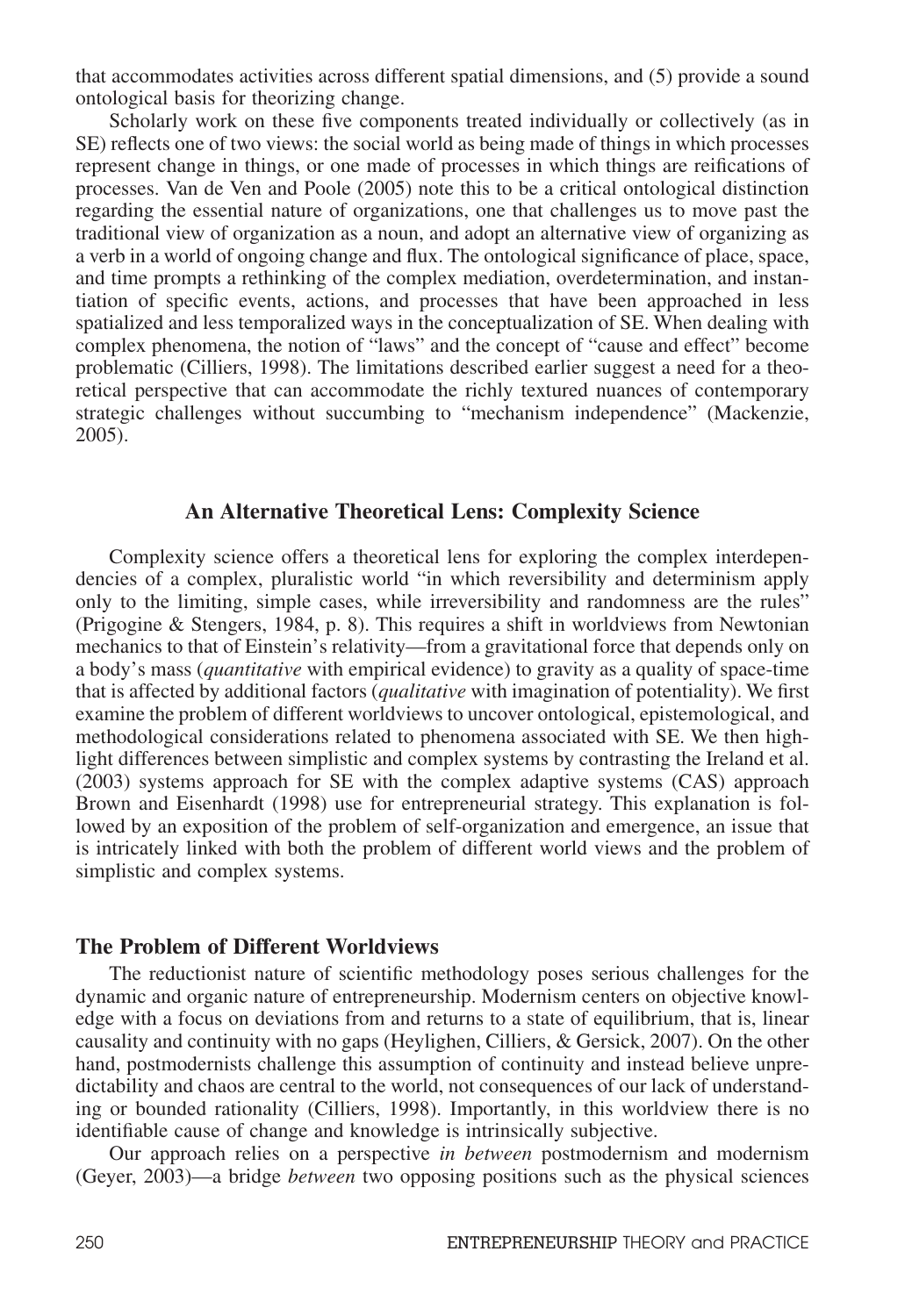# Summary of Fundamental Positions of Modern, Complexity, and Postmodern Science

|                                | Modern (Positivist)                                                                                                                                                       | Complexity                                                                                                                                                                            | Postmodern                                                                                                                                         |
|--------------------------------|---------------------------------------------------------------------------------------------------------------------------------------------------------------------------|---------------------------------------------------------------------------------------------------------------------------------------------------------------------------------------|----------------------------------------------------------------------------------------------------------------------------------------------------|
| Disciplines (typical)          | Physical sciences (strictly scientific<br>Newtonian framework)                                                                                                            | Natural sciences (e.g., biology)                                                                                                                                                      | Social sciences (e.g., political<br>science and sociology)                                                                                         |
| Paradigm                       | At or near equilibrium<br>Deterministic (retrospective<br>determinism)                                                                                                    | Far from equilibrium<br>Quasi-stochastic (able to deal with<br>surprise)                                                                                                              | Disequilibrium<br>Stochastic<br>Decoupled (disorganization)                                                                                        |
| Ontology                       | Tightly coupled (organization)<br>The world is given and<br>presupposed. It is material,<br>social (interpreted), and<br>territorial                                      | Loose-tight coupling<br>The world is fluid, processual,<br>and aterritorial. It is neither<br>presupposed nor given, but is<br>constructed                                            | The world is contingent,<br>ungrounded, diverse, unstable,<br>indeterminate, relational, and<br>temporally specific                                |
| Epistemological<br>position    | Cartesian epistemology that reduce<br>complex phenomena to analysis<br>of their components; understood<br>as simple, objective, absolute                                  | Complexity-oriented epistemology<br>understand phenomena as part of<br>an entangled fabric of relations<br>such that the whole is more than<br>the sum of its interconnected<br>parts | Different subject-positions inform<br>different knowledge-claims;<br>knowledge is perspectival and<br>different perspectives are<br>incommensurate |
| Theoretical basis              | Order<br>Rationality<br>Predictability<br>Reductionism<br>Deterministic                                                                                                   | Partial order (mediate order and<br>disorder)<br>Bounded rationality<br>Predictability and uncertainty<br>Reductionism and holism<br>Probabilistic and emergent                       | Disorder (contested order)<br>Relational rationality<br>Unpredictable<br>Irreducible<br>Indeterminate                                              |
| Methodological<br>implications | Experimentation, quantification<br>Obtain predictable, repeatable<br>results<br>Duplicate orderly natural science<br>methods<br>Universal and parsimonious social<br>laws | Integration of experimentation and<br>interpretation<br>Principles and problematics                                                                                                   | Relational interpretations<br>Undermine truth claims<br>Use deconstructivist techniques<br>to disrupt modernist<br>meta-narratives                 |
| Implications<br>for novelty    | No mechanism for endogenously<br>creating novelty or growth in<br>order and complexity                                                                                    | Emergent processes provide the<br>system with novelty, and are<br>responsible for growth in order<br>and complexity                                                                   | Multiple contested relational<br>"orders" which rise and fall over<br>time, but have no developmental<br>path or direction                         |

*Sources:* Beinhocker (2006); Dopfer et al. (2004); Geyer (2003)

and social sciences—to tackle the emergence of unpredictable properties that are "novel" in a self-organizing complex system. Cilliers (1998) supports the need for both mathematical equations and narrative descriptions, noting that one may be more appropriate than the other under certain circumstances, but both are equally scientific. These three worldviews are contrasted in Table 1, with a specific focus on ontology (what exists and how it exists), and epistemology (how we can come to know those things).

As indicated in Table 1, a complexity perspective offers a new set of lenses for seeing the world, and a new vocabulary with which to articulate a reality in which order is entangled with chaos. It entails a number of important shifts: from an analytical, linear perspective that decomposes the whole into its parts with cause–effect relations between the parts to a nonlinear (not a-linear) perspective in which the whole is more than the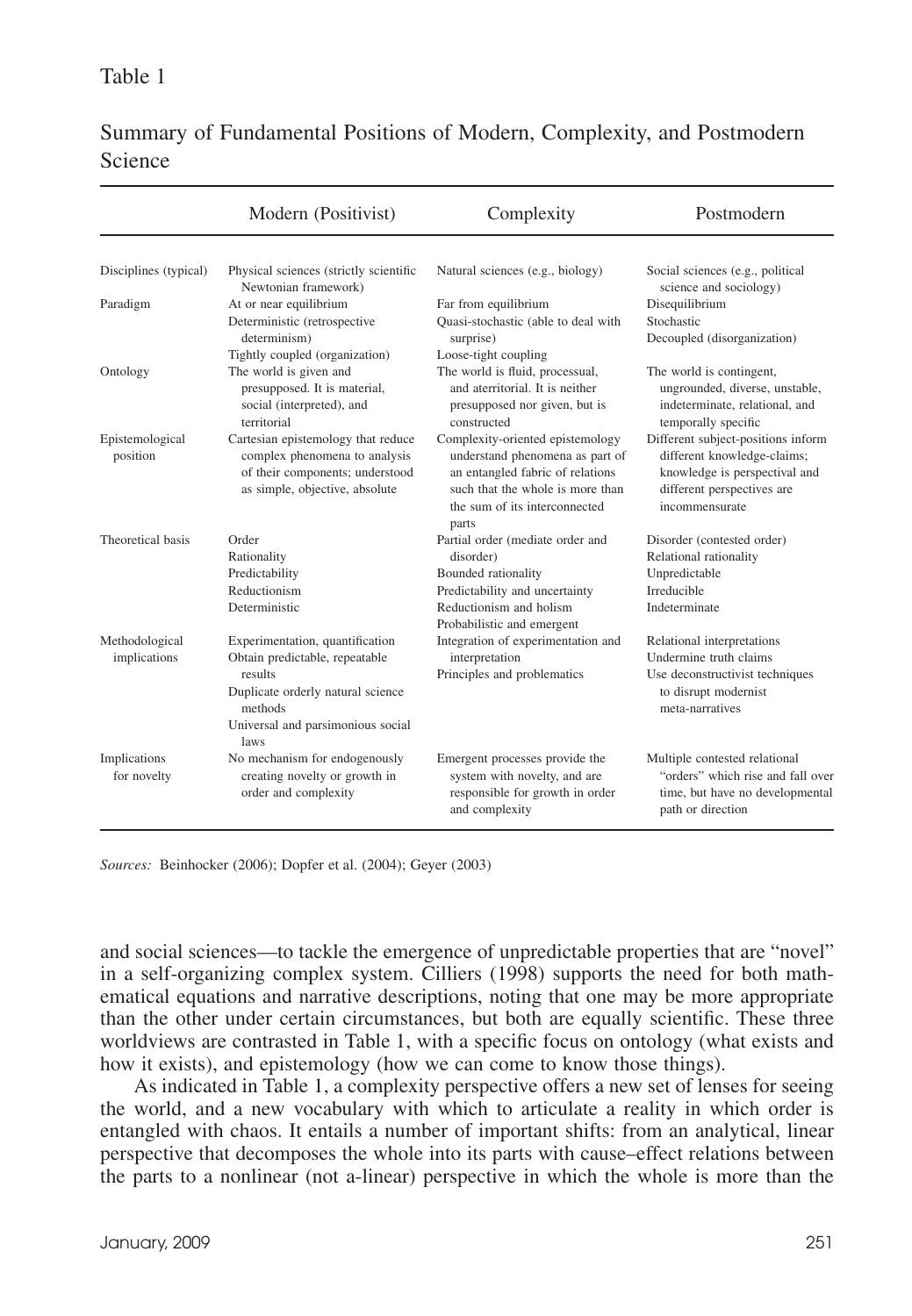sum of its parts; from static to dynamic; from evolution to emergence; from order to negotiated order; from certainty to uncertainty, and from at, or near equilibrium to far-from equilibrium.

#### **The Problem of Simplistic and Complex Systems**

In general systems theory (von Bertalanffy, 1968), a system is defined by a boundary between itself and its environment, dividing it from an infinitely complex exterior. The interior of the system is thus a zone of reduced complexity. Von Bertalanffy notes that, while systems theory is often identified with cybernetics and control theory, the latter is but a part of a general theory of systems. He warns against application of cybernetics to fields for which its concepts are not made. Feedback plays an important part in cybernetics—to better accomplish communication and control through information processing. It is also a key part of the behavior theory of the firm (Cyert & March, 1963; Simon, 1962). In the simplistic system represented by the Cyert and March model, behavior is driven by the quasiresolution of conflict, uncertainty avoidance, problemistic search, and organizational learning. Rules of thumb and standard operating procedures or "the memory of an organization" serve as stabilizing processes to reduce complexity, guide action, and control behavior. Organizational learning is fragmented, short term in focus, and incremental in nature. From a simplistic systems perspective, one cannot understand a real physical system at its critical point without forgetting the messy system details and focusing on the simplest mathematical game belonging to the same universality class (Buchanan, 2000). Here the aim is a grand theory with a universal theoretical framework that addresses all phenomena of interest.

Whereas general systems theorists search for homologies and focus on similarity, complex systems theorists focus on difference—a distinction that incidentally also differentiates modernists and postmodernists. De Landa (2006) explains that reductionists tend to focus on the parts and their interactions, but it is the "interactions" (among parts and between parts and their environments) that constitute the system. Noting that the "whole" does not simply float on top of it all, he argues that reductionism is "systems science" in disguise, and that interactions are far more important than the nature of the parts. Hence the messy details—the presence of multiple causal loops that interact with each other—are the principal difference that distinguishes a complex system from a simplistic system. Table 2 summarizes the differences between systems that are complex, and others that are intrinsically simplistic because they are theoretically reducible, with entrepreneurial strategy (Brown & Eisenhardt, 1998) and SE (Ireland et al., 2003) as representative examples of the differences. In both instances the firm is the unit of analysis and the focus is on economic (profit) opportunity, routines (simple rules), and incremental, firm-level, continuous innovation in pursuit of competitive advantage.

The SE model (Ireland et al., 2003) uses a general systems theoretic framework (with characteristics of cybernetic control) to which some "nonlinearity" and "heterogeneity" in a nested hierarchy has been added. Network theory and the resource-based view are combined with behavioral assumptions to account for entrepreneurial action. However, entrepreneurial action is not considered to be a fundamental source of change beyond the opportunity-seeking behavior associated with continuous streams of innovation. Systems that make use of a Newtonian model of dynamics are not able to account for the fact that a system can change identity, increase information content, and use such content to change its constitution by introducing elements in irreducible and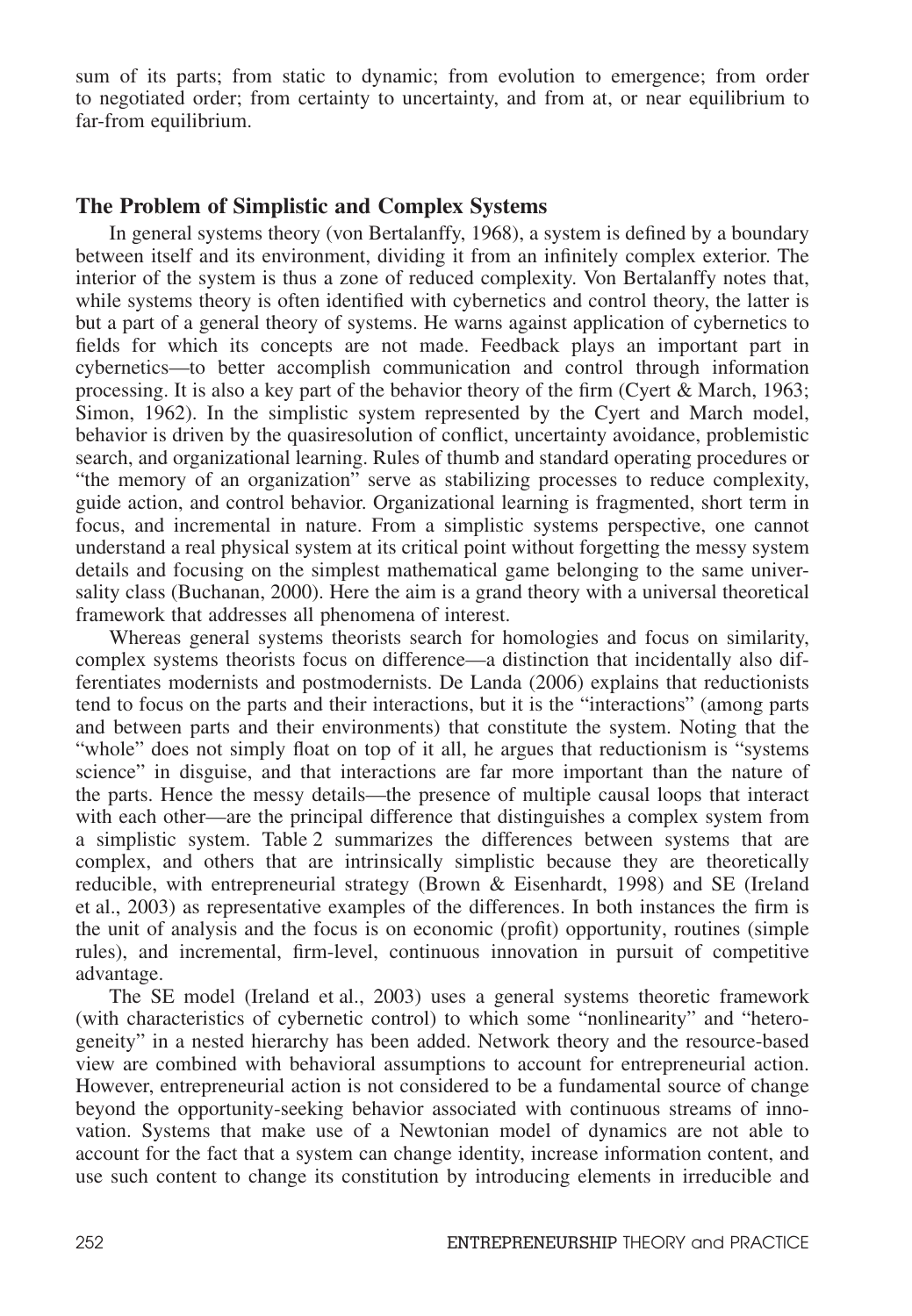## Table 2

# A Comparison of the Theoretical Foundations of Strategic Entrepreneurship and Entrepreneurial Strategy

|                           | Strategic entrepreneurship<br>(e.g., Ireland et al., 2003)                                     | Entrepreneurial strategy (e.g.,<br>Brown & Eisenhardt, 1998)                                 |
|---------------------------|------------------------------------------------------------------------------------------------|----------------------------------------------------------------------------------------------|
| Main focus                | <b>Behavioral</b>                                                                              | Evolutionary                                                                                 |
| System type               | General Systems Theory Cybernetics                                                             | <b>Complex Adaptive Systems</b>                                                              |
| Theoretical foundations   | [The Carnegie School]                                                                          | [Santa Fe Institute]                                                                         |
|                           | March, 1991; Simon, 1962                                                                       | Kauffman, 1993                                                                               |
|                           |                                                                                                | Waldrop, 1992                                                                                |
| Micro-macro relationship  | Social system and economic system                                                              | Social system within economic system                                                         |
|                           | Firm responds to the environment, i.e.,<br>micro-macro interaction                             | Firm is embedded in and changes its<br>environment                                           |
| System characteristics    | Simple, linear, and equilibrium seeking                                                        | Open, dynamic, nonlinear                                                                     |
|                           | Whole is sum of parts                                                                          | Whole is more than sum of parts                                                              |
| Origins                   | Physics (stability, equilibrium)                                                               | Biology (structure pattern, self-organization)                                               |
| The nature of evolution   | Adaptation and evolution of the firm                                                           | Dynamic co-evolution of both the firm and the<br>environment                                 |
| Focus                     | Organizational learning                                                                        | Development of new rules and routines                                                        |
|                           | Balance (exploration-exploitation)                                                             | Variation-retention-selection                                                                |
| Nature of opportunity     | Pre-existing profit-making opportunity to seek out<br>and exploit                              | New opportunities arise from technological<br>innovations                                    |
| Role of technology        | Technology as a given or selected on economic<br>criteria                                      | Technology in flux, endogenous to the system                                                 |
| Type of nonlinearity      | Nonlinearity ascribed to negative and positive<br>feedback loops                               | Nonlinear interactivity, i.e., "small cause, large<br>effect" or "large cause, small effect" |
|                           | Mostly "same cause, same effect"                                                               |                                                                                              |
| Type of self-organization | Primarily self-regulatory processes                                                            | Creative, self-generated, adaptability-seeking<br>behavior conferred by emergent phenomena   |
| Type of equilibrium       | System tends toward a final state of equilibrium<br>or homeostasis e.g., "equifinality" in GST | System is "beyond equilibrium" (i.e., multi- or<br>nonequilibrium)                           |
| Type of attractors        | Only one "attractor," i.e., a final state of<br>equilibrium                                    | Different kinds of attractors (e.g., fixed point,<br>limit cycle, strange)                   |

*Sources:* Beinhocker (2006); Dopfer et al. (2004); Goldstein (1999); Kauffman (1993)

unpredictable ways (Cilliers, 1998). In contrast to simplistic systems, complex systems consist of many nonlinearly interacting nondecomposable elements. The interactivity is such that the system is not reducible to multiple systems, and contains a sufficiently complex interactive mix of causal loops to allow the system to display behaviors that characterize the system (De Landa, 2006). A complex system cannot simply be reduced to two weakly interacting systems (as in the SE model) because there is a nontrivial relationship between its components and the system's macroscopic properties. Potts (2000) sums it up well:

[T]he hypothesis of evolution towards complexity is a conjecture to the effect that a balance between order and chaos, between stasis and change, is the ultimate principle underlying all evolutionary processes. Where *equilibrium* is the expression of 'balance' in an *inert, mechanical world* of point-like existence, *complexity* is the expression, the structural signature, of balance in a world of *interacting dynamic*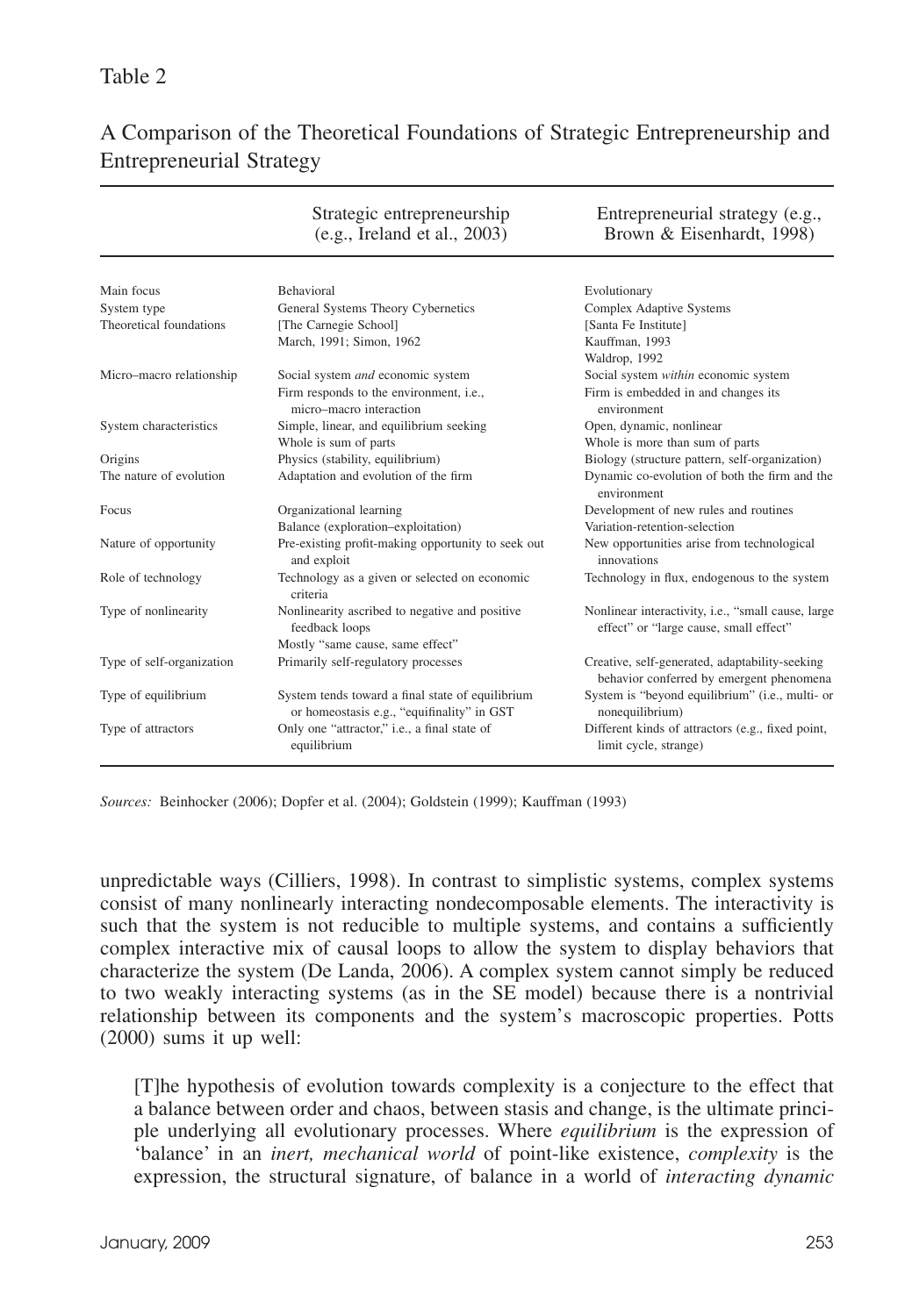systems. The hypothesis of *evolution towards complexity* is the logical principle that interlinks the geometry of all economic systems  $(p, 91;$  emphasis added).<sup>1</sup>

Systems that are both complex and adaptive (capacity to change and learn from experience) are called CAS. The CAS exhibits recursive macro–micro feedback loops with coevolutionary dynamics at the "edge of order and chaos" (Waldrop, 1992), where there is "order for free" or "order from chaos." CAS models merge complex systems theory with the behavioral theory of the firm and Darwinian principles of evolution (especially variety, selection, novelty, and inheritance) to explain a wide range of phenomena: The firm as a CAS examines strategic dynamics at the firm level (Brown & Eisenhardt, 1997; Burgelman & Grove, 2007); the market as a CAS focuses on competitive dynamics and macro-level economics, whereas the economy is treated as a CAS in evolutionary economics to model dynamic competition and technological innovation (Dopfer et al., 2004).

#### **The Problem of Self-Organization and Emergence**

Emergence has resurfaced as an important topic for investigation for organizational theorists and entrepreneurship scholars (McKelvey, 2004). Different worldviews cause much ambiguity in the use and interpretation of the term emergence. Emergence is not growth, nor appearance of resultant properties. As Lewes (1874, p. 79; emphasis added) explains:

Every resultant is either a sum or a difference of the co-operant forces; their sum, when their directions are the same—their difference, when their directions are contrary. Further, every resultant is clearly traceable in its components, because these are homogeneous and commensurable. . . . It is otherwise with emergents, when, instead of adding measurable motion to measurable motion, or things of one kind to other individuals of their kind, there is a *cooperation* of things of *unlike kinds*. . . . The emergent is unlike its components in so far as these are *incommensurable*, and it *cannot be reduced to their sum or their difference*.

In other words, emergence is not the *result* of the process of interactions. Rather, it takes place *during* the process of interacting. Reductionist theorists can explain interactions of the parts (individual agents), but not the whole, which limits them to epistemological emergence (Waldrop, 1992). On the other hand, systems theorists' holistic paradigm downplays the role of intentional action by individual agents (parts) and can only explain activity at the global level using level-specific laws (von Bertalanffy, 1968). Emergentists reject both reductionism and holism, because these ontologies cannot account for the emergence of novelty (Cilliers, 1998), which is "above all a product of coupled, context dependent interactions" (Holland, 1998, p. 122) that may be multiplicative, not merely additive (De Landa, 2000).

<sup>1.</sup> It is important to note that Potts (2000) is referring to "evolution of complexity," not Darwinian evolution or growth. Emergent order-creating processes center on a hierarchical model of the world with a "from-to" structure associated with evolutionary economics. Emergence here is used as a synonym for growth; i.e., each new entity has unique features that differ from its predecessor. This is typically modeled as coevolutionary processes with recursive relationships among variables within the system. In this change-related perspective on emergence, there is no causal decoupling, which is an important criterion for diachronic emergence. The latter displays ongoing emergent processes in which there is no end state; the processes of change create new dynamics—a new form of continuity (Bonta & Protevi, 2004).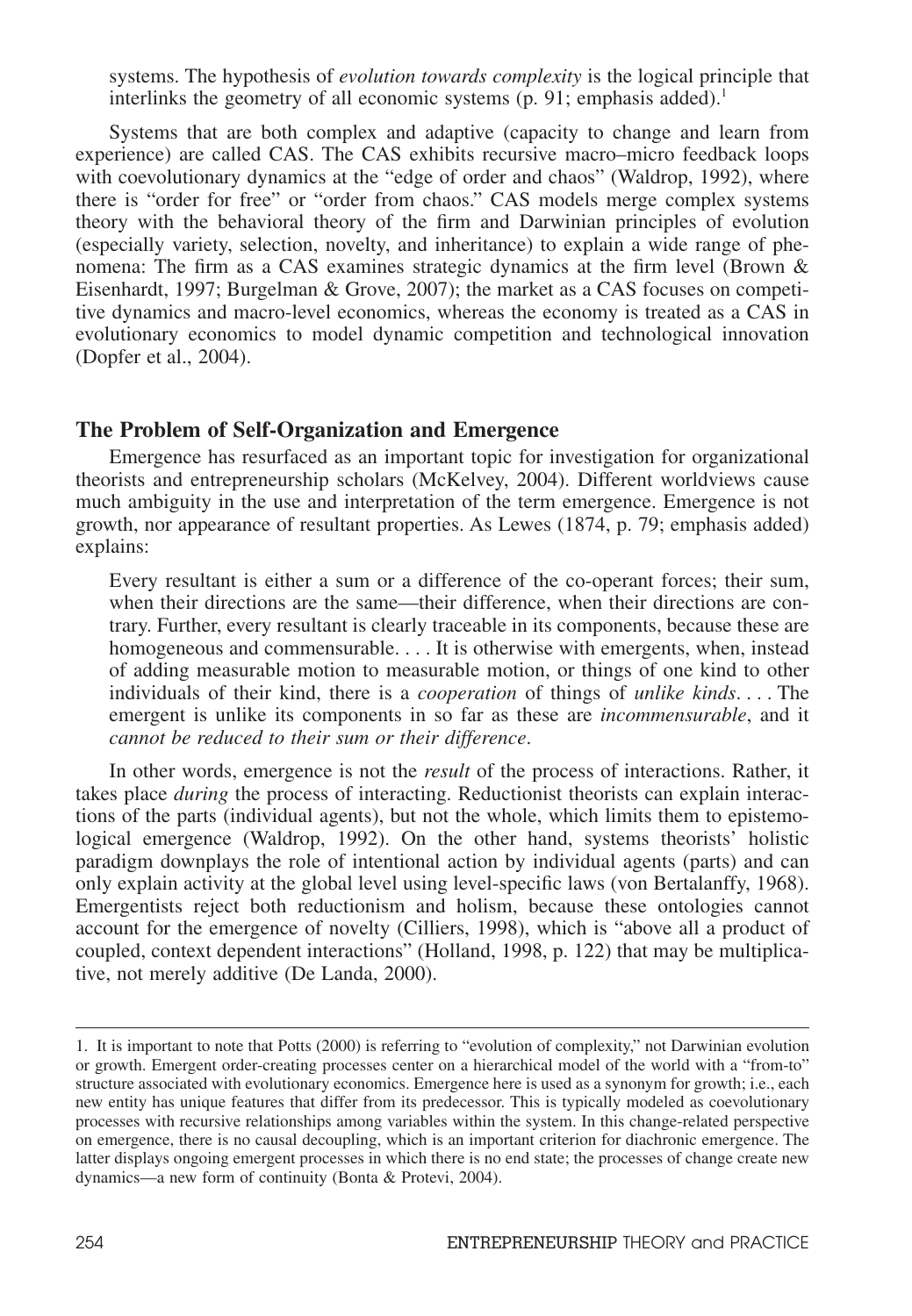Silberstein and McGeever (1999, p. 185) raise concerns that, by equivocating on the term emergence, researchers may actually be asserting different things, such that it becomes unclear whether a specific claim is merely an epistemological one regarding the ineliminable nature of some "higher-level" explanation, or it is a robust ontological claim about the emergence of some novel feature of reality. In epistemological emergence, emergence is but an artifact of a particular model (formalism generated by macroscopic analysis, functional description, or some other kind of "higher-level" description), whereas ontological emergence (features of systems or wholes that possess causal capacities not reducible to any of the intrinsic causal capacities of the parts or to any of the [reducible] relations between the parts) has been argued to be the important kind of emergence—an underrepresented issue in the SE literature.

Whereas modernism commits itself only to an epistemological stance toward models, complexity science addresses the question of the emergence of relatively simple functional structures from complex interchanges of the component parts of a system (Bonta  $\&$ Protevi, 2004). This is a central and irreducible ontological commitment. Methodological individualists question the use of social structure to explain human behavior in that they deny emergence above the level of the subject. Social phenomena are seen as aggregates of individual acts. To account for the truly novel and to find ways that maintain conditions for future creativity, Bonta and Protevi call for a focus on diachronic (dynamic) emergence in which emergent entities develop temporally from antecedent entities. Goldstein (1999, p. 65) explains,

those who cannot accept the possibility of more than one ontological level also cannot accept the possibility of the radical novelty that accompanies the new level coming into being with emergence. They have a bias against real novelty. With nonlinear dynamics and complexity theory, hard-core reductionism of the ontological-level monist variety has finally come upon natural processes that will not yield to the reductionist onslaught. Whereas traditional physics has had tools for detecting either complete order or complete randomness, the middle ground of order has been left out. But it is precisely this middle ground that is the locus of emergence.

Thus, there are at least three problems that need resolution in order to move beyond theorization around evolution, adaptation, and growth toward emergence, qualitative novelty, and development—"entrepreneurship, after all, is a science of turbulence and change, not continuity" (Bygrave, 1989, p. 28).

#### **SE Through the Looking Glass of Complexity Science**

So what new insights about SE can one expect to gain from a complexity science perspective? In this section we explore this question by introducing a conceptual resource, called an opportunity space, to theorize the genesis of entrepreneurial opportunities as a collective enterprise. Our approach seeks to endogenize the source of entrepreneurial opportunities. Thus we move our level of description to the opportunity space to distinguish the focus of SE from that of entrepreneurship (the individual) and strategic management (the firm) for the purpose of investigating the loci of innovation associated with entrepreneurial opportunities. Selected characteristics of the opportunity space are examined with an emphasis on the role played by (1) nonlinear dynamics and dissipative structures; (2) flows and fluctuations far from equilibrium; and (3) feedback loops.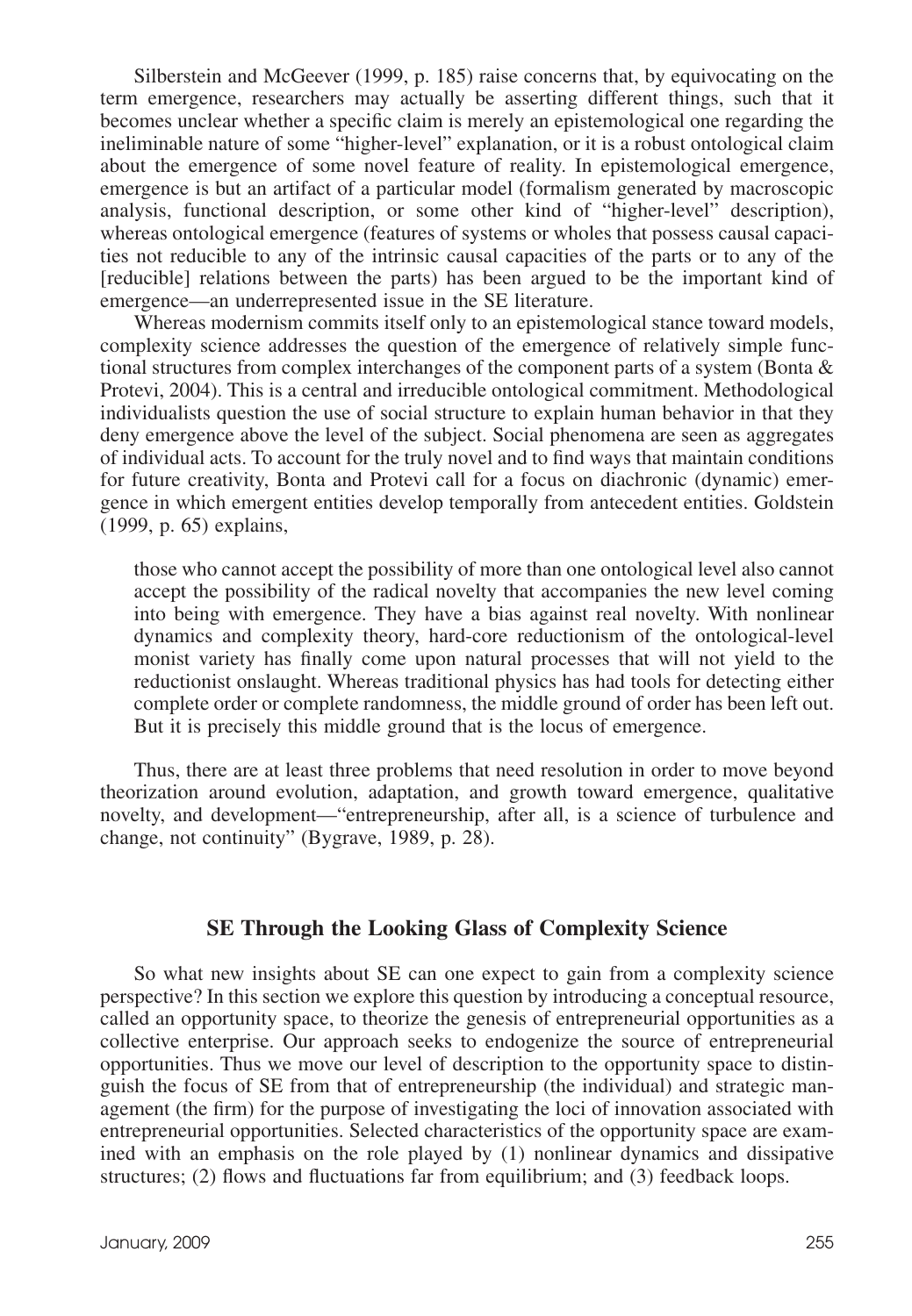## **An Opportunity Space: Relational Openness and Contextual Surplus in a Boundaryless System**

Complex problems such as innovation involve multiple causal interactions between several systems with fuzzy system–environment boundaries (Chen & Van de Ven, 1996). Multiple linkages with numerous feedbacks across scales in time and space, and throughout the entire system of firms, society, and the economy, make it impossible to address the challenges of innovation other than as a system with three interdependent, integrated dimensions—organizational, economic, and sociocultural. As a result of globalization, processes have become so interwoven that many actions, although local in origin, are regional, national, or global in their effects (Armitage, Berkes, & Doubleday, 2007). Thus the opportunity space is conceptualized as an open, nonlinear, dynamical, dissipative, self-organizing system (a subsystem of the global economy) that is open and far from equilibrium.

By opportunity space we mean a form of organization in which components participate in an assemblage (De Landa, 2006), that is, "a multiplicity which is made up of heterogeneous terms and which establishes liaisons, relations between them, across ages, sexes and reigns—different natures. Thus the assemblage's only unity is that of co-functioning; it is a symbiosis" (Deleuze & Parnet, 2002, p. 69). This implies that "a relation may change without the terms changing" (p. 55). In an assemblage,  $2^2$  the whole is characterized by "*relations of exteriority*" (De Landa, p. 10; emphasis in original); that is,

while its *properties* are given and may be denumerable as a closed list, its *capacities* are not given—they may go unexercised if no entity suitable for interaction is around—and form a potentially open list. . . . And given that an unexercised capacity does not affect what a component is, a part may be detached from the whole [and plugged into a different assemblage in which its interactions are different] while preserving its identity.

According to Bourdieu (1998, p. 6; emphasis in original), "[t]he idea of difference, or gap, is at the basis of the very notion of *space*, that is, a set of distinct and co-existing positions which are exterior to one another and which are defined in relation to one another through their *mutual exteriority* and their relations of proximity, vicinity, or distance, as well as through relations of order, such as above, below or *between*." In other words, heterogeneous components (e.g., individuals and social artifacts such as technology, markets, or firms) with symbiotic relationships are "locked into" relational fields of varying geographical reach around narrower spheres of activity, or more precisely, the entire

2. De Landa (2006, pp. 3–9) distinguishes assemblage theory from Hegelian dialectics and structuration theory, wherein "wholes possess an inextricable unity in which there is a strict reciprocal determination between parts" as a result of "*relations of interiority*." Created by philosopher Gilles Deleuze, assemblage theory: (1) entails a realist social ontology (social entities exists independent of our perceptions of them); (2) centers on "the processes that create and stabilize their historical identity"; (3) resolves issues regarding the micro–macro link; (4) overcomes problems of reductionism associated with methodological individualism, social constructivism, the meso-level or nested hierarchies; (5) distinguishes between material and expressive resources in an ontologically consistent manner; (6) avoids any reference to essences; and (7) gets rid of teleological, or deterministic sources and stage-like accounts of processes. These characteristics are crucial for emergence to take place. For example, a city is an assemblage of people, networks, organizations, and infrastructure such as buildings and streets, together with flows of materials and energy. Thus larger assemblages (city) emerge from recurring patterns of interaction between smaller assemblages (people, organizations)—resulting in a flat ontology constituted by "individuals" occupying different spatiotemporal scales. Following Kauffman (1993), we use the term "meshwork" to refer to an interlocking system of complementary functions.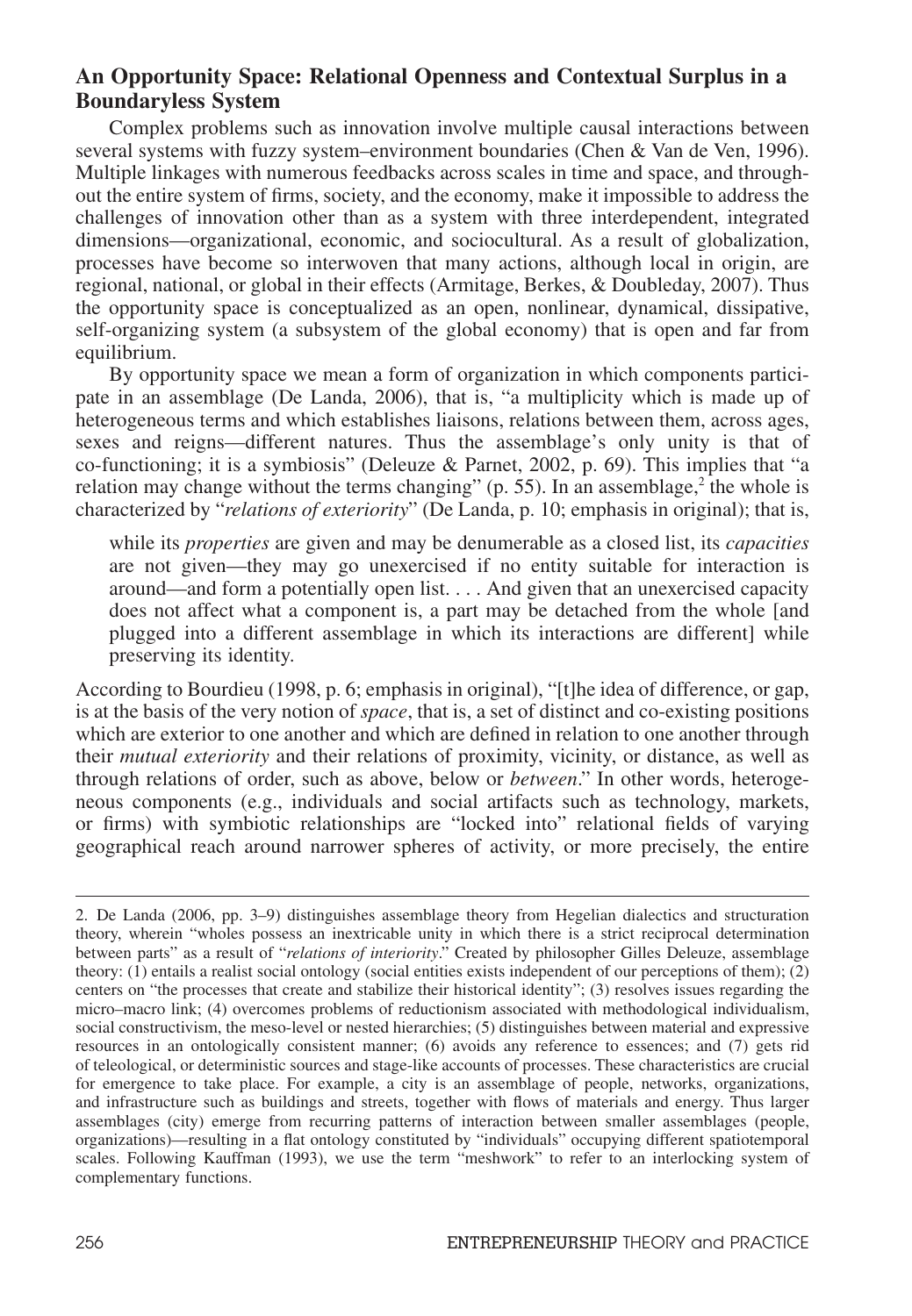nonunified (remain disparate without being fused into some sort of unity) system is a multilayered, complex interaction of emergent systems (De Landa, 2006). Operational closure depends on context and observer.

As an open, nonlinear dynamical complex system with multiple equilibriums the opportunity space3 acts as the "energetic flesh that is the seat of the processes of selforganization" (De Landa, 2000, p. 304). The system is sustained by irreversible inflows of materials, energy (low entropic), and information from its the surroundings, energy dissipation through transformation processes as it flows through the system, with outflows of materials, energy (high entropy), and information back to the environment resulting in local self-organization processes and global entropy production (Prigogine & Stengers, 1984). Capra (2005, p. 37) notes, "Prigogine called the open systems described by his theory 'dissipative structures' to emphasize this close interplay between *structure* on the one hand and *flow* and *change* (or dissipation) on the other hand." Thus the flows are "neither de-synchronized fragmentation or a continuation of Euro-American time senses of possibilization, but reversible switches between them . . . it is the *flow of energy* through a system that creates the stable states in the first place." He adds, "The theory of dissipative structures explains not only the spontaneous emergence of order, but also helps us to define complexity. Whereas traditionally the study of complexity has been a study of complex structures, the focus is now *shifting* from the *structures* to the *processes* of their emergence" (emphasis added). Importantly, one "process is always linked to another, and a process is *activated by an event*" such that an *event* marks "the *transition* from one process to another" (Mackenzie, 1986, p. 46). These three characteristics *forms* (pattern, structure), *functions* (tendencies, transitions), and *flows* (and fluxes)—are the foundation of the nonhierarchical architecture of the opportunity space, which we discuss next.

#### **The Role of Nonlinear Dynamics and Dissipative Structures**

In dissipative systems far from equilibrium, patterns emerge in the multidimensional "phase space," which is the locus of interactions of dynamic forces (Prigogine & Stengers, 1984). It represents the range of behaviors open to the system. Here one has a qualitative understanding of the emergent properties of the system, and the macrobehavior of the system, but no quantitative knowledge of the microbehavior of the system. The phase space has various features, which include: (1) *attractors*—a region of phase space toward which systems tend once their states approach a certain condition in the basin of attraction (attractors represent patterns of behavior of the real system); (2) *bifurcators*—the threshold at which the system flips between one region of phase space and another (it represents trigger points when the real system changes patterns qualitatively); and (3) *the zone of sensitivity*—the region where bifurcators cluster and amplify each other's effects so that

<sup>3.</sup> The term "opportunity space" has been used before in the context of a "business opportunity space" (Eliasson, 1991), which represents the unknown knowledge of different actors in the state space as well as the potential (but unknown) combinations of this knowledge. A search into the same state space (i.e., problem space) for more investment opportunities will create new opportunities (new combinations with so far undiscovered combinations) (Eliasson). However, the term "opportunity space" in this context refers to a mental construct that encompasses all potential venture ideas (i.e., a fixed place). The related but different notion of a "problem space" (Newell & Simon, 1972) consists of a set of initial states (means), a set of goal states (ends) and a set of path constraints—this is reflected in Sarasvathy's (2001) theory of effectuation where boundedly rational actors use knowledge judgments to make decisions as they *search* for new means–ends relationships in this "problem space."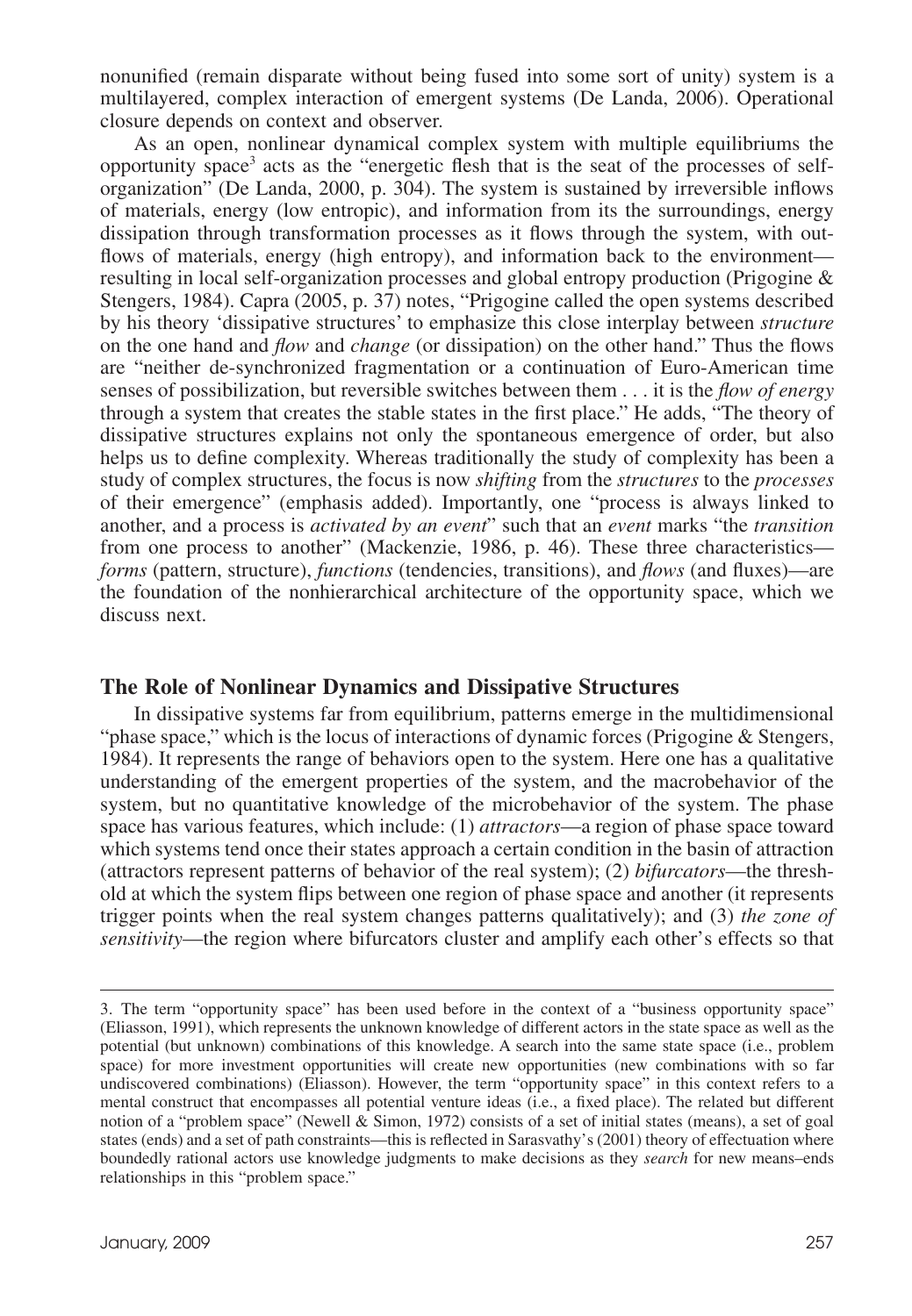small differences in system parameters can provoke drastic changes in behavior (Bonta & Protevi, 2004). The global condition (actual behavior) of the system is represented by a point in the phase space—this point traces a trajectory over time.

A dissipative system far from equilibrium exists in a thermodynamic gradient and this intensive difference<sup>4</sup> "drives extensive fluxes of energy" (Mackenzie, 2005, p. 46). Intensive differences "have a morphogenetic effect . . . and when not allowed to get cancelled (as in nonequilibrium physics) display the full potential of matter-energy for selforganization" (De Landa, 2006, p. 204). Actors self-organize; that is, "a self-ordering set of productive connections between forces without reference to an external governing source of order" (Bonta & Protevi, 2004, p. 9) leads to "the arising of novel and coherent structures, patterns, and properties" (Goldstein, 1999, p. 49). Each attractor is capable of many different individuations (instantiations). At higher (global) levels, attractors are "morphogenetic fields," that is, "dynamic mixtures of energy, matter" and "catalytic replicators of different kinds (genes, memes, norms, routines)" (De Landa, 2000, p. 212). Herein lies the genesis of potential opportunities, which "are intrinsic features of matterenergy flows subject to non-linear dynamics and nonlinear combinatorics" (p. 309) that keep "dynamics away from global attractors" (p. 286) and the system far from equilibrium. Massumi (2002, p. 226) explains that "a potential does not preexist its emergence. If it doesn't emerge, it's because it wasn't really there. If it does, it really only just arrived. Potential is an advent. It is the contingency of an event in the future imperfect: 'will have' (precessive processing)." Thus, potential opportunities "do not exist in some transcendental heaven waiting to be incarnated" (De Landa, p. 309).

When the system reaches a critical threshold of complexity due to "intensifications in the flow of energy" (De Landa, 2000, p. 279), it undergoes a bifurcation (phase transition to a new state) where complexification accelerates. Prigogine and Stengers (1984, p. 190; emphasis added) explain that

Even in those [bifurcation regions in which an individual, an idea, or a new behavior can upset the global state], amplification obviously does not occur with just any individual, idea or behavior, but *only with those that are* "*dangerous*"—that is, those that can exploit to their advantage the nonlinear relations guaranteeing the stability of the preceding regime. Thus . . . the same nonlinearity may produce an order out of the chaos of elementary processes and still, *under different circumstance*, be responsible for the destruction of this same order, *eventually* producing a new coherence beyond another bifurcation.

Theorizing about novelty requires "nonlinear combinatorics" that can account for novelty "in terms of building blocks, and the combinatorial productivity of different blocks," that is "a succession of assemblages that interact with each other, passing through several states [creating conditions that stabilize the next one] until they reach a climax" (De Landa, 2000, p. 105). In this approach "reality is a single matter-energy undergoing phase transitions of various kinds, with each new layer of accumulated 'stuff' simply enriching the reservoir of nonlinear dynamics and nonlinear combinatorics available for the generation of novel structures and processes" (p. 21). Although several "types of self-organization give rise to emergent or synergistic properties, they cannot deal with *novel emergent properties*"

<sup>4.</sup> The entities in the assemblage are described in terms of *extensive properties* (length, area, amount of energy, number of components), *intensive properties* (density of network connections, degree of centralization, rate of growth) and *capacities*; that is, "what they are capable of doing when they interact with other social entities" (De Landa, 2006, pp. 6–7).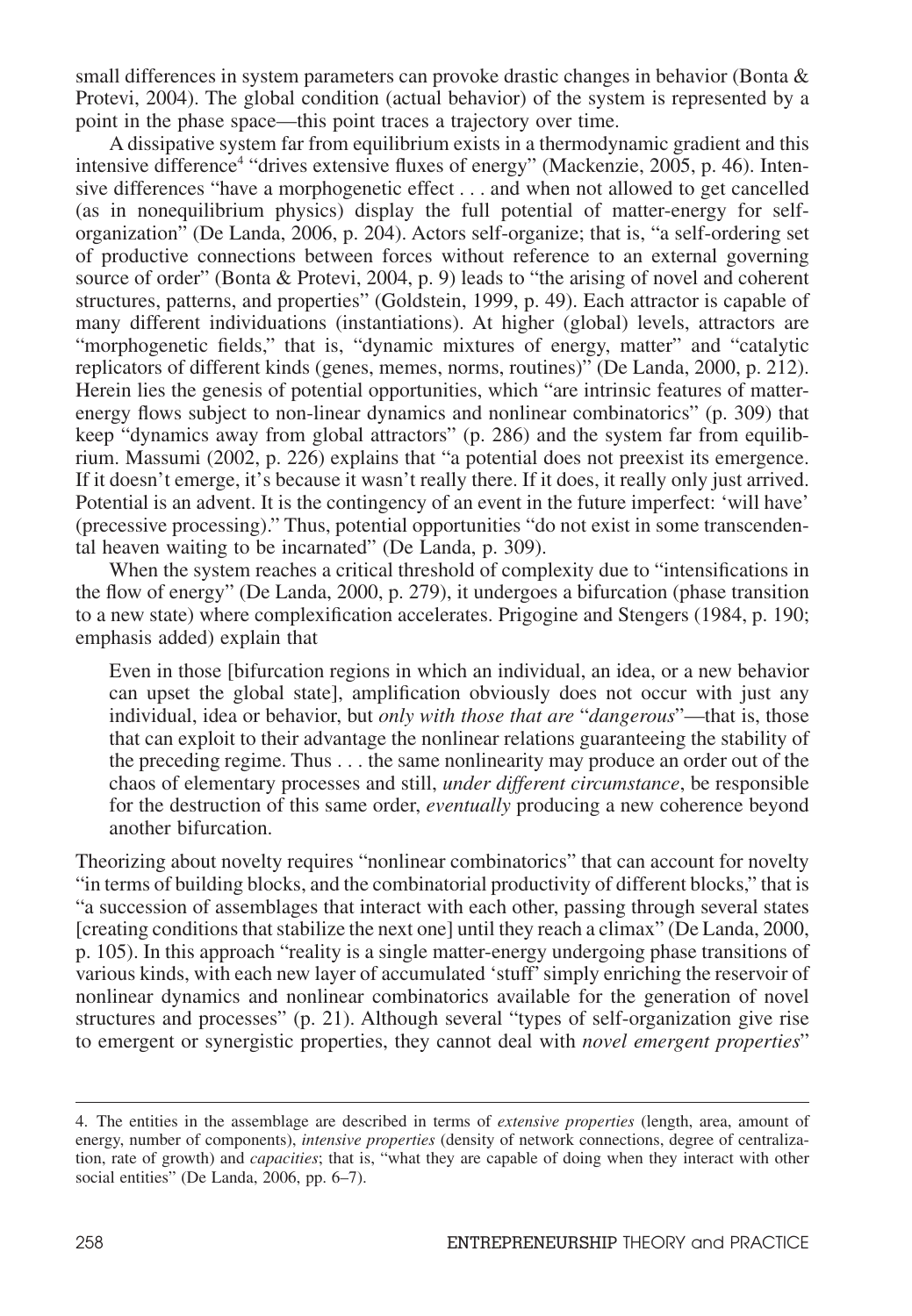(p. 277; emphasis in original), and only some novel combinations will occasionally "possess emergent properties. In turn these synergistic combinations... become the raw material for further mixtures" (p. 26).

**Synopsis 1:** Self-organization and emergent properties

*Entrepreneurial activity intensifies flows (of resources, energy, information) at the system level, driving the system further away from equilibrium, leading to more energy dissipation and higher entropy outflows to the environment. This is not a linear relationship. The further the system is from equilibrium (due to dissipation of available energy), the greater its complexity, and, the more numerous the possible forms (meta-stable structures) become. A qualitative change (bifurcation) renews the system's capacity for entropy generation, that is, increases the morphogenetic potential of the opportunity space.*

#### **The Role of Flows and Fluctuations Far From Equilibrium**

Attractors (dynamically stable states) represent patterns of stability and patterns of becoming resulting in a fluctuating identity that is dynamically constituted from coexisting and interacting flows (Bonta & Protevi, 2004). Catalytic replicators become more dependent on energy flows far from equilibrium (De Landa, 2000). On the one hand, a catalyst is capable of "constraining matter-energy flows of different kinds, by switching between two dynamically stable states (attractors) which in turn react back on these flows and processes to constrain them in a variety of ways (stimulating them or inhibiting them)" (p. 292), thereby accelerating the process. On the other hand, "catalytic constraints may combine with one another" to unleash a chain reaction of dynamic changes (symmetry-breaking events).

Fluctuations—adaptive tensions between the edges of order and chaos (McKelvey, 2004)—act as accelerators that "trigger intensifications or diminutions in the flows of matter-energy" (De Landa, 2000, p. 292). A mixture of hierarchies (strata of homogenized coagulations) and meshworks (self-consistent aggregates with heterogeneous components) emerges from these flows. The changing proportions of hierarchies and meshworks in this mixture depend on coexisting movements of *destratification* (generating meshworks) and *restratification* (generating hierarchical structures). The nonlinear and relatively destratified flows of energy, material, and information—each with their own forms and functions—constitute the flowing reality of an opportunity space "animated from within by self-organizing processes" (De Landa, p. 260). But this is only part of the picture. Once in place, the meshworks and hierarchies react "back on the flows, either to inhibit them or to further stimulate them." In other words, inherent morphogenetic (structure-generating) potential of the flows in the opportunity space gives rise to "structures [that] operate at a certain degree of stratification" (p. 262), which in turn perform "destratifications and restratifications on the flows that traversed them" (p. 263). Moreover,

the hierarchy-generating machine involves a process of double articulation: a sorting operation that yields a homogeneous distribution of elements and a consolidation operation that defines more or less permanent structural linkages between sorted materials. The meshwork-generating machine, on the other hand, articulates divergent but partially overlapping components by their functional complementarities, using a variety of local intercalary elements as well as endogenously generated stable states.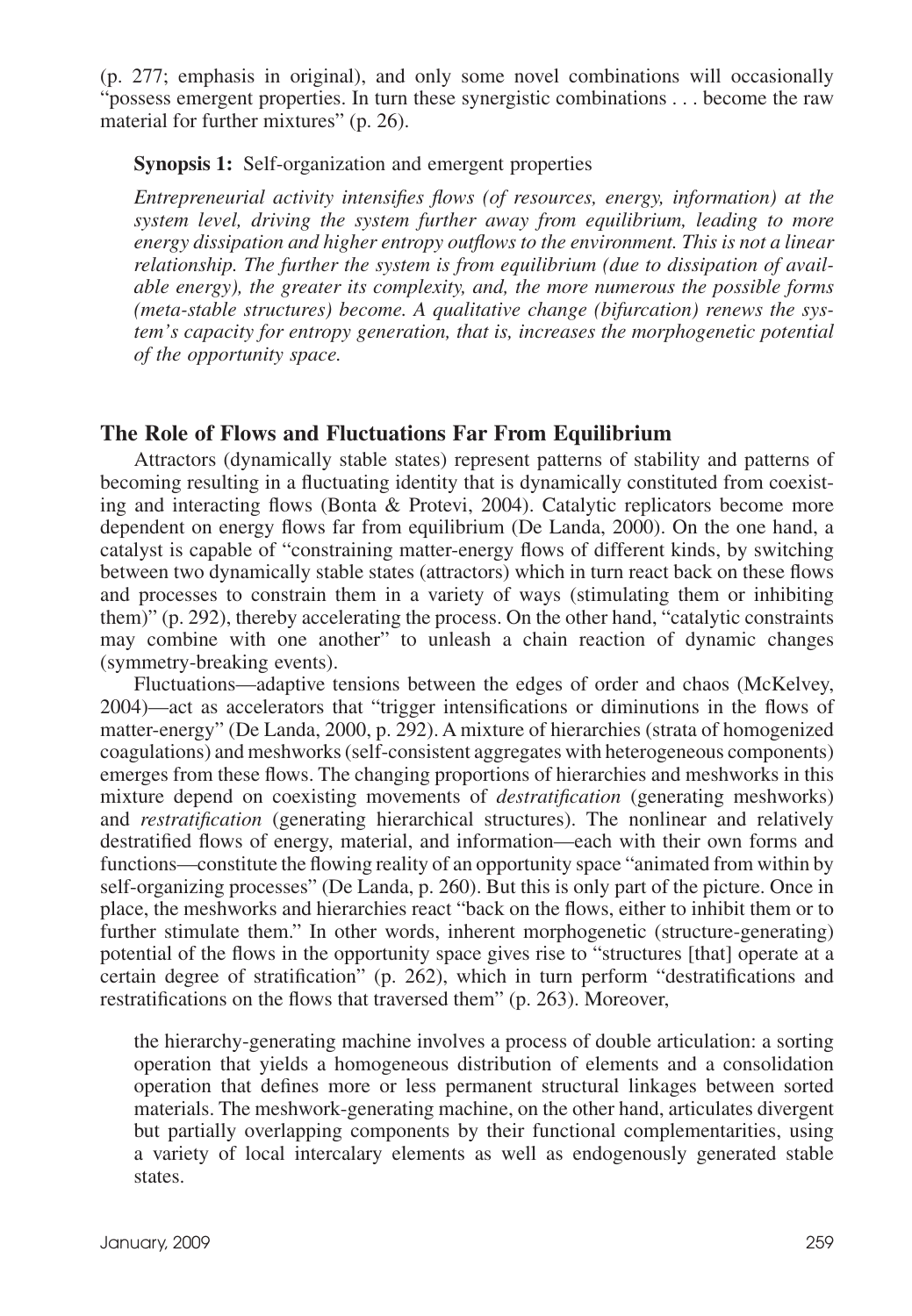# Key Characteristics of the Infrastructure in the Opportunity Space

Opportunity space A substratum for the genesis of entrepreneurial opportunities

#### Opportunity type Economic opportunities

#### Entrepreneurial opportunities

| Structure type             | Hierarchies (centralized body of<br>rules)                                       | Hierarchies & meshworks                           | Meshworks (decentralized system<br>of constraints)                                             |
|----------------------------|----------------------------------------------------------------------------------|---------------------------------------------------|------------------------------------------------------------------------------------------------|
| Attractor type             | Space of possibilities (actualized<br>attractors)                                | co-exist & constantly interact<br>with each other | Domain of potentials (unactualized<br><i>attractors</i> )                                      |
| Cycle type                 | Transformative cycles of economic<br>opportunities                               |                                                   | Transformative cycles of<br>entrepreneurial opportunities                                      |
| Cycle characteristics      | Stabilizing cycle (maintains order,<br>control, structure)                       |                                                   | Destabilizing cycle (increases<br>diversity, heterogeneity)                                    |
| Emergence type             | Synchronic emergence-order<br>creating                                           | Complexification and                              | Diachronic emergence-novelty<br>creating                                                       |
| Innovation type            | New or recombinations (new,<br>incremental, continuous)                          | intensification of flows<br>maintain the mixture  | Paradigm change (frame-breaking)<br>(novel, radical, breakthrough)                             |
| Outcome from<br>innovation | Schumpeterian growth                                                             |                                                   | Schumpeterian development                                                                      |
| Emergent behavior          | Coadaptation evolution (path)<br>dependent)                                      |                                                   | Reconfiguration (disruption)<br>Revolution (path creation)                                     |
| Response type              | Continuity (maintains past<br>traditions)                                        | Enter into systematic relations                   | Discontinuity (cutting edges of<br>creation)                                                   |
| Primary processes          | Routines, rules, and norms<br>Reinforcement learning<br>(optimizing)             |                                                   | Experimentation iterative learning<br>(antioptimizing)                                         |
| Longer term impact         | Renewal (mutation)<br>Survival and adaptation<br>(variation-selection-retention) |                                                   | Socioeconomic change<br>Transformation on multiple levels<br>(e.g., industry, market, society) |
| Tendency                   | Tendency is toward equilibrium<br>(respond to change)                            |                                                   | Tendency is away from equilibrium<br>(create change)                                           |

*Sources:* Bonta and Protevi (2004) and De Landa (2000, 2006)

This gives rise to an apparent paradox: "[T]he creation of novel hierarchical structures through restratification is performed by the most destratified element of the previous phase" (p. 266), thereby "freeing them from many constraints and literally setting them into motion to conquer every available niche" (p. 27). This mobilization of complexity occurs as a "proliferation of practices" (Stengers, 1997). Key differences between economic and entrepreneurial opportunities are summarized in Table 3.

**Synopsis 2:** Morphogenesis (form-generating processes) in the opportunity space

*The combined effects of numerous flows in the morphogenetic field give rise to form-generating processes (hierarchy generating or meshwork generating). The opportunity potential of the morphogenetic field gives rise to entrepreneurial opportunities (the domain of potentials) which are in turn individuated as various economic opportunities (space of possibilities).*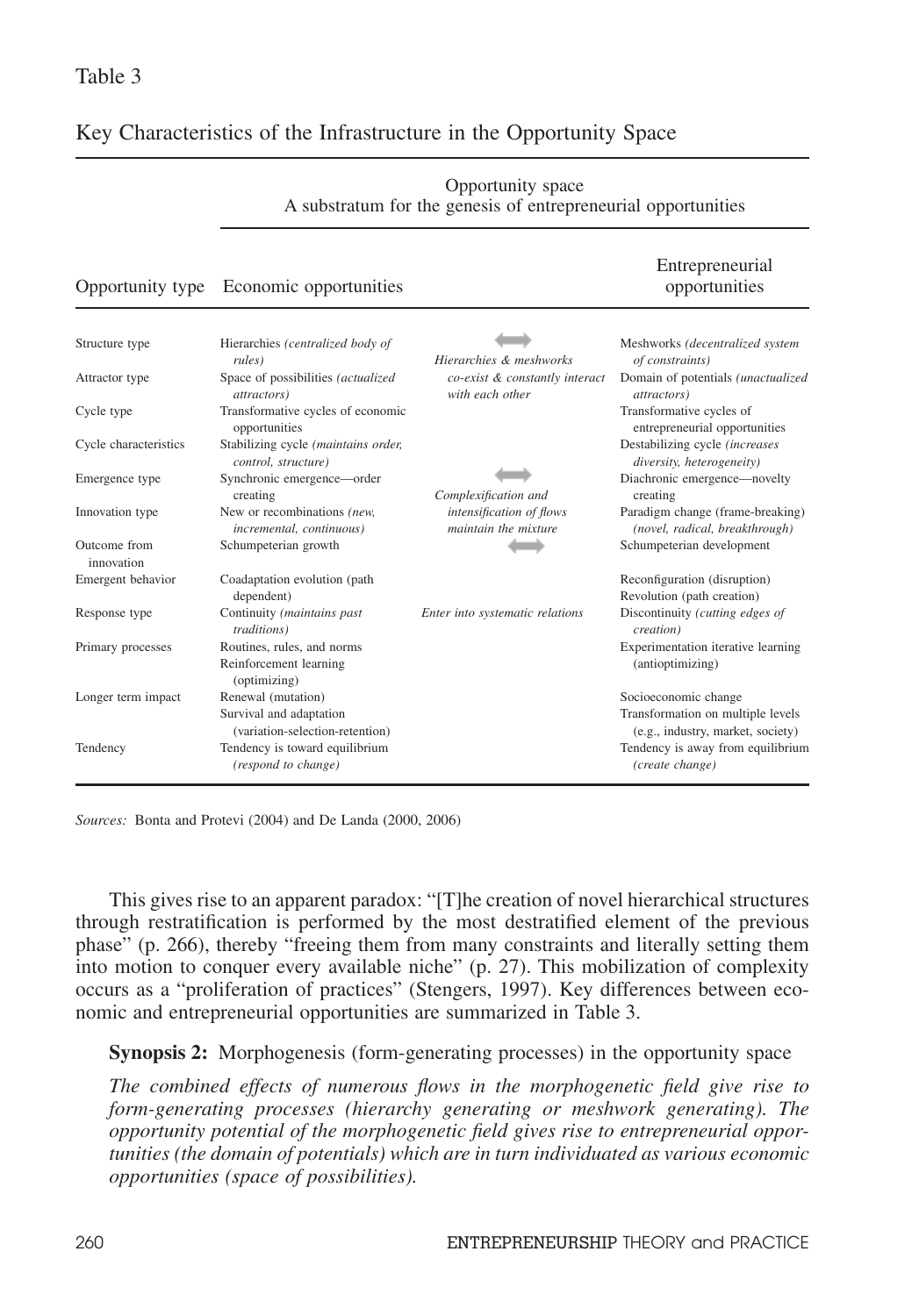#### **The Role of Feedback Loops**

Complex feedback loops, both negative (deviation counteracting) and positive (deviation amplifying), play an important role (De Landa, 2000). On the one hand, negative feedback loops create stereotypical behaviors if the system is not pushed beyond the threshold (Bonta & Protevi, 2004). In this instance, order is sustained and the system is kept in a fixed repertoire (represents normal system behavior in its patterns). In synchronic emergence, emergent properties at the global level are built on arrangements of components at the local level (i.e., macro and micro levels are present at the same time). Here the system moves toward increased order to ensure its survival.

On the other hand, positive feedback loops can push the system past its threshold, leading to three possible outcomes: (1) If pushed too far beyond normal fluctuations, chaos ensues (no patterns are present and the system dies); (2) the system moves to a new pattern in the fixed repertoire—this is developmental learning (i.e., the system moves to a new pattern); or (3) stereotypical behavior patterns are overwhelmed to create new patterns and thresholds of behavior in the system (i.e., radical change occurs when bifurcation flips the system to a whole new state, that is, a change in behavior with emergence of novelty). The latter is "diachronic emergence." Our interest is the emergent unity from collaboration between diachronic emergence (emergence of novelty) and synchronic emergence (emergence of order).

Both change and organization are aspects of change (Tsoukas & Chia, 2002)—they are coemergent phenomena because "change implicates its other . . . organization" (Chia, 1999, p. 224). This "interplay of stability and dynamism [provides] a self-reinforcing virtual spiral across time" (Ropo & Hunt, 1995), which implies that self-organization processes simultaneously act as the driving force (symmetry-breaking practices resulting in novelty) and the glue (order-creating practices resulting in new symmetries) (De Landa, 2000). Emergence of a new arrangement (a new functional structure or new forms of processes) is similar to a change of state (e.g., a phase transition in water).<sup>5</sup> Once formed, new arrangements undergo recombinations with variation, opening up the possibility for further exploration in "a space of possible forms" (p. 264) as a result of

the interaction between two different processes, innovation and routinization—that is, between the spontaneous proliferation of flexible skills and procedures and their gradual conversion into rigid, uniform routines . . . the process of innovation pushes economic evolution far from equilibrium, toward the multiple forms of stability that characterize self-organization, while the process of routinization [to control] brings the economy back to equilibrium (p. 297).

The types of bifurcations associated with qualitative change (novelty) include business models (Zott & Amit, 2007), a rule change in the industry (Dopfer et al., 2004) or a paradigm change at the societal level (Kuhn, 1970). Paradigm-shifting dynamics create "opportunity driven cycles in entrepreneurial activity that in turn cause waves of innovation and cycles in economic growth" (Sanders, 2007, p. 339), acting as a catalyst

<sup>5.</sup> Protevi (2007) uses water as an example to explain the differences between quantitative entities (forms), intensive processes (flows), and qualitative events (force—transition). The three *forms* of water—solid, liquid, and gas—can be *quantitatively assessed*, such as the thickness in feet of the Greenland ice shelf or the percentage of humidity. *Intensive processes* of water are the manifold ocean currents (e.g., when the Gulf Stream brings equatorial heat north towards Greenland, the temperature gradually drops, while density and salination increase steadily as the stream joins ocean currents). *Linked rates of change* in the hydrological cycle's difference-driven processes lead to phase transitions, for example, the change from a liquid to a gas (evaporation)—an event that is associated with a qualitative change in state (a transformation).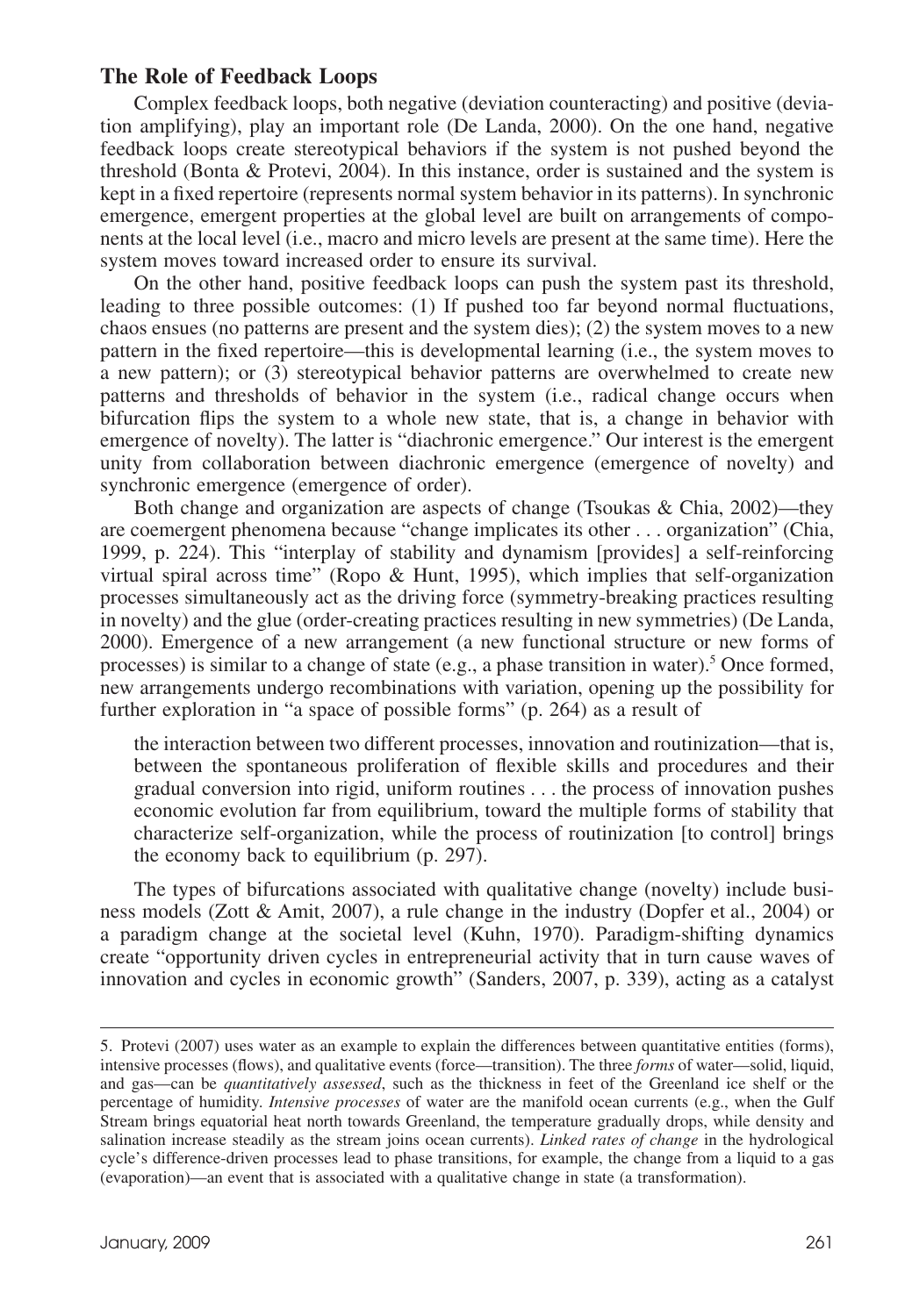for change and "engines" of innovation (or development motors) (Van de Ven & Poole, 1995).

#### **Synopsis 3:** A range of newness from new to novel

*Synchronic emergence keeps the system stable (increases order, coherence, identity) by transforming economic opportunities*<sup>6</sup> *into new products, markets, or ventures without changing patterns of behavior. Diachronic emergence moves the system away from order and leads to emergence of entrepreneurial opportunities (e.g., novel business models) that change behaviors and result in an ecosystem of new potentials. Thus, new opportunity structures with varying degrees of newness emerge from the self-organized activity in the opportunity space.*

The opportunity space's morphogenetic (structure-generating) potential arises from a conjunction of loops of triggers, flows of different kinds, and the accelerators that mobilize them—acting as a "convective cell" (De Landa, 2000, p. 257). It is the *degree of intensity* of key parameters—strength of the flows and degree of connectivity in a meshwork; strength/thoroughness of the sorting process and degree of consolidation in the double articulation; rates of mutation/recombination and degree of coupling between coevolving species; degrees of destratification—which "defines the dynamical state of the structure-generating processes" (p. 264). Autocatalytic dynamics "cannot emerge when hierarchical components overwhelm meshwork components" (p. 34). Therefore it becomes critical to ensure optimal intensity of flows that will foster the right proportion of homogeneity and heterogeneity. Synergistic effects from the dynamic interplay of catalytic loops may be further enhanced by symbiotic and amplifying effects. For example, autocatalytic dynamics in the entrepreneurial opportunities that underpin Apple's iPod, Nintendo's Wii, and Linux were intensified even further by social amplification of the flows of energy, resources, and information creating reinforcement mechanisms that allowed the rapid spread of information through social networks, leading to new potentials and creative possibilities. The key processes (transformation, emergence, individuation, and stratification) are summarized in Figure 2.

In sum, the interrelated and interweaving heterogeneous processes in the opportunity space—ongoing multiscalar, multicentric, multipolar, multitemporal, multiform, and polyrhythmic dynamics—influence, and are influenced by, one another in complex and non linear ways. These dynamics are both orderly and disorderly, and they are not hierarchically organized. Emergent entrepreneurial opportunities expand and contract as a result of fluctuations in the indeterminate zone (the zone of sensitivity) and the origins of new paths can be found in the simultaneous presence of surprise and predictability, novelty and reproducibility, chance and necessity. Thus entrepreneurial opportunities (the meshwork-of-an-opportunity) are inherently emergent, dynamic, and organic, and they are individuated (instantiated) as discrete economic (profit-making) opportunities through various simultaneous and symbiotic structure-generating processes (of the entrepreneurial or strategic kind), which are in turn transformed into innovations of different kinds (e.g.,

<sup>6.</sup> There is significant disagreement about the nature and source of entrepreneurial opportunities. We treat entrepreneurial opportunities as distinct from profit-making opportunities (Ardichvili, Cardozo, & Sourav, 2003), economic opportunities such "as a situation in which a person can create a new means-ends framework for recombining resources that the entrepreneur believes will yield a profit" (Shane, 2003, p. 18); the cognitive process of opportunity discovery (Casson, 1982, p. 45); market opportunities associated with asymmetric information (Kirzner, 1973) or supply and demand (Sarasvathy, 2001); and exogenous technological opportunities (Schumpeter, 1934). In this article, the various references to types of opportunities are treated as "economic opportunities" that differ from "entrepreneurial opportunities."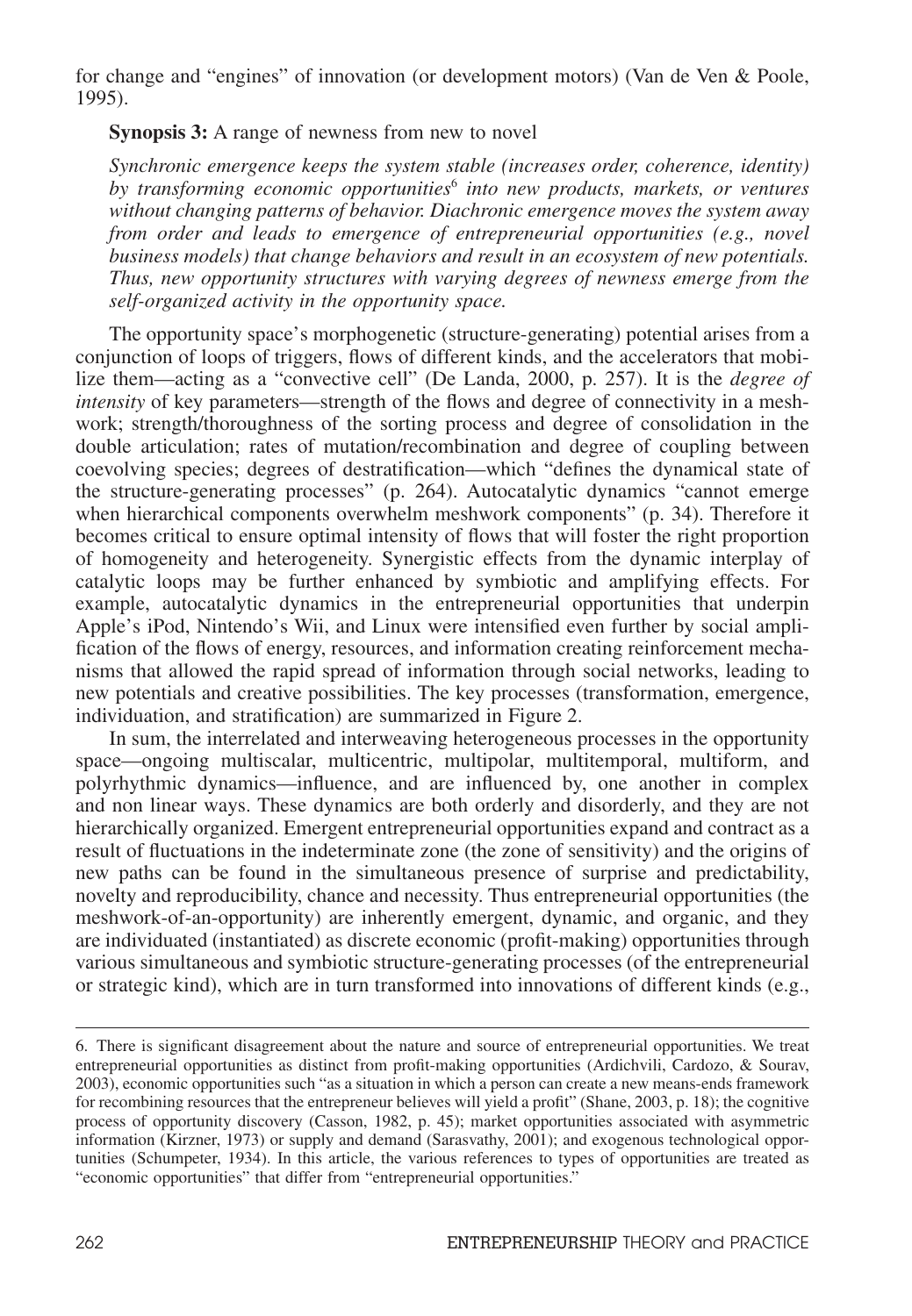Figure 2

economic

opportunities

(conjugation & deceleration of flows) (connection & acceleration of flows) new products, markets, or firms). Following De Landa (2000, p. 13), we suggest that products, markets, and firms are "historical constructions, slow accumulations of adaptive traits cemented together via reproductive isolation." Successive innovations lead to

# Organization (increased homogeneity)

«products, firms,

Schematic Diagram of Generative Processes in the Opportunity Space

Novelty creation (increased heterogeneity)

*<i><u><u>Entrepreneurial</u>*</u>

opportunities



opportunity

potential

additional diverse economic opportunities (Shane, 2003). Ongoing relays between the various loops act as the engines that keep the economy's circular flow of customary, habitual behavior near equilibrium in motion (i.e., through economic opportunities) (Schumpeter, 1934), but also infuses entrepreneurially driven change to keep the system out of equilibrium and in flux (by generating entrepreneurial opportunities). Thus, far from being preexisting entities waiting to be discovered or cognized, the fluid metastable newcomers (entrepreneurial opportunities) make new forms (Schumpeter) or (re)combinations possible. In other words, entrepreneurial opportunities emerge from systemic entrepreneurship-induced change (endogenously) and act as the source of autocatalytic cycles of entrepreneurial activity.

# **A Rearticulation of SE: Putting the Pieces Together in a Different Way**

The factors that come into play in explaining generation of novelty within organizations are highly context dependent, as no ideal solution exists (one size does not fit all).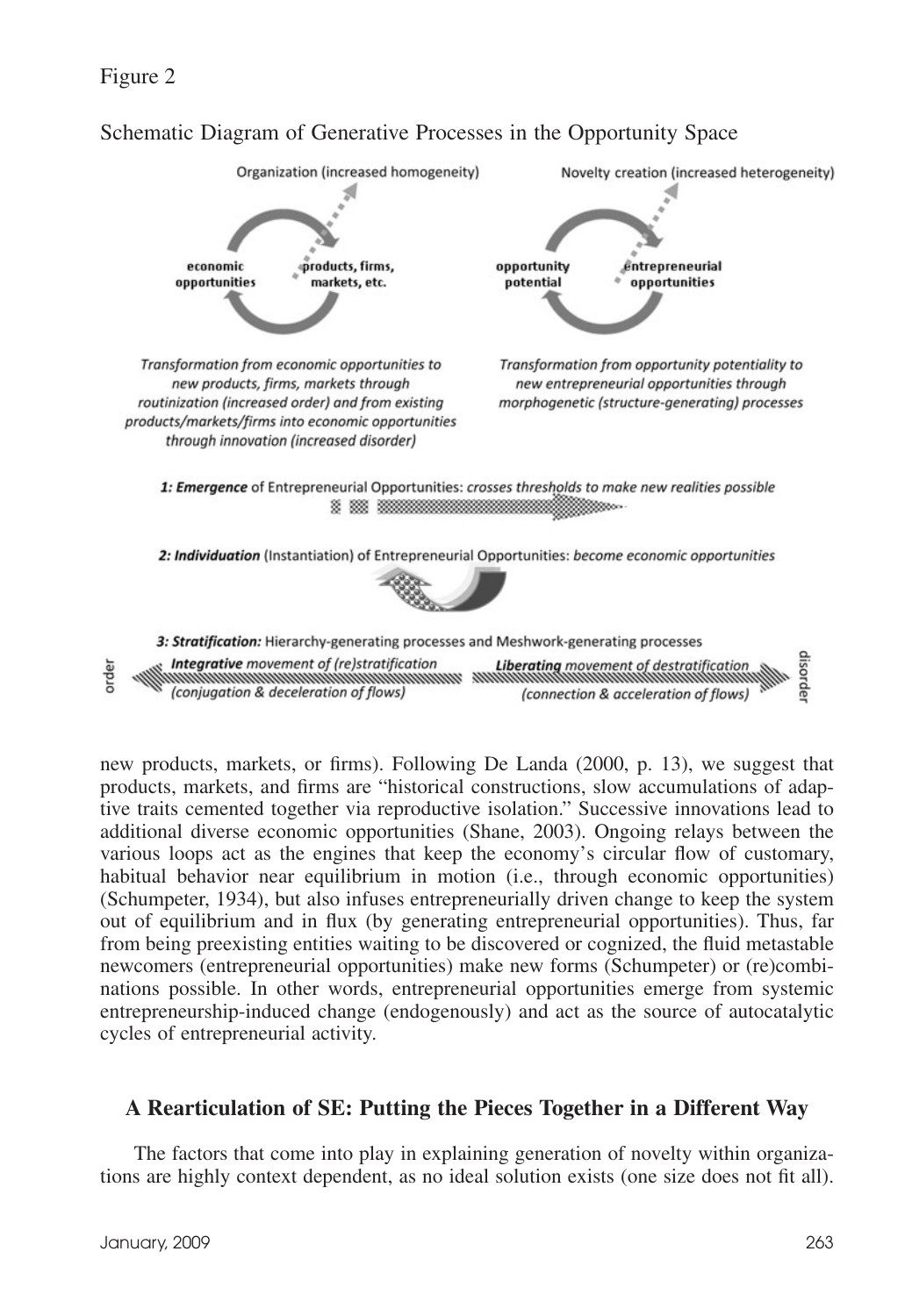# Figure 3

# A Visual Representation of the Degree of Hybridity in the 3F Paradigm for SE



Instead of developing universal laws or axioms as a generic response, we need a set of principles specific to the local context (idiosyncratic solutions). This plurality highlights the need for an SE paradigm that can address circular causality (an effect becomes a cause), multicausality, nonlinear linkages, feedback loops, metastable discontinuities, time-dependent processes, and self-reinforcing mechanisms; that is, a way of approaching SE that is "as complex as the phenomenon itself" (Ropo & Hunt, 1995, p. 108).

### **An Alternative Paradigm for SE**

Complexity science in general and the notion of an opportunity space in particular facilitate a new articulation of, and enable an alternative paradigm for, SE, which we shall call the 3F (*form-flow-function*) paradigm. The opportunity space is "neither integrated nor completely differentiated, but it performs on the edges of fractional differentiations and local integrations" (Etzkowitz & Leydesdorff, 2000, p. 119). Moreover, phenomena of interest in SE seem to exhibit a fractal "architecture"; that is, they exhibit characteristics of complex systems with high degrees of hybridity between the constitutive elements and therefore cannot be sufficiently addressed at a particular level of analysis. Mandelbrot (1982) coined the term "fractal" to capture "a rough or fragmented geometric shape that can be split into parts, each of which is (at least approximately) a reduced-size copy of the whole." Thus fractal geometry<sup>7</sup> describes images and objects with irregular, endlessly repeating, self-similar shapes at ever-finer levels of analysis (i.e., fractal dimensions between 1 and 2). The scale-free fractal "architecture" shown in Figure 3 is inspired by the cradle-to-cradle fractal triad of McDonough and Braungart (2002) used in the design of eco-effective products. This conceptual-philosophical triangle illustrates how the same

<sup>7.</sup> It is worth noting the distinction between two commonly confused theories: complexity and chaos theory (see Mackenzie, 2005). We are not arguing in favor of chaos theory (simple rules can generate very complicated dynamics), which is essentially still positivist (Bygrave, 1989). Rather, the fractal triad offers visual insight into the challenge nonlinear dynamics present to strictly linear, logical, or hierarchical thinking. Two properties of fractals are relevant for our discussion: (1) self-similarity and scale invariance (infinite nesting of self-similar structure—the same features appear at all levels of analysis); and (2) formation by iteration (form is repeated over a variety of scales). The opportunity space can be treated as a fractal of the economy; thus, if one understands the flows, forms, and forces in the opportunity space, one simultaneously has a view of the whole economy.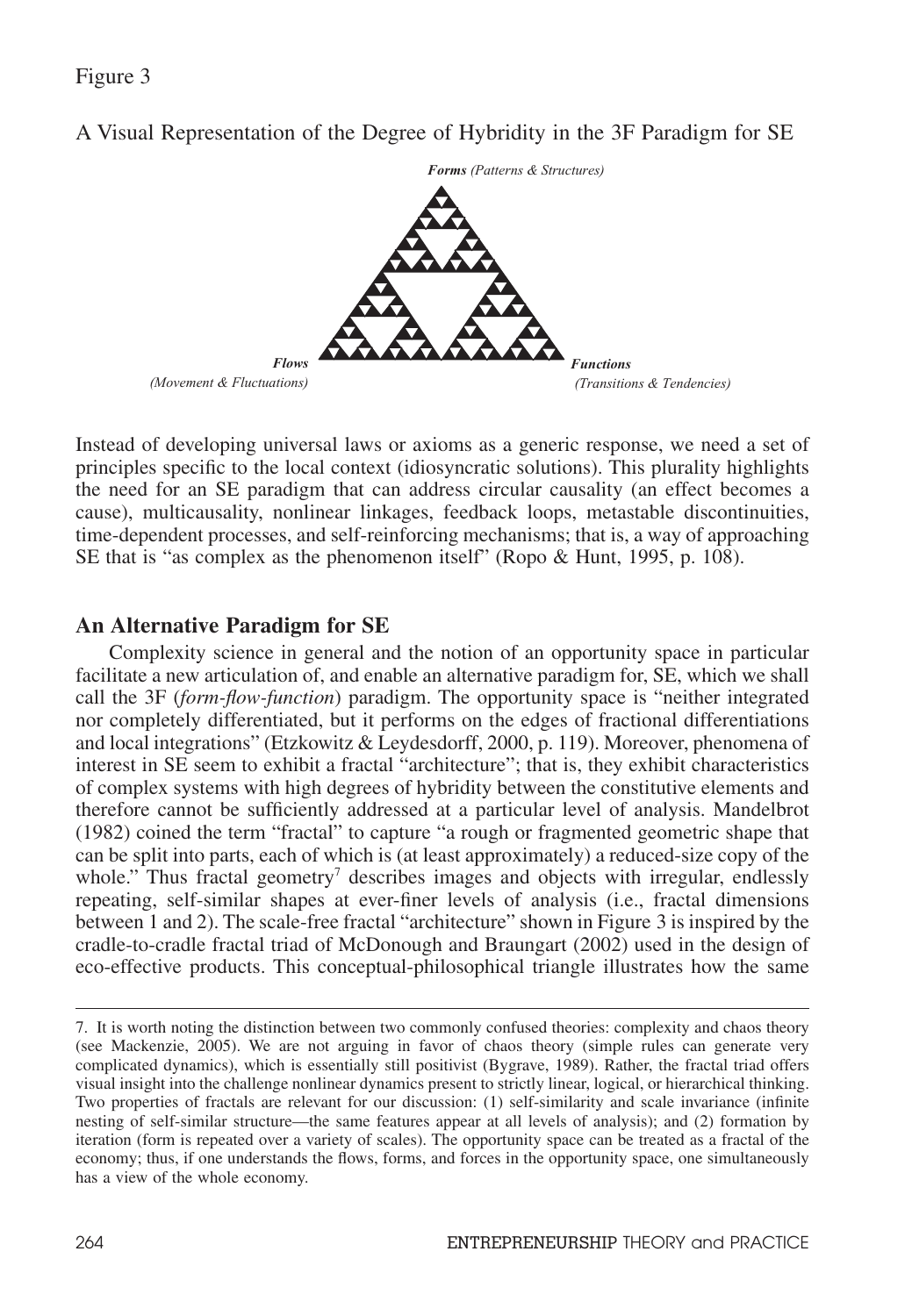systemic principles apply to all emergent levels, temporal dimensions, and across spatial scales.

An alternative direction for SE is charted around a paradigm that privileges emergent *forms* (patterns and structures), synergistic *flows* (fluxes and movement), and creative *functions* (tendencies and transitions) within an evolving opportunity space, supplemented by structure-generating processes and complexified by *contradiction* (paradox and ambiguity play a role), *choice* (between determinism and chance), and *context* (time and space matter). Put together, these principles offer a fresh perspective on SE phenomena. The 3F paradigm addresses the *what* (fluctuations and transformations), *why* (complexity), *how* (self-organization and emergence), *who* (different perspectives, e.g., entrepreneur, firms, institutions, or peripheral), and *where* (the opportunity space) of stability and change. Importantly, time (*when*) acts as a unique source of heterogeneity because of its irreversibility. As a conceptual tool that is integrative and evolutionary, the fractal triangle reveals the subtle relations between pattern creation and pattern identification, and shows how, at any level, each action impacts the whole system. Individuals change from being resource allocators (control and order) to active participants in an opportunity space (a negotiated order between absolute order and disorder).

#### **What Is the Domain of SE?**

In the 3F paradigm, SE is the domain for scholarly research on fractal phenomena (systems within systems) such as innovation processes that are (1) intertwined with, and occur in tandem with, each other; (2) transcendent of organizational (and disciplinary) boundaries; (3) inherently trans-scalar (cannot be explained at a single level of analysis); (4) not able to fit into existing entrepreneurship or strategic management paradigms; and (5) both the origin of change and a response to change. These characteristics correspond with the five factors identified earlier as underdeveloped elements of an SE conceptualization emphasizing control, hierarchy, continuity, and discrete variables (Ireland et al., 2003).

Against a backdrop of movement and interplays, SE entails an entrepreneurial perspective on a world of transient and systemic phenomena—*forms-flows-functions*—that exhibit multilevel and cross-scale dynamics and result in organizational, structural, social, and economic change. Problems in the domain of SE require perspectives from different disciplines to better understand the multiple logics and linked processes that give rise to different opportunity structures. In SE, attention shifts to how entrepreneurial opportunities emerge from entrepreneurship-induced change that arises from interrelated dynamics of self-reinforcing spatial and temporal cycles. Primacy is given to interrelationships and the patterns that emerge from these dynamic relations—not *who* is interacting, but *how* interaction is taking place. The primary goal in SE is to simplify our understanding of relations in the opportunity space, and how these relations change and evolve through a multilevel form of analysis of the processes, events, and structures at each level, as well as how these processes are linked across different levels.

As a self-generating system of innovation, the opportunity space plays a fundamental role in reenergizing the economy at all levels. The structure and functioning of the opportunity space is sustained by feedback between its components and their environment. The environment acts as both constraint and enabler of the growth and development in the subsystems, which in turn modify the environment. Thus SE is the engine of change giving the economy its momentum, confirming Schumpeter's (1942) argument that the mechanisms of economic change pivot on entrepreneurial activity. Schumpeter's progressive succession of creative destruction is a closed loop (based on equilibrium thermodynamics in which energy is conserved) that is self-sustaining and self-reinforcing (path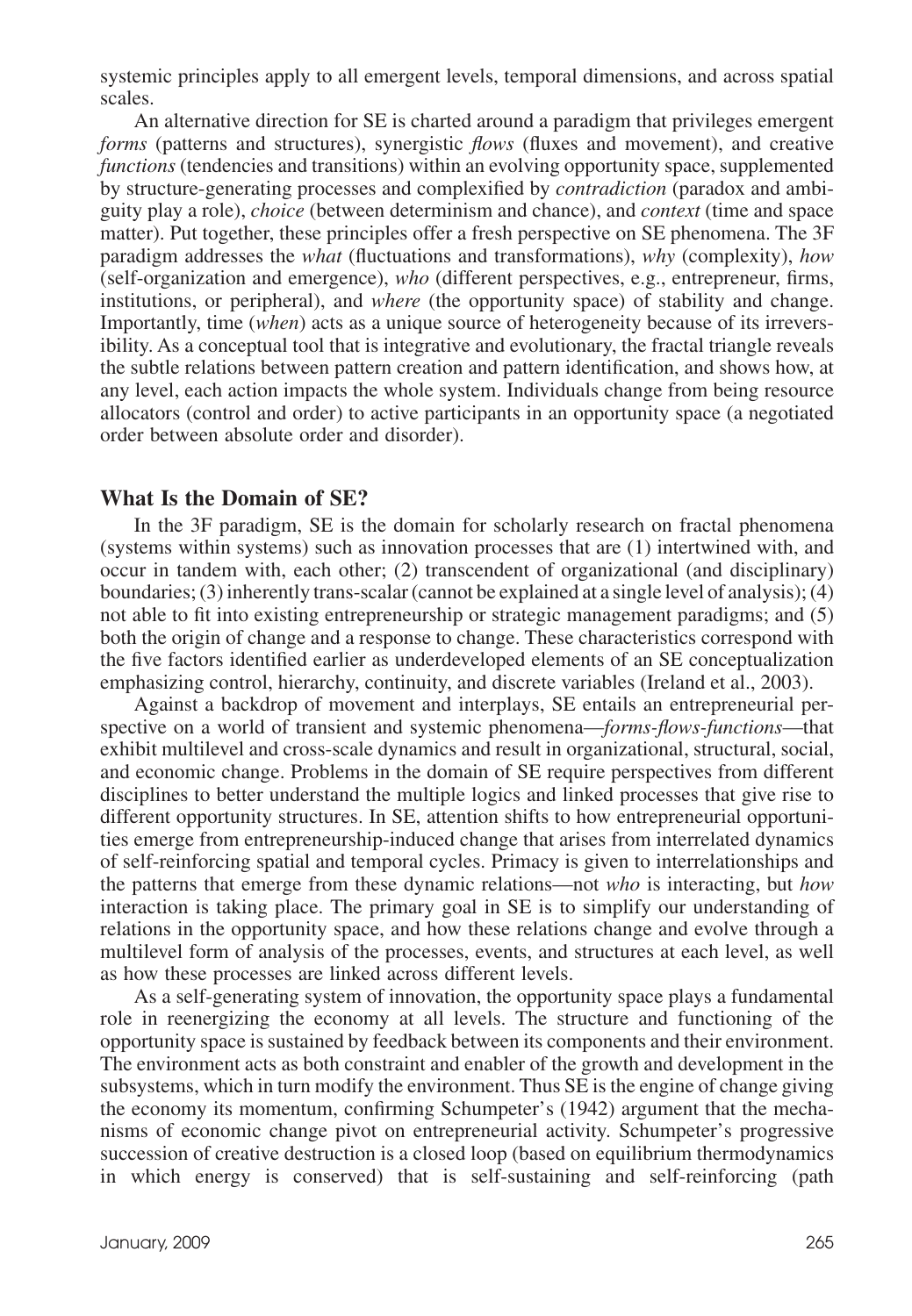dependent)—a "vicious" cycle (Ropo & Hunt, 1995). Driven by historical processes, it is constrained by existing world views, resources, routines, and mental models. In contrast, far-from-equilibrium thermodynamics have a positive effect that liberates the system from the dogmas of the past. While innovation (incremental, adaptive, evolutionary) is common, qualitative novelty (frame-breaking or a paradigm change) is a rare occurrence. However, it is the latter that creates the conditions for the former and this constitutes the domain of SE.

The opportunity space, with its temporary opportunity territories and "meshwork-ofan-opportunity," is the unit of analysis within a micro–macro $\delta$  framework. It offers a perspective on the micro dynamics of the relational moves between individual components (bottom-up, distributed, local analysis of individual behavior, and decision making) and the macrodynamics associated with emergent properties (i.e., economic or entrepreneurial opportunities). SE's outcomes are measured in terms of *quantities* (e.g., profit, products), *qualitative differences* (e.g., novelty, potentiality), and *pace* (e.g., rapidity/ slowness of rhythms, rates of change in transitions)—wealth creation is not the first priority, but rather the inevitable result of a priority centered upon synergy, diversity, alignment, symbiosis, connectivity, and resonance amid paradoxical tensions such as competitive and cooperative, fast and slow, harmonious and divergent, unified and fragmented, self-similar and infinitely differential, deterministic and chaotic. This represents a shift from SE's current structural and quantitative bias toward a focus on how consequences of change (e.g., innovation and economic opportunities) are shaped, and in turn are shaped by symbiotic flows, emergent forms, and creative functions of participants in the opportunity space, resulting in entrepreneurial opportunities that create change.

#### **A Remapping of Territories: What SE Is** *Not*

When approached in this way, SE becomes a conceptual domain that explains and describes phenomena that are not addressed by entrepreneurship, corporate entrepreneurship, strategic management, or evolutionary economics and their respective theories as summarized in Figure 1. McKelvey (2004, p. 330) suggests, "bioevolutionary theory is about equilibrium . . . evolutionary theory is about what happens after blind variation. Population ecology is about what happens after a species is created, not about its creation. Entrepreneurship is about creating blind variation and before selectionist evolution and population ecology." In our view entrepreneurial opportunities are *generated* far from equilibrium, but *individuated* at or near equilibrium; that is, "the entrepreneurial process begins with the perception of the existence of opportunities, or situations in which resources can be recombined at a potential profit" (Shane, 2003, p. 10). Thus the "individual-opportunity nexus perspective" (Shane & Venkataraman, 2000) on entrepreneurship depends on, is preceded by, and is a response to SE. Moreover, in SE entrepreneurship-induced change occurs endogenously, and not through technological innovation as suggested in evolutionary economics (Nelson & Winter, 1982).

<sup>8.</sup> De Landa (2006, pp. 126–128) explains that a firm and the economy are not by definition the micro- and macro-level, respectively. Rather "at every level of scale we may have, on the one hand populations of micro-entities, populations characterized by intensive properties . . . ; and on the other, some of the members of these populations may be caught into larger macro-entities, regularized and routinized." This means that "designations of micro and macro are relative to each other, and, in particular, to the analytical purpose at hand." Thus, "entities at any given level (the level of nation-states, cities, institutions, or individual decision makers) [are analyzed] in terms of populations of entities at the level immediately below" (De Landa, 2000, p. 18) and "individual decision making affects only one level of scale" (De Landa, 2000, p. 288)—the level immediately higher has its own dynamics.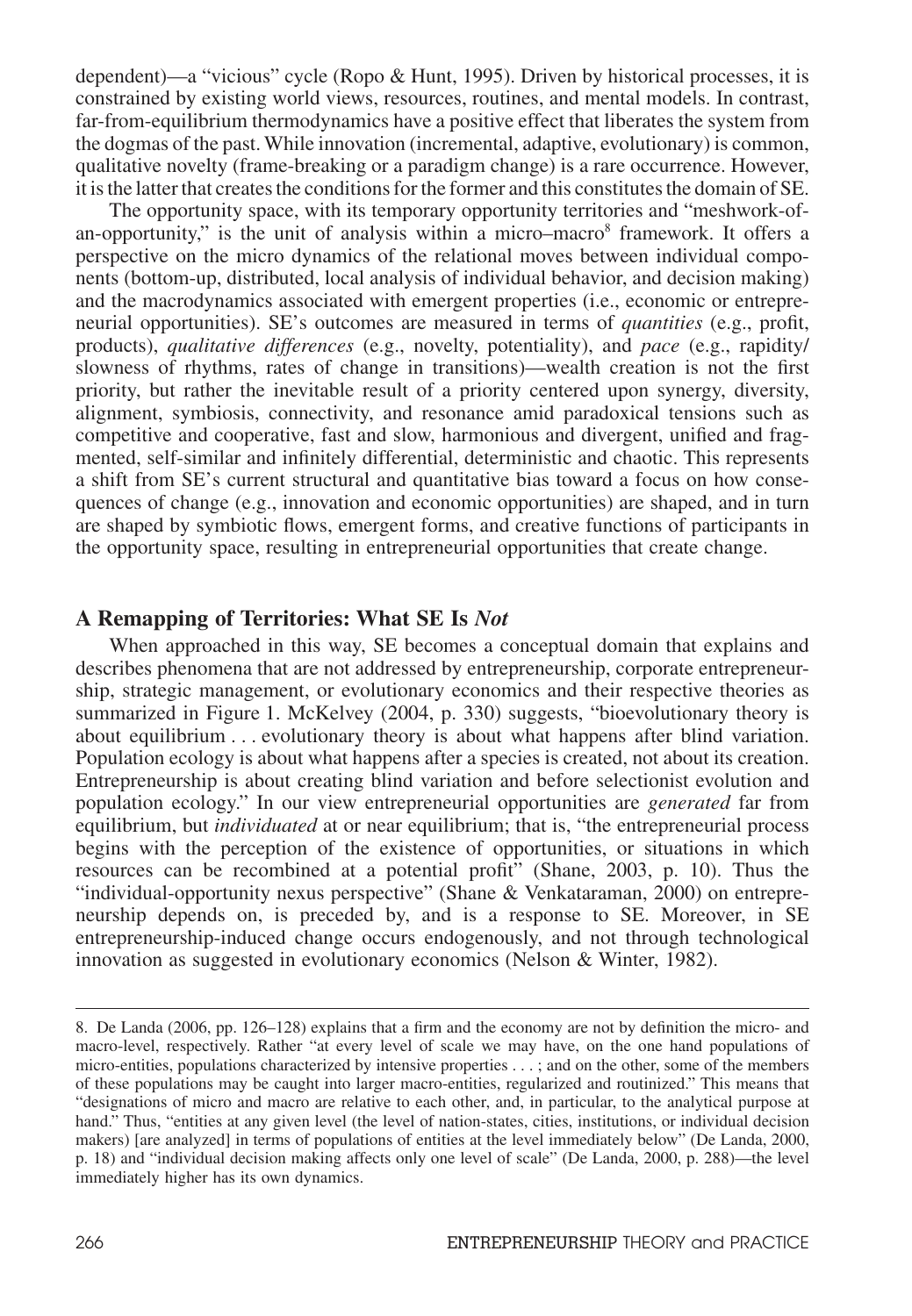By extending the established foundations in SE to include a complexity perspective, it becomes more apparent what SE is not. SE should not be thought of as a resource or mindset in an entrepreneurial theory of the firm (Alvarez & Barney, 2007), the entrepreneurship of resource-based theory (Alvarez & Busenitz, 2001), firm-level entrepreneurship (Sharma & Chrisman, 1999), or entrepreneurial behavior of the firm (Covin & Slevin, 1991). Importantly, SE is not a competitive strategy, a characteristic of a strategy, or a strategic approach selected from a portfolio of strategies. It also differs in important ways from entrepreneurial strategy's competition-on-the-edge (Eisenhardt et al., 2000) and co-adaptive exploitation of cross-business synergies (Brown & Eisenhardt, 1997), as well as Lavie's (2006, p. 153) integration of the "inward-looking perspective of the dynamic capabilities literature with the outward-looking technological discontinuities perspective." It is also not about entrepreneurial actions of individuals (McMullen & Shepherd, 2006) or a creation theory of entrepreneurship (Alvarez & Barney).

Simply put, the context is a point of departure that has been taken out of context. SE is not "strategy that is entrepreneurial" or "entrepreneurship that is strategic" or "entrepreneurship plus strategy"—it is *not* a binary construct. Viewing SE through the lens of complexity science provides an explanation of why intersections of strategy or entrepreneurship with other disciplines lead to transformations that are beyond simple interfaces and combinations, creating a "*meshwork of theories*" (De Landa, 2000, p. 330).

#### **Beyond Boundaries: Conclusions, Contributions, and Implications**

While the creators of the term "SE" have subsequently attempted to "look inside the black box" (Sirmon et al., 2007) to examine how resources create superior value, we eliminate the boxes (literally and figuratively). By asking how, when, why, when, and where SE occurs, what it is and who practices it, a different point of view comes into focus, one gleaned through the looking glass of complexity sciences. We get surprisingly different answers—taking us in new directions, rather than simply confirming the components of SE as currently conceptualized (e.g., Ireland et al., 2003). What lies at the interface of strategy and entrepreneurship is not a simple fusion. Indeed, what lies "in-between" is a metastable opportunity space—a unit of analysis and a novel organizational form—that uniquely acts as a cross-scale platform for action, a nonhierarchical interface for innovation, and a meshwork of opportunity that reinvigorates both the firm and the economy. It is in this opportunity space that entrepreneurship and strategic management collide with each other to dissolve sharp boundaries—hybridizing, crossfertilizing, and integrating various fields of inquiry. Thus SE's "black box" lies not with the starting conditions (e.g., individual minds, the firm, its resources, or the environment), the functional endpoint (innovations), or mechanistic connections in between. Rather, SE is fundamentally concerned with the realities confronting decision makers in contemporary contexts—how to harness the creative potential of complex dynamics in a systemic approach that creates, grows, and amplifies value throughout the system.

This study makes at least five potentially important advances. First, SE can indeed be understood as the "two faces of Janus" (Koestler, 1969), but this does not imply a compromise, integration, or balance of bipolar tensions, but the "simultaneous existence of two inconsistent states . . . [a] duality of coexisting tensions" (Eisenhardt, 2000, p. 703). The inherently paradoxical tensions in SE do not merely interact dialectically with each other as a series of oppositions and differences such as exploration and exploitation—they are also interdependent and complement each other in a movement between order and chaos, and between orders, and act as a source of creative potential.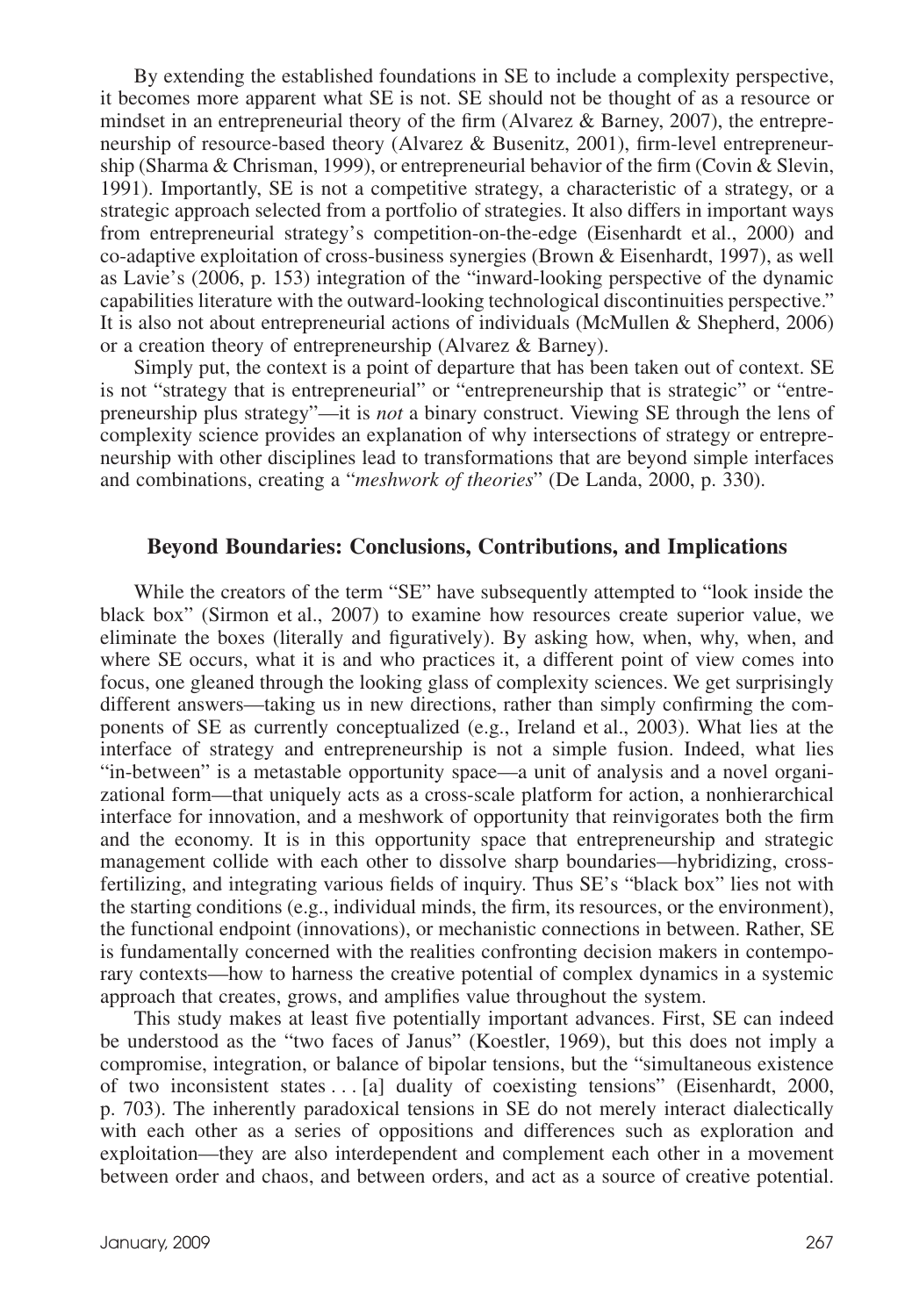According to Eastern philosophy "yin gives form to the unstable, undifferentiated dynamism of yang"; that is, "activity (yang) is what manifests as form, whereas relationship (yin) is what gives form" (Yuan, 1997, p. 306). Yin and yang symbolize the paradoxical nature of constant change–stability, disorder–harmony, cooperation–competition, or deliberate–emergent. In "both-and" or Janusian thinking, the challenge is to entertain two paradoxical thoughts or practices at the same time. The proposed new paradigm transcends endless scholarly debates about an economy that is either *tending toward* equilibrium (Schumpeter, 1934) or *tending away from* equilibrium (Kirzner, 1973). In SE, *both* tendencies are in dynamic tension, take place at the same time, and occur as a result of emergent processes that differ in terms of their respective ontological and epistemological foundations. Thus, the complex universe of paradoxical tensions operating over different spatial and temporal dimensions do not oppose each other (i.e., addition or subtraction), but instead have a generative effect (i.e., multiplication or amplification) (De Landa, 2000). This enables a fresh perspective on how practices in the domain of SE can be self-generating, self-transformative, and self-sustaining.

Second, SE is currently conceptualized as an entity-oriented term with a set of organized, goal-directed, purposive actions that prioritize cause–effect relations in a static view of dynamic phenomena We reinterpret unquestioned assumptions in SE and propose an alternative that focuses on the generative cycles and internal going-ons *within* the opportunity space rather than firm-level or macrocausal factors that determine outcomes. This moves SE beyond a stage model that reduces change to shifts between stable states (Van de Ven & Poole, 1995) and toward detectable patterns in continuing cycles of interactions. Cycles and relational moves themselves, not their content, is of interest (Tsoukas & Chia, 2002), shifting attention toward more fluid concepts such as relational fields and potentiality.

Third, the source of novelty (as opposed to newness) has not been accounted for theoretically in either strategic management or entrepreneurship research. The notion of an opportunity space provides an explanation for the emergence of novelty— Schumpeter's (2005) important unsolved problem. We believe Schumpeter made assumptions that prohibited him from solving this riddle: (1) methodological individualism (*the problem of different worldviews*); (2) the economy is a closed system (*the problem of simple and complex systems*); and (3) new combinations as mutations (*variation*) and technology as the only source of novelty (*the problem of self-organization and emergence*). A complexity science perspective demonstrates the importance of making a clear distinction between the ontological, epistemological, and analytical levels. It shows how the synergistic cycles in the opportunity space give rise to qualitative novelty (that is unrelated to technological innovation) as an enabler of Schumpeterian development. Additionally, a complexity worldview facilitates distinctions between evolutionary and revolutionary outcomes associated with order of magnitude change, of which only the latter induces structural, social, and cultural change. Importantly, "newness" is not a one-dimensional construct and cannot be used interchangeably with innovation, entrepreneurship, or opportunity-seeking behavior.

Fourth, the proposed 3F paradigm for SE contributes to contemporary debates on new forms of organization that are individualized, project-based, networked, cellular, postmodern, and so forth (Whittington et al., 1999). Others have drawn different distinctions, such as "team entrepreneurship" (Mosakowski, 1998) or "distributed entrepreneurship" (Chandler, 1962). According to Hedlund (1994) the "M-form," which implies a logic of hierarchical organization, built on assumptions and hypotheses like those articulated by Simon (1962), has lost its usefulness. He proposes the N-form as an alternative. Our notion of an opportunity space corresponds with characteristics of Hedlund's (p. 82)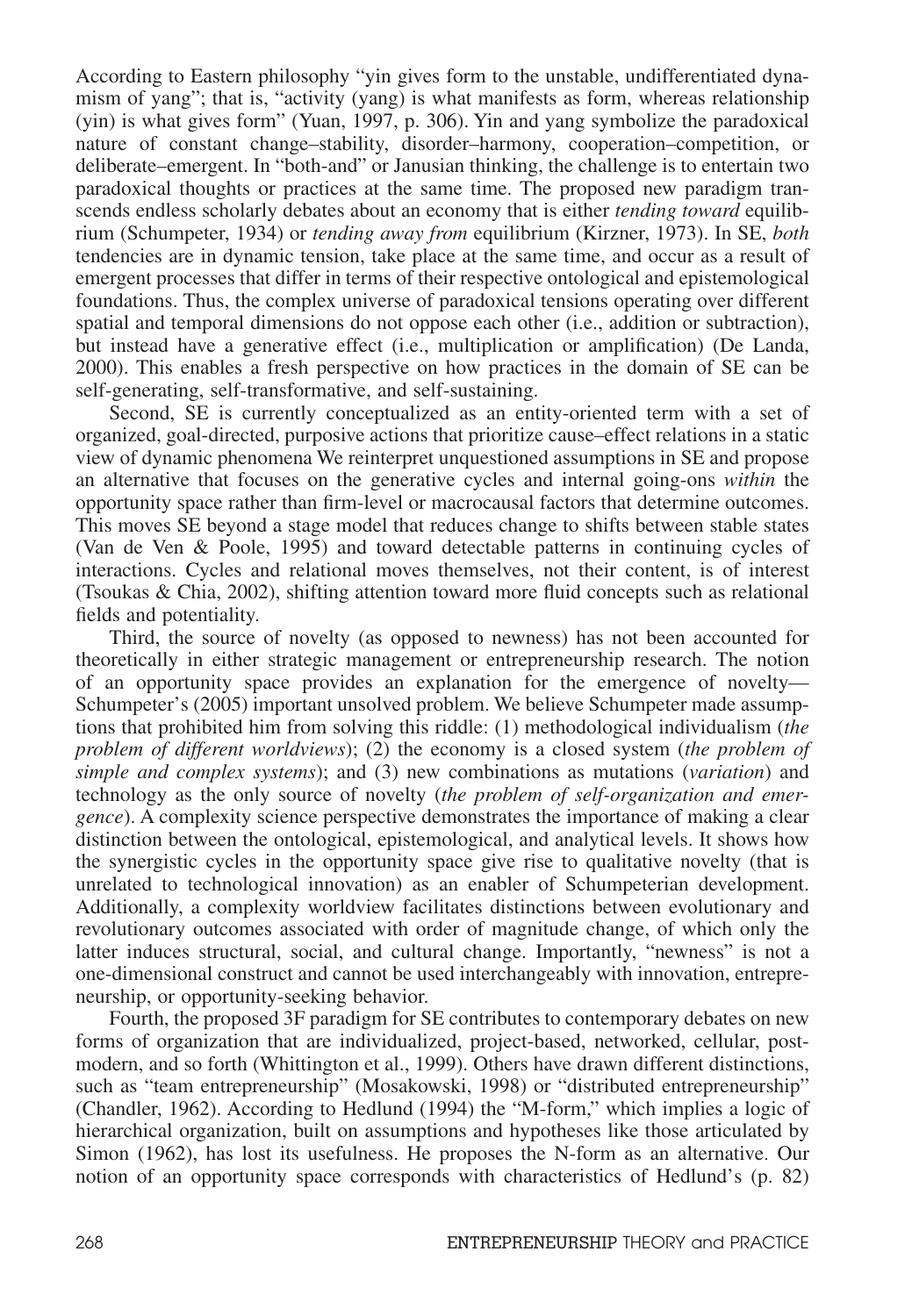N-form, such as "*temporary constellations* of people and units... [and].... *focusing* the corporation on fields with rich potential for combining knowledge elements rather than diversifying to create semi-independent parts." We also extend his conceptualization in two important ways: We (1) get *inside* the system to examine its dynamics; and (2) go *outside* the boundaries of the firm to increase diversity—an approach less teleological and thus more conditional, fluid, and ultimately, more dynamic. Moreover, while the temporal dimension is a regular consideration in studies on processes, space is often neglected. The opportunity space integrates time and space, making it possible to address questions about temporary territories, spatial competition, and interspatial dynamics in spatially dispersed or virtual meshworks.

Fifth, "in the absence of some candidate for a paradigm, all the facts that could possibly pertain to the development of a given science are likely to seem equally relevant" (Kuhn, 1970, p. 15). Rather than merely add a new repertoire to the existing model, we argue that SE is not a simple fusion. Paradoxically, SE is simultaneously distinct from strategic management and integrally part of it, but not in the way strategic management scholars are approaching it. We show how different disciplines can be integrated around the principles of complexity science, thereby creating a new universe of discourse that handles "the same bundle of data as before, but placing them in a new system of relations with one another by giving them a different framework" (Kuhn, p. 85). A complex systems perspective on SE is transdisciplinary—it integrates disciplines, and at the same time it transcends conventional disciplinary demarcations. True to its root, SE is *entreprende*— "in-between"—not a new territory to be colonized.

The postcybernetic, methodologically antireductionist paradigm we propose has a number of implications for the current path of scholarship in SE as it questions the relevance of firm-level theories for SE—most of which are descriptive, static, or focused on interactions and reversible processes. The abstractions in many dominant paradigms oversimplify the complex reality facing decision makers and neglect dynamism as an inherent property of entrepreneurial systems. The unfolding logics of change stand in sharp contrast to a strategic management paradigm that prioritizes control with a preoccupation on reducing uncertainty (Hitt et al., 2001). Ambiguous results from empirical studies confirm the inherent unpredictability in complex systems in which the same components can lead to different outcomes, different actions can be associated with the same results, and the same performance can occur from different components. A complex system perspective implies that uncertainty, complexity, and change are essential components and part of an inevitable dynamic—not undesirable, complicating factors. Without these factors, new worlds would not be possible. This is what catalysts and facilitators in SE thrive on—it is what authoritarian decision makers in hierarchies try to avert. Moreover, SE's most pertinent features are better considered qualitatively, rather than the dominant quantitative approaches that reduce SE to the same set of numbers that are emphasized in strategic management. Thus, we caution against trends in scholarly work (both CE and SE) in which firm growth or superior financial performance is considered the most important yardstick. This trend is partially to blame for the erroneous assertion by scholars that "we should be very, very worried about the future of entrepreneurship" (Baker & Pollock, 2007, p. 307). Key qualitative measures in SE (e.g., novelty, diversity) are not subservient to quantities underlying financial performance (e.g., profit, revenues) or growth (e.g., new products). Rather, if the qualitative features of SE are attained, the likelihood for a substantial payoff increases, even though this might not be immediately apparent. For example, after Amazon.com entered the bookselling industry with a novel business model, its financial performance was atrocious and, for several years, critics doubted the startup's viability, not realizing the presence of a paradigm change. The rest is history.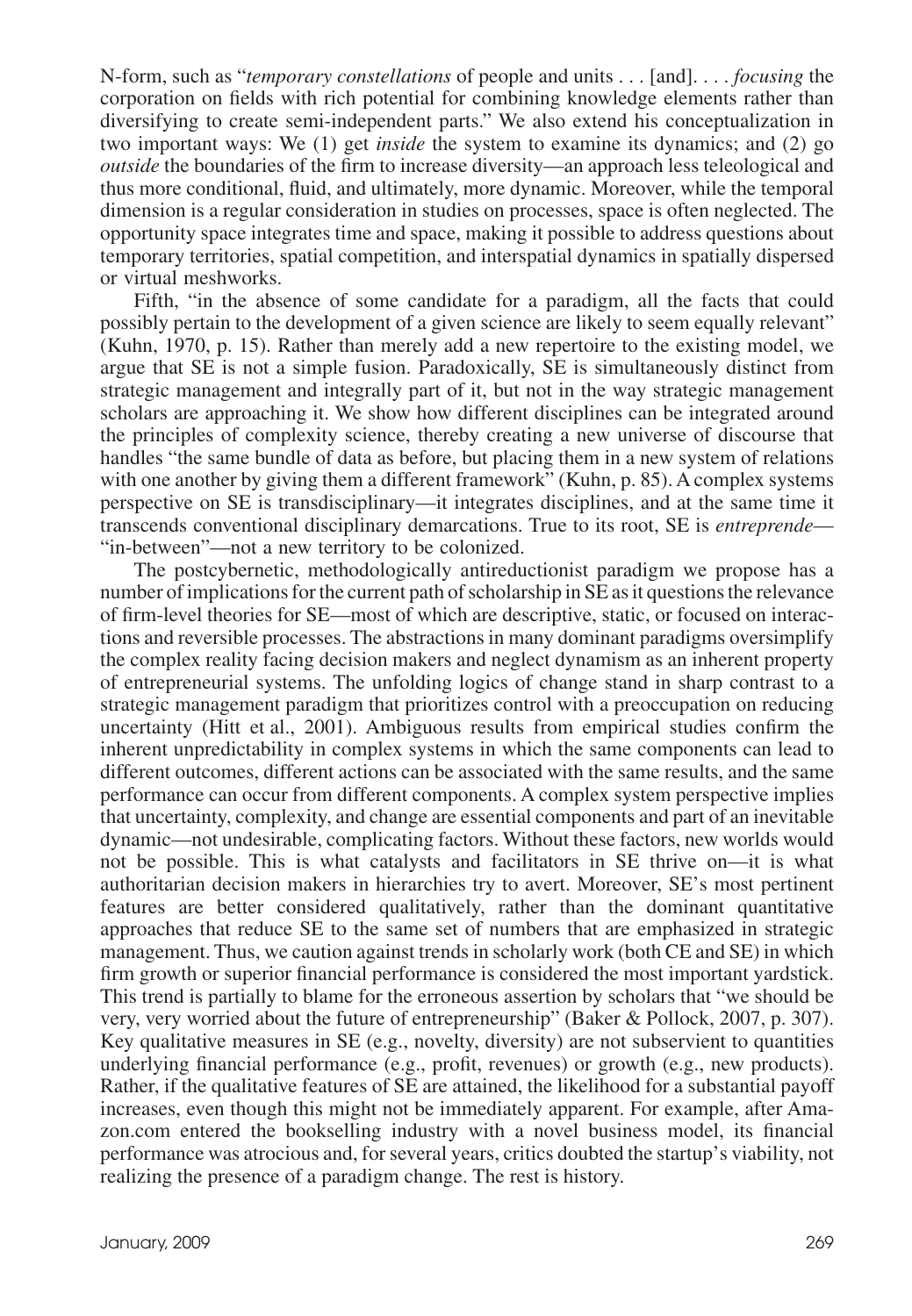Second, in a complex and dynamic world where the potential inherent in unanticipated outcomes triumphs "the superhuman role of being the designers of strategy, the architects of structure and the builders of systems" (Bartlett & Ghoshal, 1994, p. 108) becomes obsolete. Companies such as Linux, IKEA, and Cirque du Soleil are premised on a set of basic assumptions by their managers

regarding organization structure, decision making processes and, ultimately, human behavior, that are significantly different from those that underlie the economic and behavioral theories that currently dominate academic analysis of business organizations. As a result, these theories are of limited usefulness for analyzing the behaviors of, and within, such companies. This is a serious handicap for management scholars and a major reason for the widening gap between existing management theory and emerging management practice (Bartlett & Ghoshal, 1993, p. 25).

Thus, strategic decision-support tools used by managers need to shift from describing easily observable variables to understanding underlying processes that shape change, from Newtonian ideas of control and planning to autonomy and distributed functioning, from finding "right" structure–strategy configurations to fluid linkages and flexible rules, from a strategy for reducing uncertainty to harnessing the dynamic potential of the system; from the "art of war" to the "art of managing complexity"; and from financial performance judgments in pursuit of efficiency to questions about value in pursuit of novelty. These shifts draw attention to ways of unblocking pathways to innovation, building resilience, nurturing diversity, and being comfortable with not knowing. Emphasis is placed on multilayered and adaptive comanagement that centers on emergent roles and collaboration as a way to deal with uncertainty (Armitage et al., 2007). Because solutions evolve through trial and error, a greater tolerance for failure is paramount.

Further, an emergentist perspective has significant implications for entrepreneurship education. Many entrepreneurship scholars receive their training in strategy groups within management departments (Gartner, Davidsson, & Zahra, 2006). However, when it comes to entrepreneurship, educators have to break free from strategic thinking that confines it to economics, perspectives that examine firms as mechanistic entities at equilibrium, treatment of economic actors as rational self-interested individuals and a focus on profit maximizing. An understanding of the ongoing dynamics of interest in SE implies a need for systems thinking in which neither the individual, organization, market, or industry is prioritized. Efforts to strive against the "business as usual" mentality require a shift away from finding simple "right" answers toward finding the "right" problems. The concern is less with the creativity of individuals or how they *think*, and more with *experimentation* and disruption of the dominant order.

The proposed perspective on SE opens up interesting avenues for future research. The authors are examining the logic of emergence as an alternative to a logic of control (Sarasvathy, 2001) to overcome built-in restrictions of Austrian economics and a behavioral theory of the firm. Additionally, there are many unanswered questions about processes operating within the opportunity space, and the extent to which system-wide change, rather than systematic change of individual system components, results in more advantageous outcomes. A third avenue arises from potential parallels between the activities and practices of movement creation in SE and the extant social movement literature. Theories on how to coalesce revolutionary participation or set revolutionary momentum in motion may prove a better fit than the resource-based view, especially when the objective is to better understand how organizations mobilize resources to become a force for change rather than a victim of change.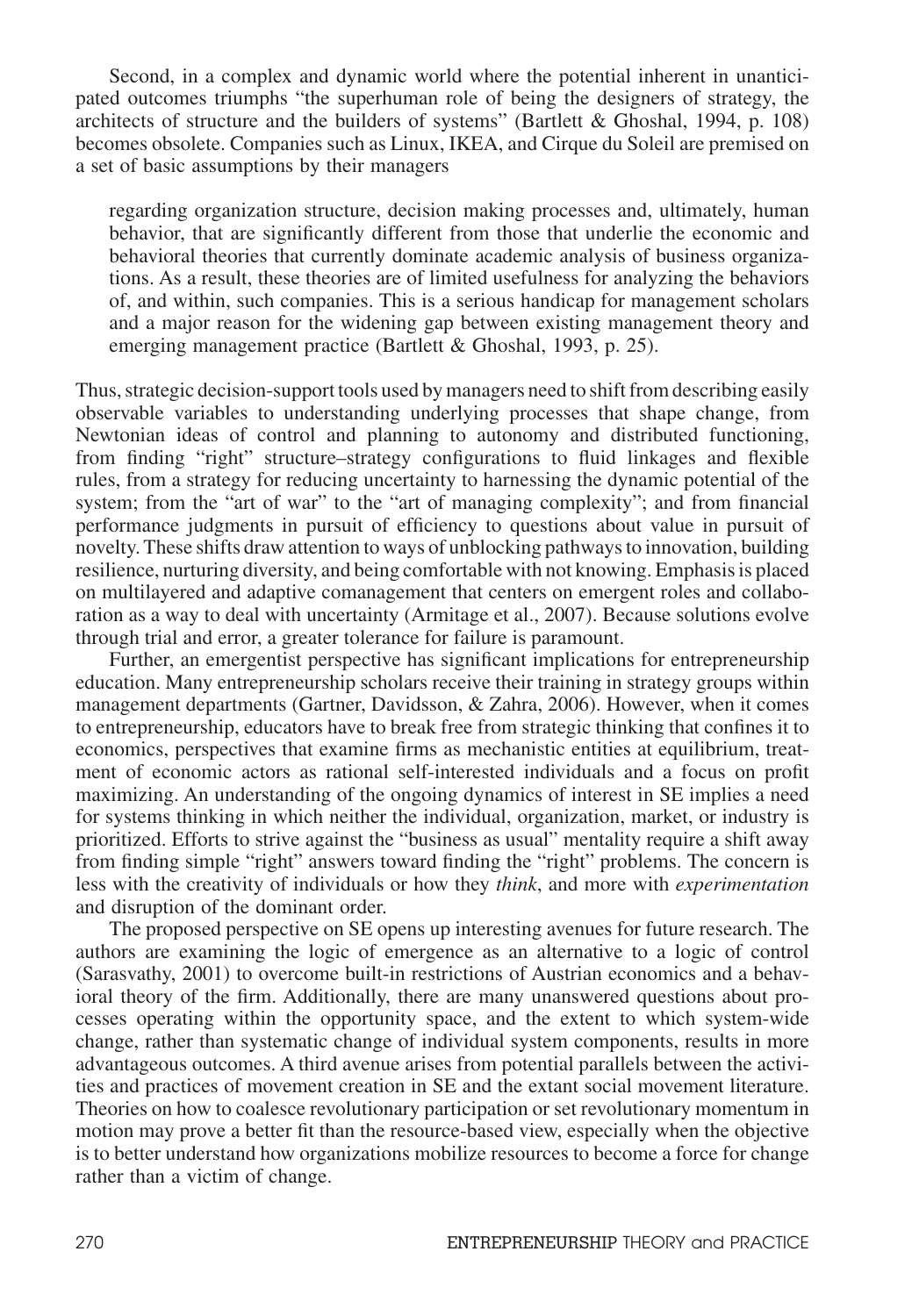The current work highlights a number of methodological challenges for future research at a time when cross-sectional analysis is privileged over complex process research. Instead of treating "complexity" as a mere metaphor, a mathematico-physical construct, or a shift from a modernist to a postmodernist worldview (Cilliers, 1998), the new paradigm requires consideration of "the right question to ask, as the most relevant way of posing problems" (Mackenzie, 2005, p. 48). Specifically, "[c]an we use what present themselves today as 'complex objects' to underline the general problems they raise, rather than the particular models of solution they determine?" (Stengers, 1997, p. 5)—that is, problem finding, rather than problem solving. Her comment highlights Jonah's Paradox: if you can predict the course of history dependably, innovation must be impossible; if you can innovate, your predictions are irreducibly uncertain (Winder, 2007). Thus the emergent nature of phenomena in SE requires that questions are asked differently—from *how/why*? to *what if*? (Ravetz, 2007). Moreover, complex mixtures of multiple dynamics may need to be studied in bottom-up simulations (Brown  $\&$ Eisenhardt, 1997).

In conclusion, consistent with its theme of paradigm shifting that becomes possible in unfamiliar territory at "the Intersection" (Johansson, 2006), we echo the pleas of other scholars for a fundamental shift in thinking about entrepreneurship (and by extension, SE) by removing the shackles of its roots and opening it up to new possibilities. Steyaert (2005, p. 7) proposes that entrepreneurship be viewed not as an emerging discipline but as "a fertile middle space, a little chaotic and unfocused arena, a heterotopic space for varied thinking, a space that can connect to many forms of theoretical thinking and where many thinkers can connect to, a 'true' inter-discipline." Our conceptualization reinforces his view, but extends it further to become boundary-crossing with various continua that allow for movement from one theoretical standpoint to another. Thus, we offer our perspective in the hope that it is provocative. As Pettigrew et al. (2001, p. 698) note: "In the process of knowledge production, intellectual diversity is a more attractive and possibly more effective scholarly goal than is intellectual closure."

#### **REFERENCES**

Alvarez, S.A. & Barney, J.B. (2007). Discovery and creation: Alternative theories of entrepreneurial action. *Strategic Entrepreneurship Journal*, *1*(1), 11–26.

Alvarez, S.A. & Busenitz, L.W. (2001). The entrepreneurship of resource-based theory. *Journal of Management*, *27*(6), 755–775.

Ardichvili, A., Cardozo, A., & Sourav, R. (2003). A theory of entrepreneurial opportunity identification and development. *Journal of Business Venturing*, *18*, 103–123.

Armitage, D., Berkes, F., & Doubleday, N. (Eds.) (2007). *Adaptive co-management: Collaboration, learning, and multi-level governance*. Vancouver, Canada: University of British Columbia Press.

Baker, T. & Pollock, T.G. (2007). Making the marriage work: The benefits of strategy's takeover of entrepreneurship for strategic organization. *Strategic Organization*, *5*(3), 297–312.

Bartlett, C.A. & Ghoshal, S. (1993). Beyond the M-form: Toward a managerial theory of the firm. *Strategic Management Journal*, *14*, 23–46.

Bartlett, C.A. & Ghoshal, S. (1994). Linking organizational context and managerial action: The dimensions of quality of management. *Strategic Management Journal*, *15*, 91–112.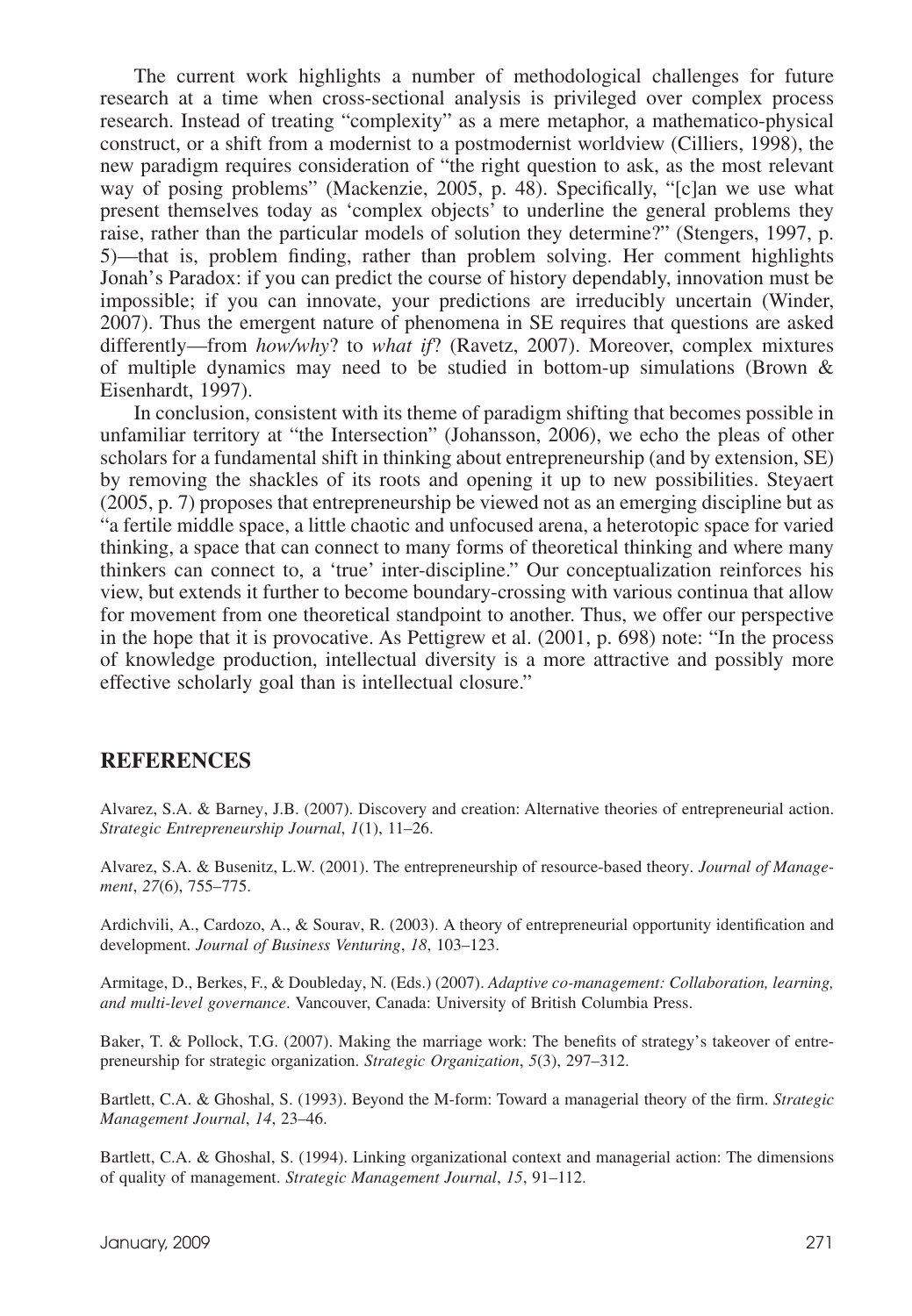Beinhocker, E.D. (2006). *The origin of wealth: Evolution, complexity and the radical remaking of economics*. London: Random House.

Bonta, M. & Protevi, J. (2004). *Deleuze and geophilosophy: A guide and glossary*. Edinburgh, UK: Edinburgh University Press.

Bourdieu, P. (1998). *Practical reason*. Stanford, CA: Stanford University Press.

Brown, S.L. & Eisenhardt, K.M. (1997). The art of continuous change: Linking complexity theory and time-paced evolution in relentlessly shifting organizations. *Administrative Science Quarterly*, *42*(1), 1.

Brown, S.L. & Eisenhardt, K.M. (1998). *Competing on the edge: Strategy as structured chaos*. Boston: Harvard Business School Press.

Buchanan, M. (2000). *Ubiquity: The science of history—Or why the world is simpler than we think*. London: Weidenfeld and Nicolson.

Burgelman, R.A. & Grove, A.S. (2007). Let chaos reign, then rein in chaos—repeatedly: Managing strategic dynamics for corporate longevity. *Strategic Management Journal*, *28*, 965–979.

Bygrave, W.D. (1989). The entrepreneurship paradigm II: Chaos and catastrophes among quantum jumps? *Entrepreneurship Theory and Practice*, *14*(2), 7–29.

Capra, F. (2005). Complexity and life. *Emergence*, *4*(1), 15–33.

Casson, M. (1982). *The entrepreneur: An economic theory*. Cheltenham, UK: Edward Elgar.

Chandler, A.D. (1962). *Strategy and structure*. Cambridge, MA: MIT Press.

Chen, Y. & Van de Ven, A. (1996). Learning the innovation journey: Order out of chaos? *Organization Science*, *7*(6), 593.

Chia, R. (1999). A "rhizomatic" model of organizational change and transformation: Perspective from a metaphysics of change. *British Journal of Management*, *10*(4), 209–227.

Choi, Y.R. & Shepherd, D.A. (2004). Entrepreneurs' decisions to exploit opportunities. *Journal of Management*, *30*, 377–395.

Christensen, C. (1997). *The innovator's dilemma*. Cambridge, UK: Harvard Business School Press.

Christensen, C. & Raynor, M. (2003). *The innovator's solution: Creating and sustaining successful growth*. Cambridge, UK: Harvard Business School Press.

Cilliers, P. (1998). *Complexity and postmodernism: Understanding complex systems*. London: Routledge.

Conner, K.R. (1991). A historical comparison of resource-based theory and five schools of theory of the firm. Thought within industrial organization economics. *Journal of Management*, *17*(2), 121–154.

Covin, J.G. & Slevin, D.P. (1991). A conceptual model of entrepreneurship as firm behavior. *Entrepreneurship Theory and Practice*, *16*(1), 7–25.

Cyert, R.M. & March, J.G. (1963). *A behavioral theory of the firm*. Englewood Cliffs, NJ: Prentice Hall.

De Landa, M. (2000). *A thousand years of non-linear history*. New York: Zone Books.

De Landa, M. (2006). *Intensive science and virtual philosophy*. New York: Continuum.

Deleuze, G. & Parnet, C. (2002). *Dialogues II*. New York: Columbia University Press.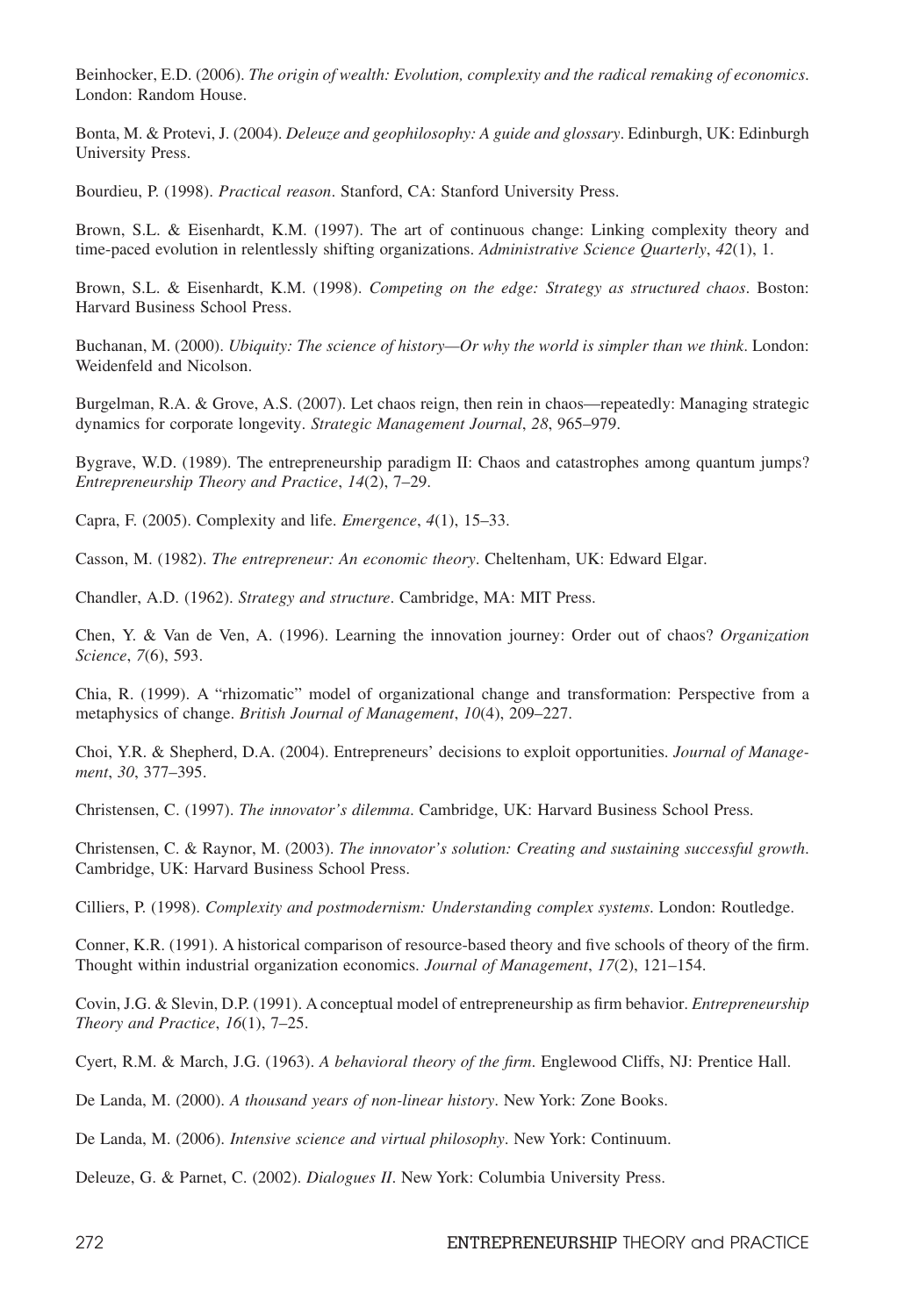Dopfer, K., Foster, J., & Potts, J. (2004). Micro-meso-macro. *Journal of Evolutionary Economics*, *14*, 263–279.

Eisenhardt, K.M. (2000). Paradox, spirals, ambivalence: The new language of change and pluralism. *The Academy of Management Review*, *25*(4), 703–705.

Eisenhardt, K.M., Brown, S.L., & Neck, H. (2000). Competing on the edge. In G.D. Meyer & K. Heppard (Eds.), *Entrepreneurship as strategy* (pp. 49–62). Thousand Oaks, CA: Sage.

Eliasson, G. (1991). Modeling the experimentally organized economy: Complex dynamics in an empirical micro–macro model of endogenous economic growth. *Journal of Economic Behavior and Organization*, *16*(1), 153–182.

Etzkowitz, H. & Leydesdorff, L. (2000). The dynamics of innovation: From national systems and "mode 2" to a triple helix of university-industry-government relations. *Research Policy*, *29*, 109–123.

Gartner, W.B., Davidsson, P., & Zahra, S. (2006). Are you talking to me? The nature of community in entrepreneurship scholarship. *Entrepreneurship Theory and Practice*, *30*(3), 321–331.

Geyer, R. (2003). Beyond the third way: The science of complexity and the politics of choice. *The British Journal of Politics and International Relations*, *5*(2), 237–257.

Goldstein, J. (1999). Emergence as a construct: History and issues. *Emergence*, *1*(1), 49–62.

Gupta, A.K., Tesluk, P.E., & Taylor, M.S. (2007). Innovation at and across multiple levels of analysis. *Organization Science*, *18*(6), 885–897.

Hedlund, G. (1994). A model of knowledge management and the n-form corporation. *Strategic Management Journal*, *15*, 73–90.

Heylighen, F., Cilliers, P., & Gersick, C. (2007). Complexity and philosophy. In J. Bogg & R. Geyer (Eds.), *Complexity, science and society* (pp. 11–32). London: Radcliffe Publishing.

Hitt, M.A., Beamish, P.W., Jackson, S.E., & Mathieu, J.E. (2007). Building theoretical and empirical bridges across levels: Multilevel research in management. *Academy of Management Journal*, *50*(6), 1385–1399.

Hitt, M.A., Ireland, R.D., Camp, S.M., & Sexton, D. (2001). Guest editors' introduction to the special issue: Strategic entrepreneurship: Entrepreneurial strategies for wealth creation. *Strategic Management Journal*, *22*(6/7), 479–491.

Holland, J.H. (1998). *Emergence: From chaos to order*. New York: Perseus Books.

Ilinitch, A.Y., D'Aveni, R., & Lewin, A.Y. (1996). New organizational forms and strategies for managing in hypercompetitive environments. *Organization Science*, *7*, 211–220.

Ireland, R.D., Hitt, M.A., Camp, S.M., & Sexton, D. (2001). Integrating entrepreneurship and strategic management actions to create firm wealth. *Academy of Management Executive*, *15*, 49–63.

Ireland, R.D., Hitt, M.A., & Sirmon, D.G. (2003). A model of strategic entrepreneurship: The construct and its dimensions. *Journal of Management*, *29*(6), 963–989.

Johansson, F. (2006). *The medici effect: What elephants and epidemics can teach US about innovation*. Boston: Harvard Business School Press.

Kauffman, S.A. (1993). *The origins of order: Self-organization and selection in evolution*. New York: Oxford University Press.

Kirzner, I.M. (1973). *Entrepreneurship and competition*. Chicago: University of Chicago Press.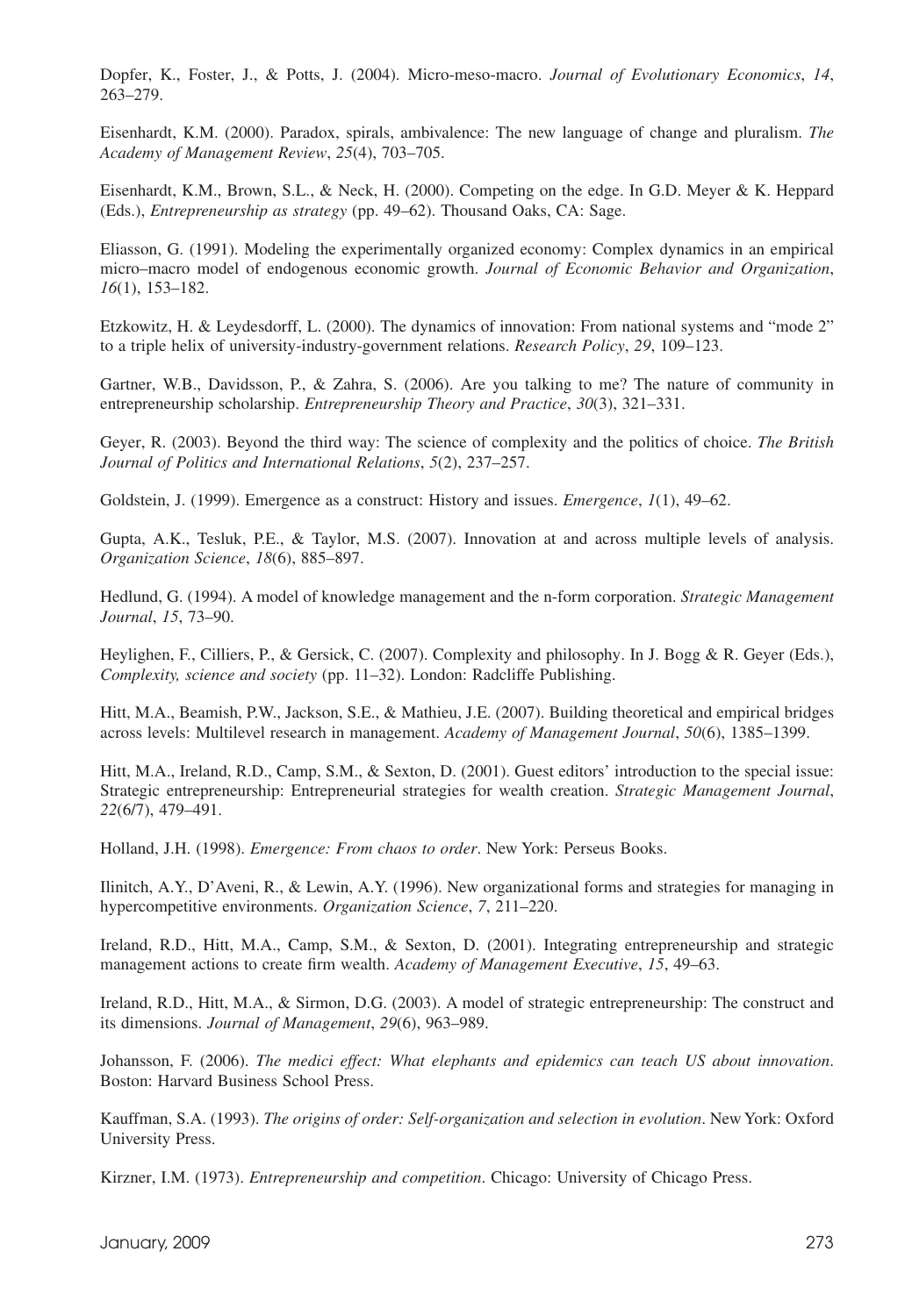Knight, F.H. (1921). *Risk, Uncertainty and profit*. New York: Houghton Mifflin.

Koestler, A. (1969). *Beyond reductionism: New perspectives in the life sciences*. Hutchinson, KS: Houghton Mifflin.

Kuhn, T. (1970). *The structure of scientific revolutions*. Chicago: University of Chicago Press.

Lavie, D. (2006). Capability reconfiguration: An analysis of incumbent responses to technological change. *Academy of Management Review*, *31*(1), 153–174.

Lewes, G.H. (1874). *Problems of life and mind, first series*. London: Truebner and Co.

Lewin, A.Y., Weigelt, C.B., & Emery, J.D. (2003). Adaptation and selection in strategy and change: Perspectives on strategic change in organizations. In S.M. Poole (Ed.), *Handbook of organizational change and development* (pp. 108–160). New York: Oxford University Press.

Mackenzie, A. (2005). The problem of the attractor: A singular generality between sciences and social theory. *Theory Culture & Society*, *22*(5), 45–65.

Mackenzie, K.D. (1986). *Organizational design: The organizational audit and analysis technology*. Norwood, NJ: Ablex.

Mandelbrot, B.B. (1982). *The fractal geometry of nature*. San Francisco: W.H. Freeman and Co.

March, J.G. (1991). Exploration and exploitation in organizational learning. *Organization Science*, *2*(1), 71–87.

Massumi, B. (2002). *Parables for the virtual*. Durham, NC: Duke University Press.

McDonough, W. & Braungart, M. (2002). *Cradle to cradle: Remaking the way we make things*. San Francisco: North Point Press.

McKelvey, B. (2004). Toward a complexity science of entrepreneurship. *Journal of Business Venturing*, *19*(3), 313.

McMullen, J.S. & Shepherd, A. (2006). Entrepreneurial action and the role of uncertainty in the theory of the entrepreneur. *Academy of Management Review*, *31*(1), 132–152.

Meyer, G.D. & Heppard, K.A. (2000). *Entrepreneurship as strategy, competing on the entrepreneurial edge*. Thousand Oaks, CA: Sage Publications.

Mosakowski, E. (1998). Entrepreneurial resources, organizational choices, and competitive outcomes. *Organization Science*, *9*, 625–643.

Nelson, R.R. & Winter, S.G. (1982). *An evolutionary theory of economic change*. Cambridge, MA: Harvard University Press.

Newell, A. & Simon, H.A. (1972). *Human problem solving*. Englewood Cliffs, NJ: Prentice Hall.

Pettigrew, A.M., Woodman, R.W., & Cameron, K.S. (2001). Studying organizational change and development: Challenges for future research. *Academy of Management Journal*, *44*(4), 697–713.

Potts, J. (2000). *The new evolutionary micro-economics: Complexity, competence and adaptive behavior*. Cheltenham, UK: Edward Elgar.

Prahalad, C.K. & Hamel, G. (1990). The core competence of the corporation. *Harvard Business Review*, *68*(3), 79–91.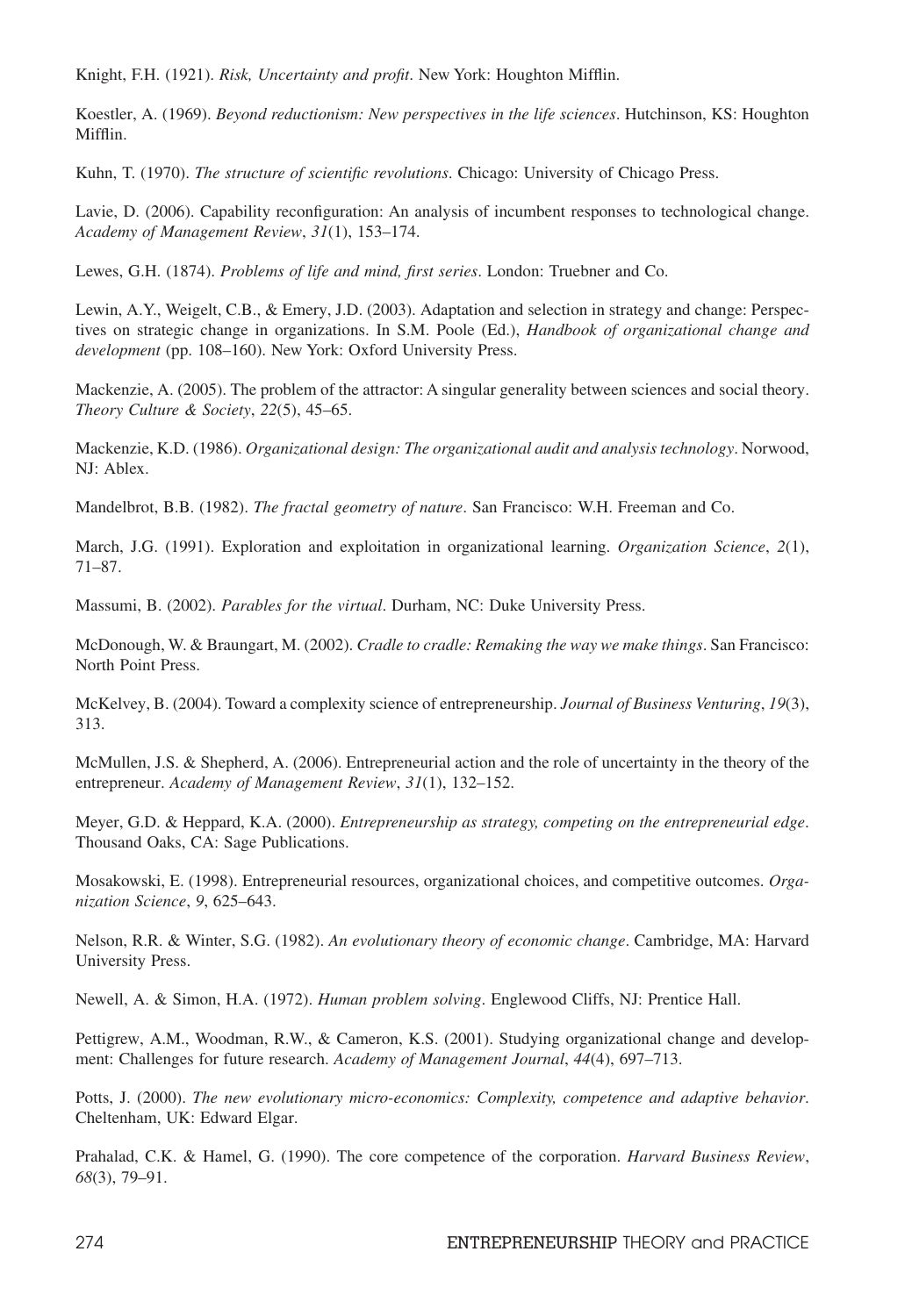Prigogine, I. & Stengers, I. (1984). *Order out of chaos: Man's new dialogue with nature*. New York: Bantam Books.

Protevi, J. (2007). Water. Rhizomes, 15 (winter). Available at [http://www.rhizomes.net/issue15/index.html.](http://www.rhizomes.net/issue15/index.html) accessed 22 January 2008.

Ravetz, J.R. (2007). Post-normal science and the complexity of transitions towards sustainability. *Ecological Complexity*, *3*(4), 275–284.

Ropo, A. & Hunt, J. (1995). Entrepreneurial processes as virtuous and vicious spirals in a changing opportunity structure: A paradoxical structure. *Entrepreneurship Theory and Practice*, *19*(3), 91–111.

Rothaermel, F. & Hess, A. (2007). Building dynamic capabilities: Innovation driven by individual-firm-, and network-level effects. *Organization Science*, *18*(6), 898–921.

Sanders, M. (2007). Scientific paradigms, entrepreneurial opportunities, and cycles in economic growth. *Small Business Economics*, *28*(4), 339–354.

Sarasvathy, S.D. (2001). Causation and effectuation: Toward a theoretical shift from economic inevitability to entrepreneurial contingency. *Academy of Management Review*, *26*(2), 243–263.

Schumpeter, J.A. (1934). *The theory of economic development*. Cambridge, UK: Harvard University Press.

Schumpeter, J.A. (1942). *From capitalism, socialism and democracy*. New York: Harper.

Schumpeter, J.A. (2005). Development. *Journal of economic literature*, *43*(1), 108.

Shane, S. (2003). *A general theory of entrepreneurship: The individual—opportunity nexus*. Cheltenham, UK: Edward Elgar.

Shane, S. & Venkataraman, S. (2000). The promise of entrepreneurship as a field of research. *The Academy of Management Review*, *25*(1), 217–226.

Sharma, P. & Chrisman, J. (1999). Toward a reconciliation of the definitional issues in the field of corporate entrepreneurship. *Entrepreneurship Theory and Practice*, *23*(3), 11–27.

Silberstein, M. & McGeever, J. (1999). The search for ontological emergence. *The Philosophical Quarterly*, *49*(195), 182–200.

Simon, H.A. (1962). The architecture of complexity. *Proceedings, American Philosophical Society*, *106*(6), 467–482.

Sirmon, D., Hitt, M.A., & Ireland, R.D. (2007). Managing firm resources in dynamic environments to create value: Looking inside the black box. *The Academy of Management Review*, *32*(1), 273–292.

Stengers, I. (1997). *Power and invention: Situating science, theory out of bounds, vol. 10*. Minneapolis: University of Minnesota Press.

Steyaert, C. (2005). Entrepreneurship: In between what? On the "frontier": As a discourse of entrepreneurship research. *International Journal of Entrepreneurship and Small Business*, *2*(1), 2–16.

Tsoukas, H. & Chia, R. (2002). On organizational becoming: Rethinking organizational change. *Organization Science*, *13*(5), 567–582.

von Bertalanffy, L. (1968). *General system theory: Foundations, developments, applications*. New York: Braziller.

Van de Ven, A.H. & Poole, M.S. (1995). Explaining development and change in organizations. *Academy of Management Review*, *20*(3), 510–540.